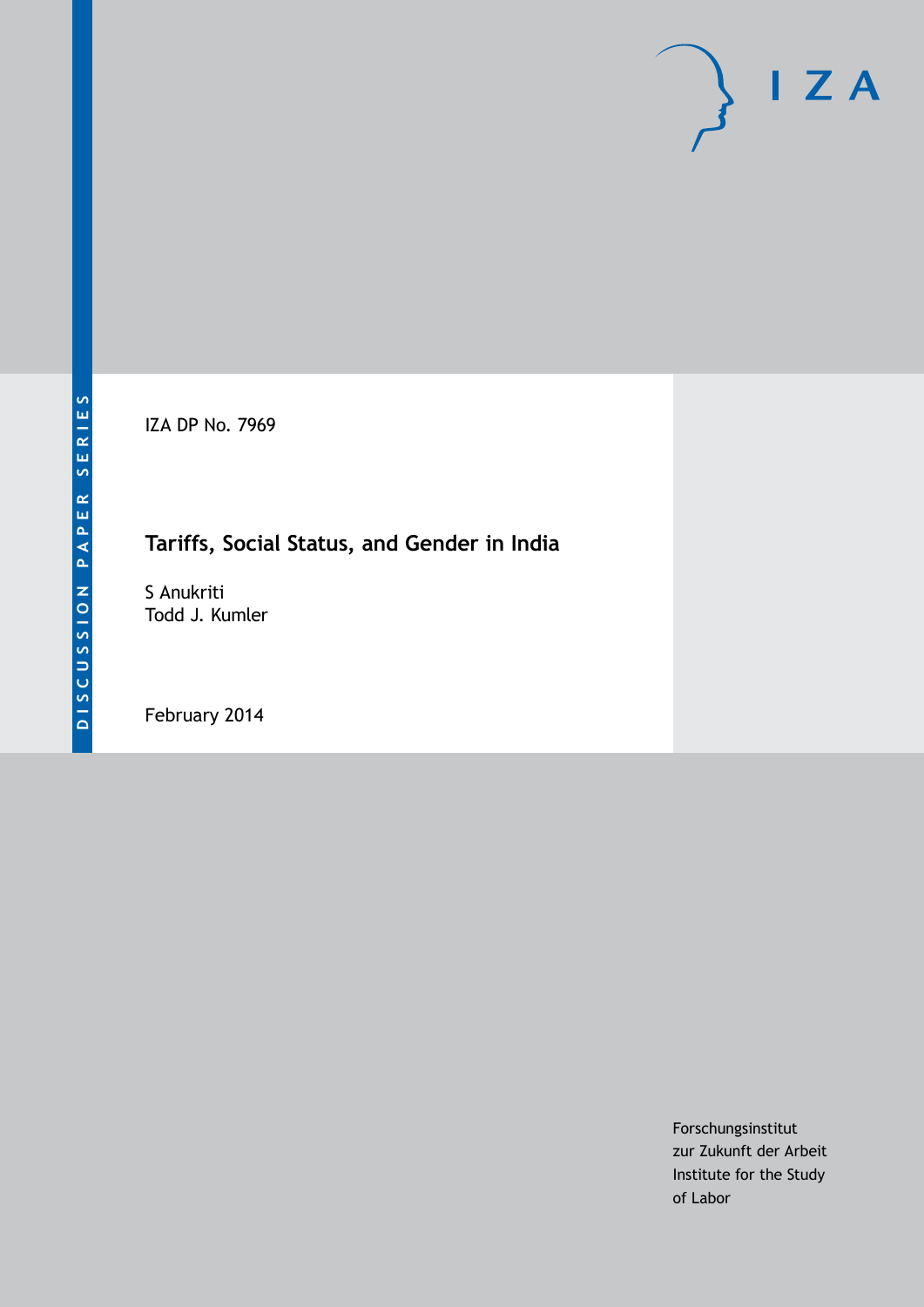# **Tariffs, Social Status, and Gender in India**

### **S Anukriti**

*Boston College and IZA*

### **Todd J. Kumler**

*Columbia University*

Discussion Paper No. 7969 February 2014

IZA

P.O. Box 7240 53072 Bonn Germany

Phone: +49-228-3894-0 Fax: +49-228-3894-180 E-mail: [iza@iza.org](mailto:iza@iza.org)

Any opinions expressed here are those of the author(s) and not those of IZA. Research published in this series may include views on policy, but the institute itself takes no institutional policy positions. The IZA research network is committed to the IZA Guiding Principles of Research Integrity.

The Institute for the Study of Labor (IZA) in Bonn is a local and virtual international research center and a place of communication between science, politics and business. IZA is an independent nonprofit organization supported by Deutsche Post Foundation. The center is associated with the University of Bonn and offers a stimulating research environment through its international network, workshops and conferences, data service, project support, research visits and doctoral program. IZA engages in (i) original and internationally competitive research in all fields of labor economics, (ii) development of policy concepts, and (iii) dissemination of research results and concepts to the interested public.

<span id="page-1-0"></span>IZA Discussion Papers often represent preliminary work and are circulated to encourage discussion. Citation of such a paper should account for its provisional character. A revised version may be available directly from the author.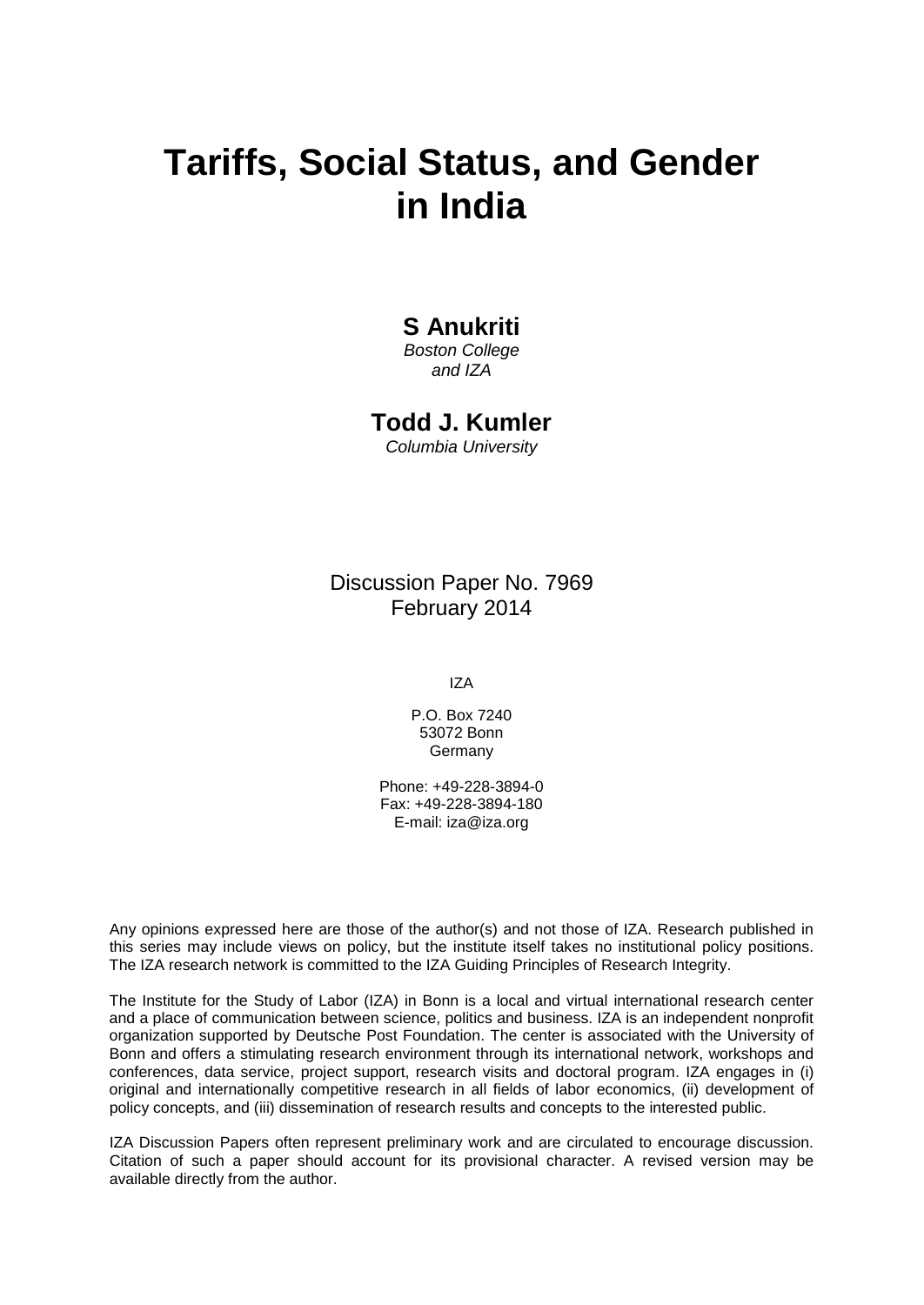IZA Discussion Paper No. 7969 February 2014

# **ABSTRACT**

## **Tariffs, Social Status, and Gender in India[\\*](#page-1-0)**

This paper shows that trade policy can have significant intergenerational distributional effects across gender and social strata. We compare women and births in rural Indian districts more or less exposed to tariff cuts. For low socioeconomic status women, tariff cuts increase the likelihood of a female birth and these daughters are less likely to die during infancy and childhood. On the contrary, high-status women are less likely to give birth to girls and their daughters have higher mortality rates when more exposed to tariff declines. Consistent with the fertility-sex ratio trade-off in high son preference societies, fertility increases for low-status women and decreases for high-status women. An exploration of the mechanisms suggests that the labor market returns for low-status women (relative to men) and high-status men (relative to women) have increased in response to trade liberalization. Thus, altered expectations about future returns from daughters relative to sons seem to have caused families to change the sex-composition of and health investments in their children.

JEL Classification: F13, I15, J12, J13, J16, J82, O15, O18, O19, O24

Keywords: trade liberalization, India, gender, sex ratio, child mortality, fertility

Corresponding author:

S Anukriti Department of Economics Boston College 140 Commonwealth Avenue Chestnut Hill, MA 02467 USA E-mail: [anukriti@bc.edu](mailto:anukriti@bc.edu)

We are grateful to Petia Topalova and Ram Fishman for sharing their data. We also thank David Blakeslee, Ritam Chaurey, Pierre-André Chiappori, Lena Edlund, Eric Edmonds, Naihobe Gonzalez, Amit Khandelwal, Brian Kovak, Dilip Mookherjee, Arvind Panagariya, Cristian Pop-Eleches, Debraj Ray, Bernard Salanié, Rohini Somanathan, Hyelim Son, and Eric Verhoogen for their valuable comments. This paper benefitted from presentations at the Population Association of America Annual Meetings, the NEUDC Conference, the Delhi School of Economics, and Columbia University. All errors are our own.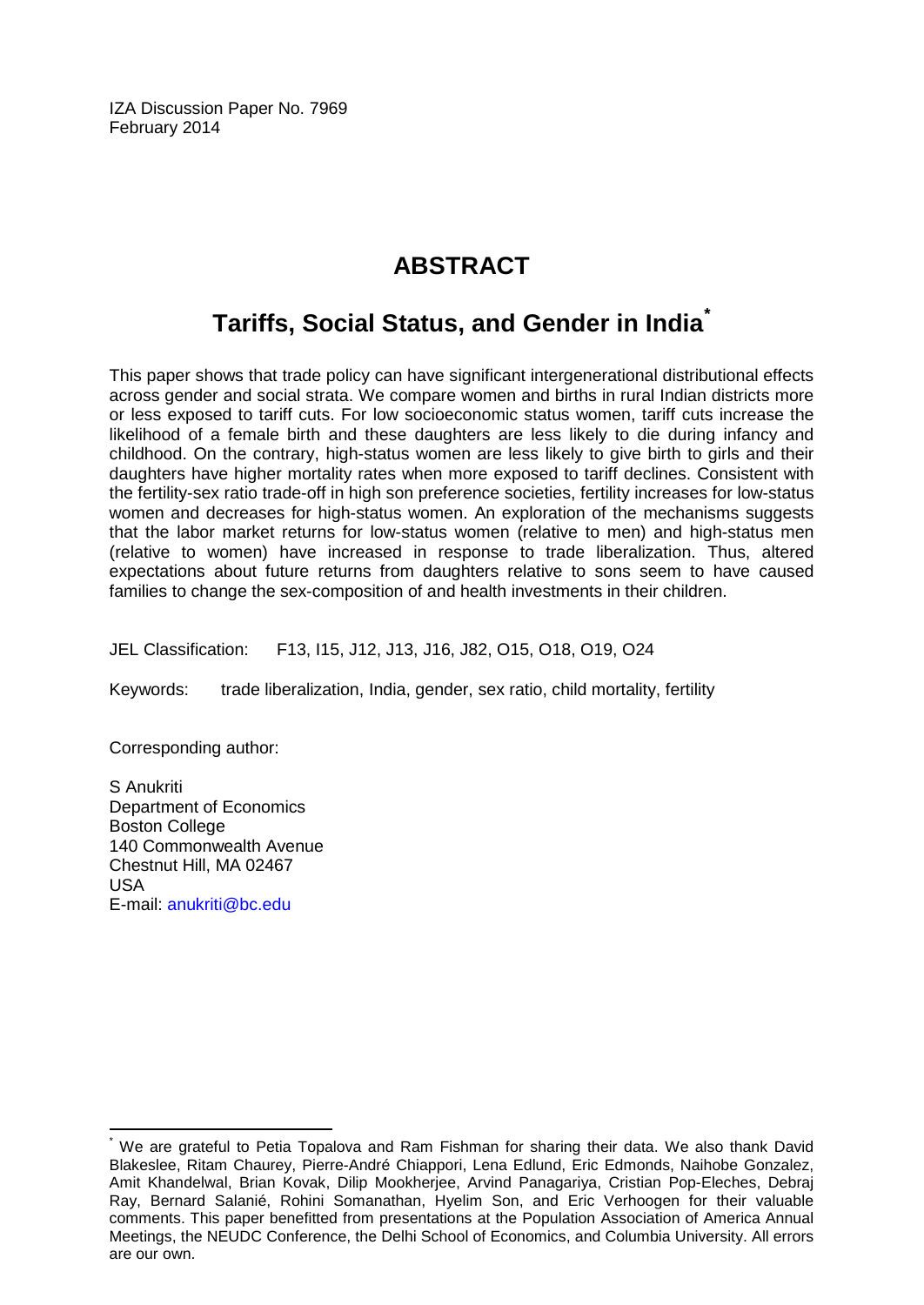### **1 Introduction**

Macroeconomic policies have microeconomic consequences as they alter prices, incomes, and the choice sets of individuals and firms. This paper focuses on one of the most important structural changes in recent history—the removal of international trade barriers. Specifically, in the context of India, we examine the implications of tariff cuts for fertility, sex-selection, and child mortality, and highlight the distributional effects of trade policy across gender and socioeconomic strata.

The 1991 trade liberalization of the Indian economy was externally imposed by the International Monetary Fund (IMF) in response to a severe balance of payments crisis, which we argue was an exogenous shock to industry-level tariffs in India. Moreover, the resulting changes in tariff- and non-tariff barriers (NTBs) were quite large in magnitude. In the manufacturing sector, the average tariff declined from 117 percent to 39 percent and the share of imports covered by NTBs fell from 82 percent to 17 percent between 1990-1991 and 1999-2000 [\(Gupta and Kumar](#page-30-0) [\(2008\)](#page-30-0)). We exploit heterogeneity in the pre-reform industrial composition of Indian districts, combined with differences in tariff cuts by industry, to identify districts that were more or less exposed to trade liberalization.<sup>[1](#page-3-0)</sup> We then estimate the effect of this differential exposure on parents' fertility decisions and children's health.

Using retrospective birth histories constructed from large-scale household surveys and an instrumentalvariables strategy, first we show that the sex ratio at birth decreased and fertility as well as child mortality increased in districts more exposed to tariff cuts. However, these effects vary significantly across social strata. We find that tariff cuts improve the likelihood of birth and survival for girls in socially disadvantaged families. Births to lower-caste, uneducated, and less wealthy women are more likely to be female in districts that are relatively more exposed to tariff declines. Moreover, these daughters are significantly less likely to die within one, six, and twelve months of birth. However, mortality for girls born to upper-caste, more educated, and wealthier mothers *increases* significantly. These "high-status" women are also more likely to give birth to boys, but the sex ratio effects are not as strong as the mortality results. Fertility rises for

<span id="page-3-0"></span><sup>1</sup>Among several other papers, this identification strategy has been used by [Hasan et al.](#page-30-1) [\(2006-07\)](#page-30-1), [Topalova](#page-32-0) [\(2007\)](#page-32-0), [Edmonds et al.](#page-30-2) [\(2010\)](#page-30-2), [Topalova](#page-32-1) [\(2010\)](#page-32-1), and [Gaddis and Pieters](#page-30-3) [\(2012\)](#page-30-3).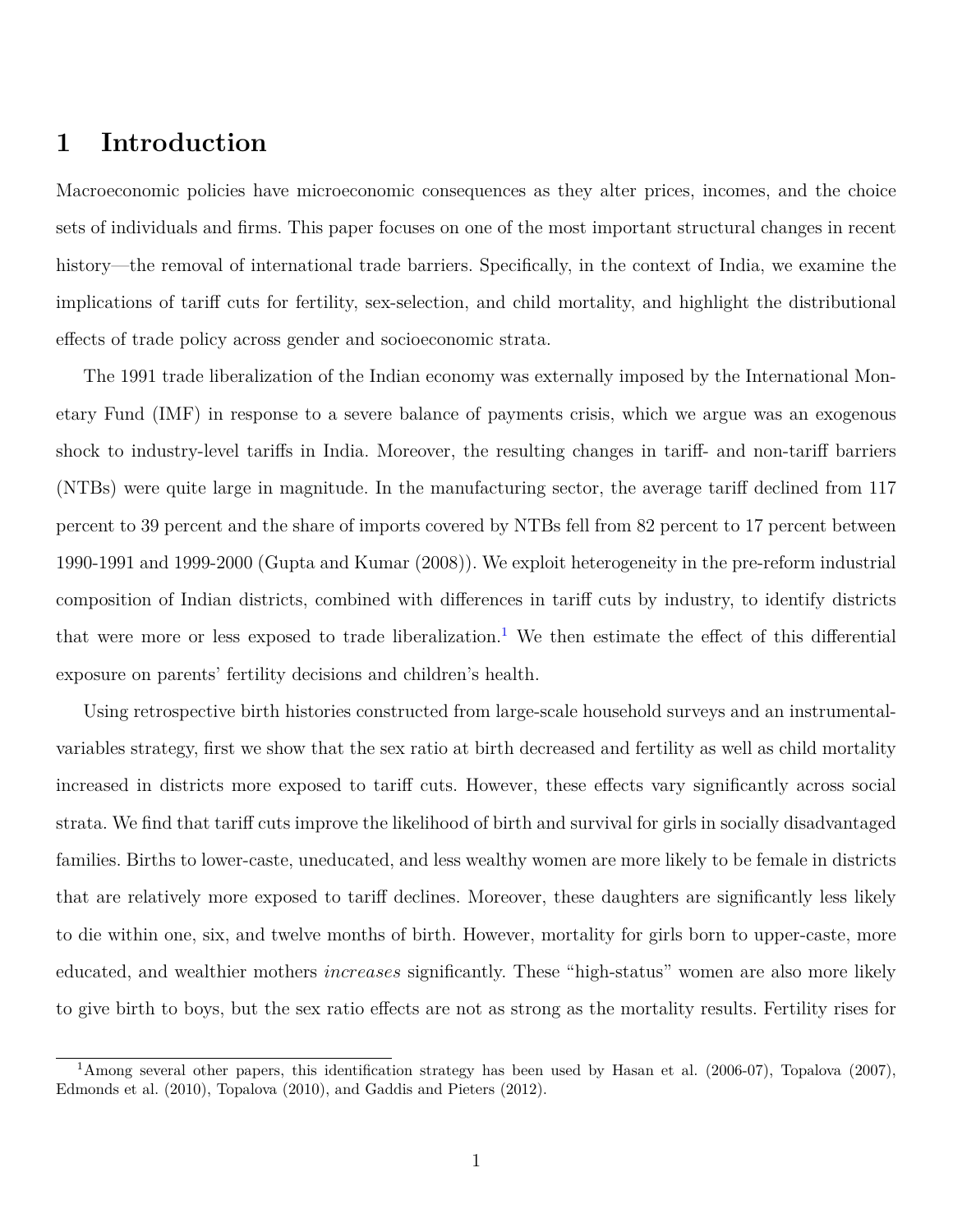low-status women and falls for high-status women.

The analysis of heterogeneity, in combination with the findings of prior literature on the effects of the Indian trade reform, allows us to distinguish between three potential mechanisms: (a) changes in household income, (b) changes in relative female bargaining power, and (c) altered future labor market returns from daughters relative to sons.<sup>[2](#page-4-0)</sup> [Topalova](#page-32-1) [\(2010\)](#page-32-1) has shown that relative wages decreased in impacted industries and relative poverty increased in Indian districts more exposed to trade reform.<sup>[3](#page-4-1)</sup> To the extent that income shocks are linked to investments in children's health<sup>[4](#page-4-2)</sup> and parents' decisions about the number and the sex-composition of their children,<sup>[5](#page-4-3)</sup> we expect tariff cuts to influence fertility and sex ratios. Additionally, structural adjustments resulting from trade liberalization may change the relative demand for female labor,  $6$ or the gender wage gap<sup>[7](#page-4-5)</sup> and, thus, influence fertility through changes in relative female bargaining power. Similarly, if female fetuses are selectively aborted due to the lower economic value of daughters relative to sons, any effect of trade liberalization on the demand for female labor could also influence the sex ratio at birth [\(Qian](#page-31-0) [\(2008\)](#page-31-0)).

Using data from the National Sample Survey (NSS), we show that tariff declines result in a significant increase in adult employment for lower-caste women and upper-caste men. On the other hand, adult employment decreases for upper-caste women and lower-caste men, albeit insignificantly. These results suggest that differential changes in labor market returns by gender and social status are the most likely explanatory channel for our findings. Parents from socially disadvantaged groups are investing more in daughters in two ways. First, girls are more likely to be born, potentially due to reduced use of sexselective abortions. Secondly, they take better care of the daughters since, conditional on being born, infant mortality for low-status girls decreases. Low-status boys do not benefit equally because their potential

<span id="page-4-0"></span><sup>2</sup>More open trade may also influence relative commodity prices in an economy and, hence, consumption levels [\(Porto](#page-31-1) [\(2007\)](#page-31-1)). Changes in the amount and the type of food (and nutrients) consumed by the mother and her children due to differences in dietary preferences across districts could affect child health outcomes, in general, and infant mortality, in particular [\(Cutler et al.](#page-29-0) [\(2006\)](#page-29-0)).

<span id="page-4-1"></span><sup>3</sup>Although, using state-level data, [Hasan et al.](#page-30-1) [\(2006-07\)](#page-30-1) conclude that greater exposure to trade openness is not associated with slower reduction in poverty in rural India. For a more detailed discussion, we refer the reader to [Topalova](#page-32-1) [\(2010\)](#page-32-1).

<span id="page-4-3"></span><span id="page-4-2"></span><sup>4</sup>[Strauss and Thomas](#page-31-2) [\(1998\)](#page-31-2), [Strauss and Thomas](#page-31-3) [\(2008\)](#page-31-3), [Case](#page-29-1) [\(2001\)](#page-29-1), [Case](#page-29-2) [\(2004\)](#page-29-2), [Paxson and Schady](#page-31-4) [\(2005\)](#page-31-4)  ${}^{5}$ [Edlund and Lee](#page-30-4) [\(2009\)](#page-30-4), [Almond et al.](#page-29-3) [\(2013\)](#page-29-3)

<span id="page-4-4"></span> ${}^{6}$ [Katz and Murphy](#page-30-5) [\(1992\)](#page-30-5), [Kucera](#page-31-5) [\(2001\)](#page-31-5), [Kucera and Milberg](#page-31-6) [\(2000\)](#page-31-6), [Gaddis and Pieters](#page-30-3) [\(2012\)](#page-30-3)

<span id="page-4-5"></span><sup>7</sup>[Wood](#page-32-2) [\(1991\)](#page-32-2), [Black and Brainerd](#page-29-4) [\(2004\)](#page-29-4)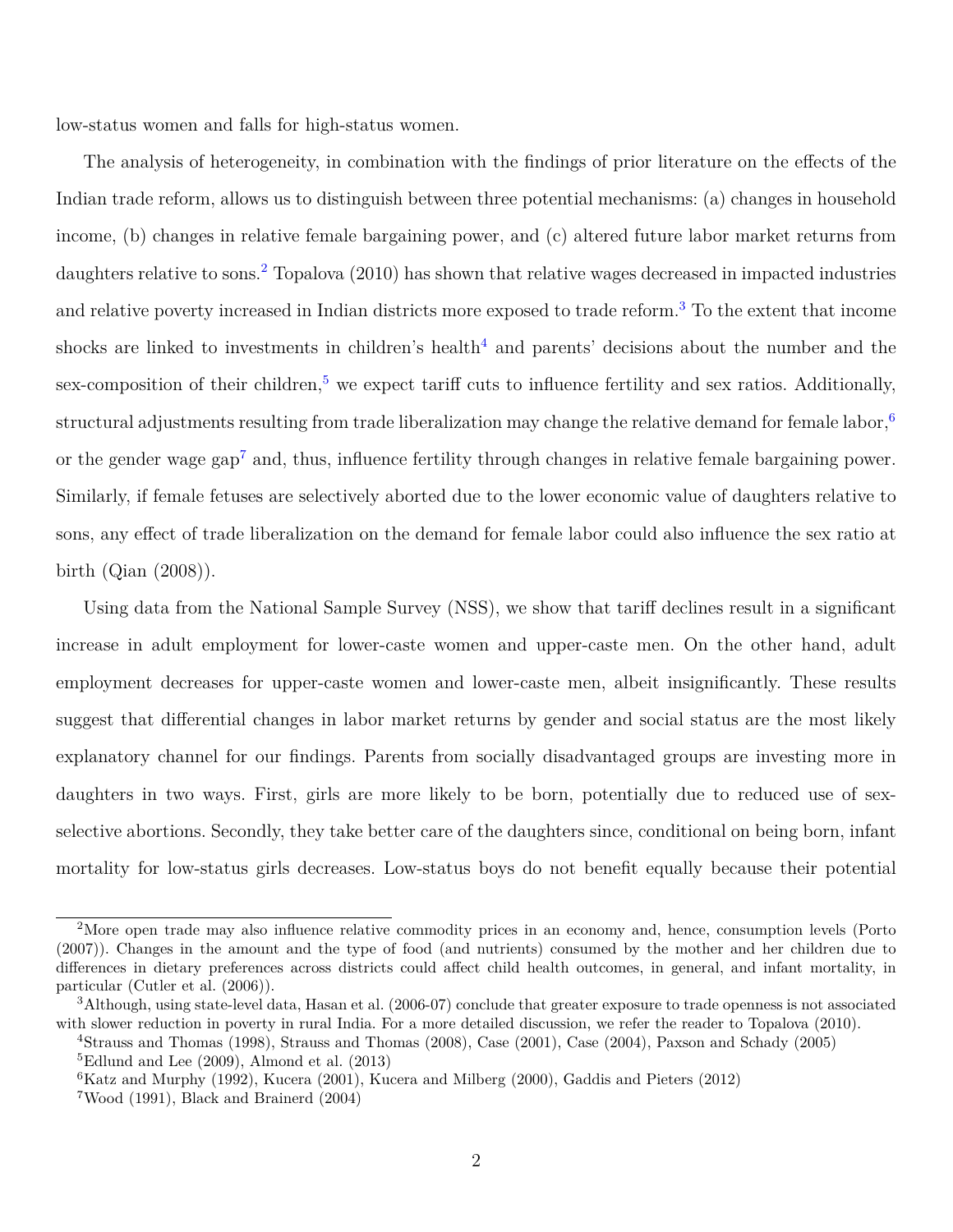earning opportunities have not increased as much.<sup>[8](#page-5-0)</sup>

We make a number of contributions. Most papers in the field of international economics have examined the effects of trade liberalization on industrial outcomes such as productivity, employment, and wages.<sup>[9](#page-5-1)</sup> We highlight that trade policy can also have substantial implications for less obvious outcomes such as fertility and child mortality.<sup>[10](#page-5-2)</sup> Moreover, we add to the extremely limited literature on the distributional effects of more open trade, especially along the gender dimension.<sup>[11](#page-5-3)</sup> Despite methodological shortcomings, existing papers suggests that trade openness has not unambiguously benefited everyone [\(Goldberg and Pavcnik](#page-30-6) [\(2007a\)](#page-30-6)). However, the identities of "winners" and "losers" are not precisely known. [Topalova](#page-32-1) [\(2010\)](#page-32-1) finds that the slower decline in poverty caused by tariff cuts most affected the poorest sections of the Indian society. In addition, the decrease in education expenditure on children in response to the immediate change in family income affected girls more [\(Edmonds et al.](#page-30-2) [\(2010\)](#page-30-2)). Our results paint a slightly different picture. We find that adult female employment increases and mortality of girls relative to boys decreases in lower-caste families. The losers, however, are also female, albeit at the other end of the social hierarchy from upper-caste, more educated, and relatively wealthy households. We show that (a) the labor market outcomes for men and women from different social strata have changed differentially, and (b) households are responding to this altered economic landscape via fertility and investments in children's human capital. Interestingly, we find that the results of [Edmonds et al.](#page-30-2) [\(2010\)](#page-30-2) exhibit substantial heterogeneity by caste: in districts more exposed to tariff cuts, the decrease in schooling they find is driven by upper-caste children; children from scheduled caste households are, in fact, *more* likely to be in school and *less* likely to work.

<span id="page-5-0"></span><sup>8</sup>This may also be due to limited occupational mobility for low-status men as suggested by [Munshi and Rosenzweig](#page-31-7) [\(2009\)](#page-31-7)). It is also possible that low-status parents strategically choose not to over-invest in their sons so that they continue to participate in the traditional occupational networks of lower-caste men [\(Munshi and Rosenzweig](#page-31-8) [\(2006\)](#page-31-8)).

<span id="page-5-1"></span><sup>9</sup>[Tybout](#page-32-3) [\(2003\)](#page-32-3), [Trefler](#page-32-4) [\(2004\)](#page-32-4), [Hanson](#page-30-7) [\(2007\)](#page-30-7), [Goldberg and Pavcnik](#page-30-8) [\(2007b\)](#page-30-8), [Goldberg and Pavcnik](#page-30-6) [\(2007a\)](#page-30-6), [Harrison](#page-30-9) [et al.](#page-30-9) [\(2011\)](#page-30-9), [Kovak](#page-31-9) [\(2012\)](#page-31-9)

<span id="page-5-2"></span> $10$ In a similar vein, [Edmonds et al.](#page-30-2) [\(2010\)](#page-30-2) and [Kis-Katos and Sparrow](#page-31-10) [\(2011\)](#page-31-10) examine the impact of trade policy on children's schooling and child labor in India and Indonesia, respectively.

<span id="page-5-3"></span><sup>&</sup>lt;sup>11</sup>Since beginning work on this paper, we have become aware of another study, [Chakraborty](#page-29-5) [\(2012\)](#page-29-5), analyzing the impact of trade liberalization on sex ratios in India. Our paper differs from hers in a number of ways. First, she uses birth histories from the 1999 National Family Health Survey of India (NFHS), a much smaller dataset than ours, the 2002-2004 District-Level Household Survey of India (DLHS). Second, while her measure of trade exposure is similar to ours, she only includes tariffs in the manufacturing sector; we include tariffs in all traded industries, including agriculture, the main sector of employment for rural India. Finally, our empirical strategies differ significantly; we believe our empirical specifications and larger sample size allow us to better isolate the causal effect of trade liberalization on fertility outcomes.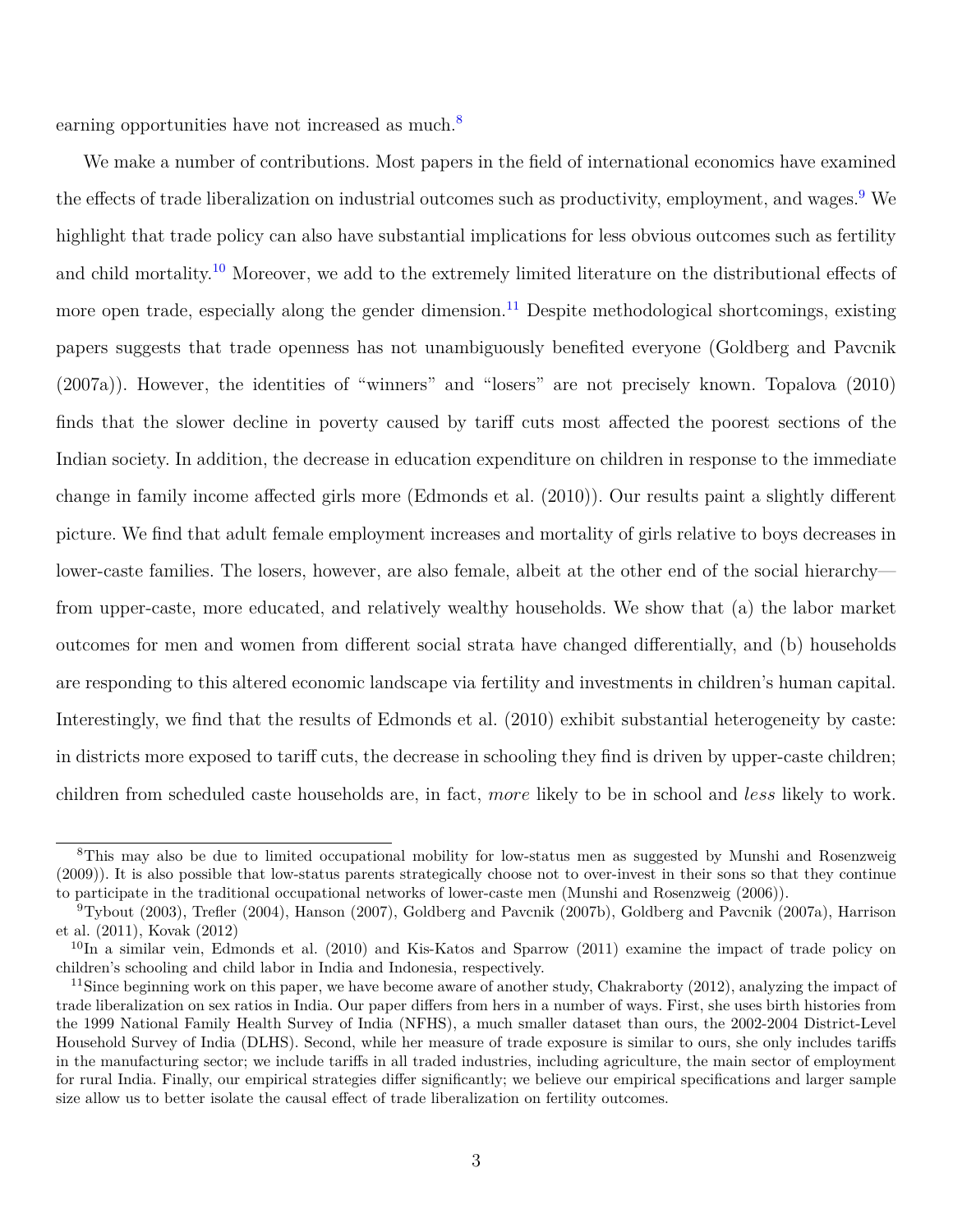These distributional effects can play an important role in exacerbating or combating historical socioeconomic inequalities and, hence, it is crucial to take them into account while estimating the total costs and benefits of trade policies.

Second, our paper adds to the somewhat scarce literature on the determinants of discrimination against female children in several developing societies. While overall fertility and child mortality have decreased, the sex ratio at birth has sharply increased in many Asian countries, including India. A "preference" for sons relative to daughters is widely believed to be the underlying cause of prenatal and postnatal discrimination against girls, but credible explanations for this difference in valuation are limited, especially in the Indian context.<sup>[12](#page-6-0)</sup> Our finding that girls fare better (worse) in terms of mortality rates precisely in groups where the relative earning potential of women has improved (worsened) is consistent with the findings of [Qian](#page-31-0) [\(2008\)](#page-31-0) in the context of China, and emphasizes the economic roots of seemingly subjective discrimination.

Third, our fertility results underscore the fertility-sex ratio trade-off present in countries with a stronger valuation of sons [\(Anukriti](#page-29-6) [\(2013\)](#page-29-6)). If son preference persists over time,  $^{13}$  $^{13}$  $^{13}$  parents may substitute less than perfectly between sons and daughters despite an increase in the relative benefit from girls. They may continue to have the desired number of sons but decrease prenatal (as well as postnatal) discrimination against girls, and hence, fertility may increase as the sex ratio at birth decreases, consistent with our results for low-status families. On the flip side, a decrease in the relative returns from girls, as we observe for high-status families, may enhance the use of sex-selective abortions, causing fertility to fall and the sex ratio at birth to rise.

Lastly, on the technical side, our ability to control for state-specific time trends and mother fixed-effects in the regression analysis makes our identification more robust than previous literature on the effects of tariff reforms on household and individual outcomes.

In Section 2, we provide a summary of the Indian trade reform. In Section 3, we outline our empirical methodology and describe the data. Section 4 presents the regression estimates, Section 5 discusses the un-

<span id="page-6-1"></span><span id="page-6-0"></span><sup>&</sup>lt;sup>12</sup>[Carranza](#page-29-7) [\(2012\)](#page-29-7) is an exception.

<sup>13</sup>[Abrevaya](#page-29-8) [\(2009\)](#page-29-8), [Almond and Edlund](#page-29-9) [\(2008\)](#page-29-9), [Almond et al.](#page-29-10) [\(2011\)](#page-29-10), and [Dubuc and Coleman](#page-30-10) [\(2007\)](#page-30-10) find evidence for persistence in son preference among Asian immigrants to the United States, Canada, England, and Wales.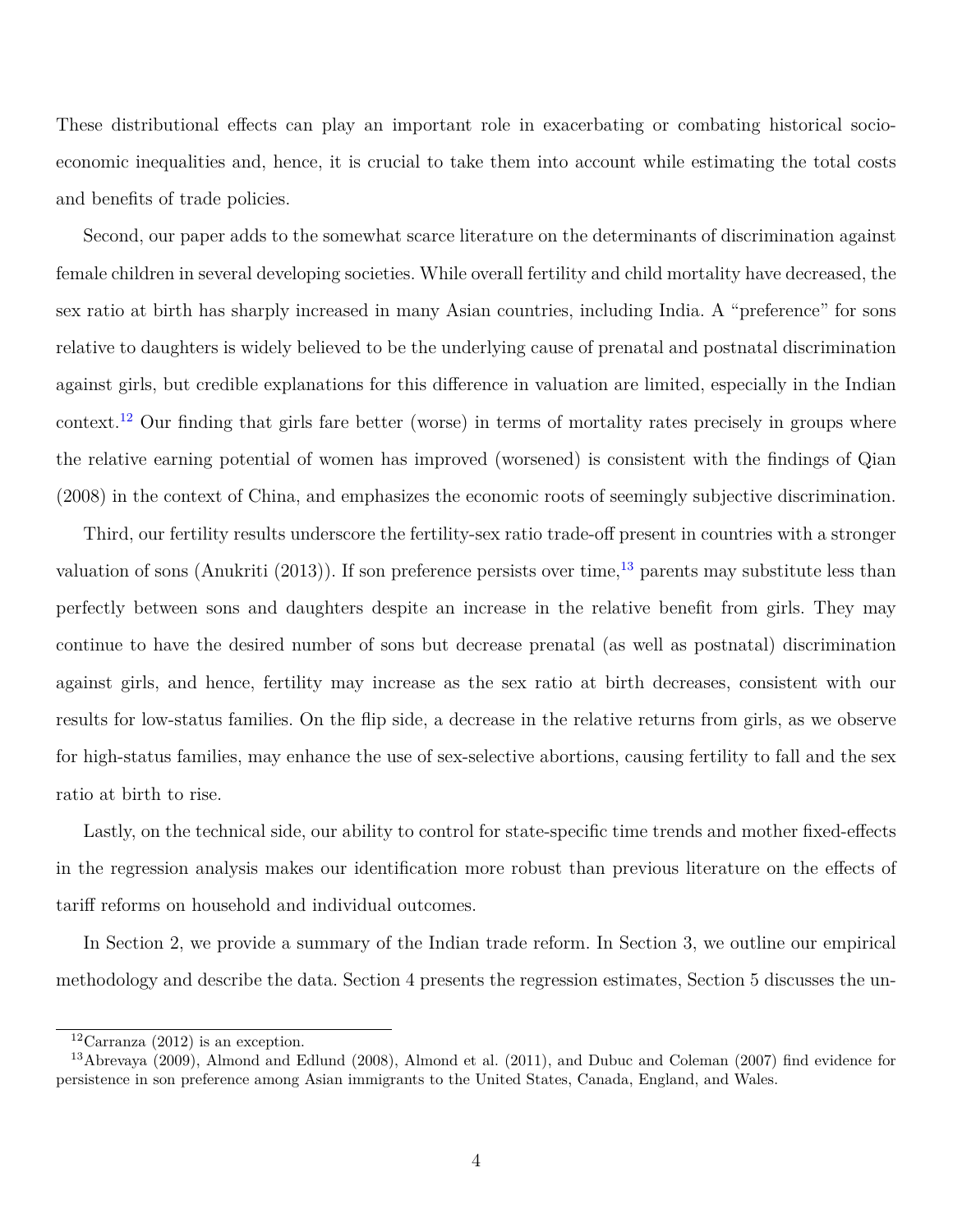derlying mechanisms, and Section 6 conducts some robustness checks. Section 7 provides a brief discussion and Section 8 concludes the paper.

### **2 India's Trade Liberalization**

We analyze the effect of trade liberalization on household fertility decisions and children's health in the context of India's 1991 trade reform. Faced with a balance of payments crisis in August 1991, the Indian government embarked on several major economic reforms as conditions of an International Monetary Fund (IMF) bailout. Included among these requirements was a unilateral reduction in the overall level and the dispersion of import tariffs as well as the removal of non-tariff barriers (NTBs), such as import licensing.

The period after the IMF bailout, therefore, marks a sharp break in Indian trade policy. The maximum tariff fell immediately from 400 percent to 150 percent, with later revisions bringing the maximum tariff to approximately 45 percent by 1997 [\(Hasan et al.](#page-30-1) [\(2006-07\)](#page-30-1)). Meanwhile, the average tariff fell from 80 percent in 1990 to 37 percent in 1996 and the standard deviation of tariffs declined by 50 percent [\(Topalova](#page-32-1) [\(2010\)](#page-32-1)). NTBs also fell, with the proportion of goods subject to quantitative restrictions receding from 87 percent in 1987 to 45 percent by 1994 [\(Topalova](#page-32-1) [\(2010\)](#page-32-1)).

In addition to the sharp decline in trade protection, the 1991 episode possesses several important features that are valuable for our analysis. Since the policy reform was imposed as part of the IMF bailout, the tariff cuts were largely unanticipated by firms and households in India. As other commentators have observed, the removal of trade barriers was implemented swiftly as a form of "shock-therapy" and was not part of any pre-existing development plan [\(Bhagwati](#page-29-11) [\(1993\)](#page-29-11), [Goyal](#page-30-11) [\(1996\)](#page-30-11)). It is, therefore, unlikely that our results are driven by any adjustments in fertility in anticipation of these reforms.

The quick initiation of the liberalization episode also reduces concerns about industries with greater political influence or higher productivity shaping the structure of the tariff reform in a way that would undermine our empirical strategy (described in detail in the following section). [Topalova](#page-32-0) [\(2007\)](#page-32-0) finds that industry-level tariff changes are uncorrelated with several proxies of an industry's political influence prior to the Indian reform, such as the number of employees, proportion of skilled workers, and industrial concentration. Previous studies also find no correlation between an industry's future tariffs and its pro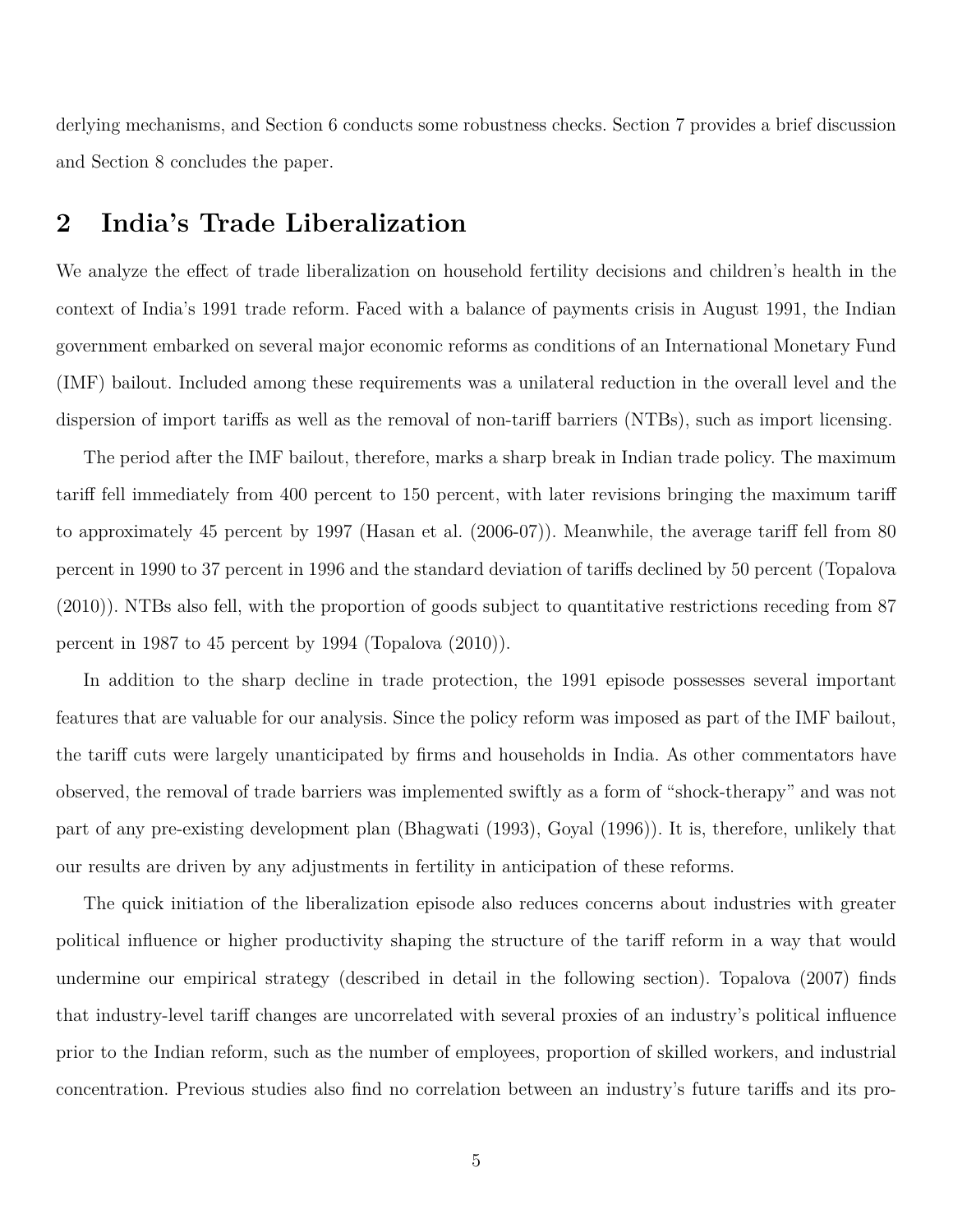ductivity before 1991 or productivity growth during 1989-1997 [\(Topalova](#page-31-11) [\(2004\)](#page-31-11)). Finally, tariff changes through 1997 were spelled out in India's Eighth Five Year plan (1992-1997), suggesting little room for manipulation of tariffs based on political economy concerns during this time period.

It must be noted that, like [Edmonds et al.](#page-30-2) [\(2010\)](#page-30-2), we ignore changes in NTBs, primarily due to data availability issues. Thus, our results measure the effect of only one important dimension of the trade reform, i.e. the tariff cuts. The exclusion of NTBs is potentially harmful for our empirical strategy if the trends in NTBs were in the opposite direction as compared to tariffs. But as mentioned by [Edmonds et al.](#page-30-2) [\(2010\)](#page-30-2), there is a positive correlation in tariffs and NTBs during our sample period. Thus, our results are biased only to the extent that some of the effects we assign to tariff cuts may have instead been caused by the removal of NTBs.[14](#page-8-0)

### **3 Empirical Strategy**

#### **3.1 Measuring Exposure to Tariff Reduction**

The impact of trade liberalization on a developing economy, such as India, can be felt through many channels. The availability of cheaper imported final goods can be welfare-improving for consumers, while the reduction in tariffs on intermediate inputs can increase firm productivity. Although a decrease in consumer prices could certainly influence fertility behavior, this effect will be common across all households in India. On the other hand, an increase in supply of cheaper imported products that compete with domestic goods can reduce employment and wages at domestic firms. Like many other papers in the literature, our measure of tariff protection emphasizes this latter effect of trade openness on employment.

National tariff protection varies across industries and over time in India. Moreover, there is substantial heterogeneity in the industrial composition of Indian districts prior to 1991. Therefore, depending on their industrial composition of employment at the time of reform, some Indian districts experienced relatively larger reductions in trade protection than others. Following [Topalova](#page-32-1) [\(2010\)](#page-32-1) and others, our identification strategy relies on this comparison to estimate the causal effect of tariff reform.

<span id="page-8-0"></span> $14E$ dmonds et al. [\(2010\)](#page-30-2) also argue that despite incomplete removal of NTBs by 1997, the volume of imports increased in response to tariffs cuts suggesting that the latter were a significant and important part of the reform.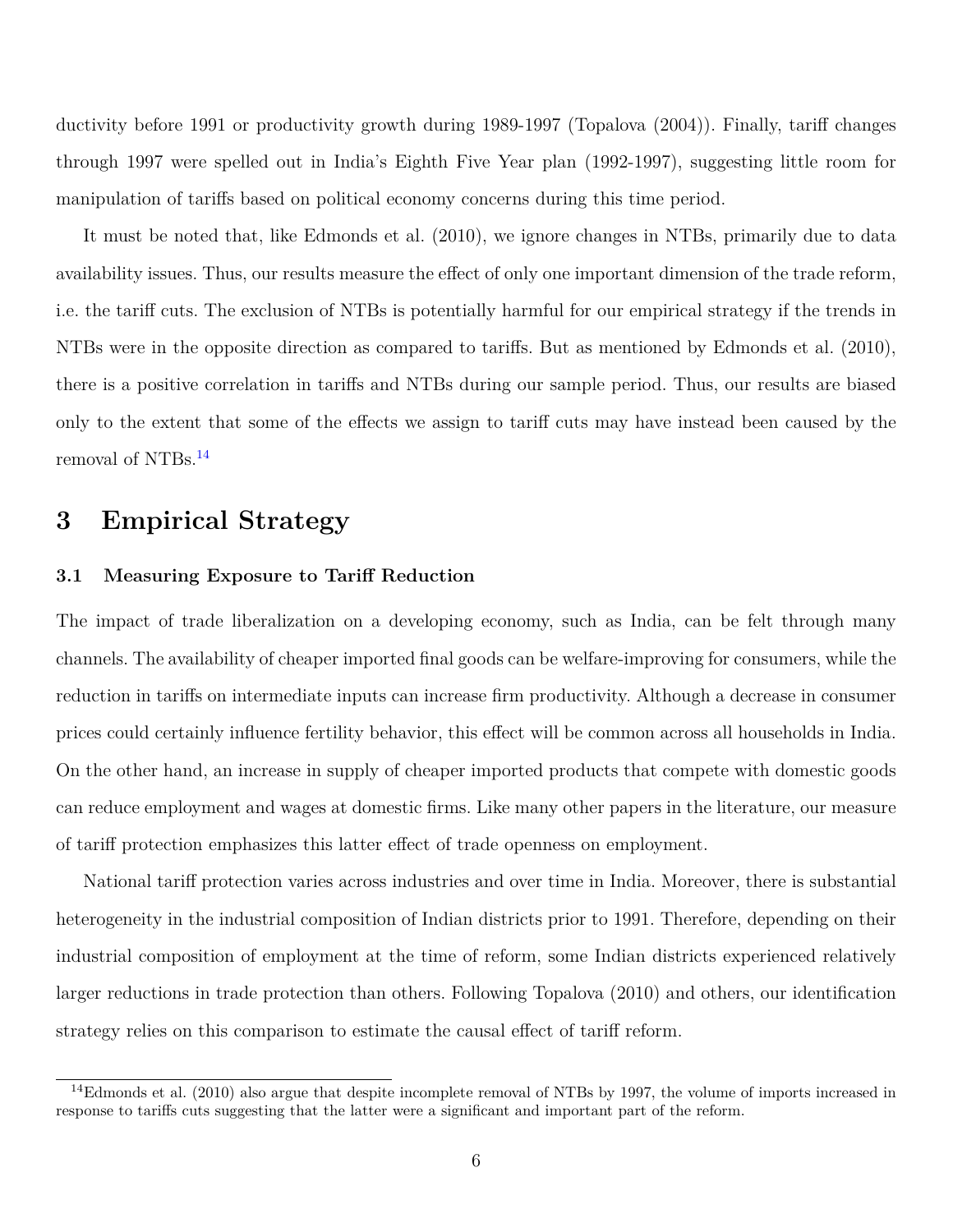Specifically, we interact the national nominal ad-valorem tariff faced by industry  $i$  in year  $t$ ,  $tarif f_{it}$ , with the share of employment in industry *i* and district *d* in 1991,  $empshare^{1991}_{id}$ , to construct a measure of tariff for district *d* in year *t*:

$$
tar if f_{dt} = \sum_{i} empshare^{1991}_{id} \times tarif f_{it}
$$
\n<sup>(1)</sup>

Since the employment shares are based on a district's industrial composition *before* the initiation of trade liberalization, our tariff measure is free of any endogenous changes in employment composition that take place due to the removal of tariff barriers.

Even though tariff cuts took place across a wide range of industries, certain industries, such as cereals and oilseeds production, were non-traded, i.e. only the government was allowed to be an importer of goods in these industries.<sup>[15](#page-9-0)</sup> Consequently,  $tarif f_{dt}$  assigns a zero tariff to the non-traded industries for the entire time period. This implies that districts with higher levels of employment in the non-traded sector in 1991 will mechanically have lower  $tariff_{dt}$  [\(Hasan et al.](#page-30-1) [\(2006-07\)](#page-30-1)). Since a large proportion of non-traded employment is in the cereal and oilseeds sectors, and workers in these industries tend to be poor rural farmers, this introduces a negative correlation between poverty and *tariffdt*.

Previous studies have addressed this concern by constructing a second measure of district tariffs that only depends on employment in traded industries [\(Hasan et al.](#page-30-1) [\(2006-07\)](#page-30-1), [Topalova](#page-32-0) [\(2007\)](#page-32-0), [Topalova](#page-32-1)  $(2010)$ ). We follow the literature and create this measure as follows, where  $empl_{id}^{1991}$  is the employment in a traded industry *i* and district *d* in 1991:

$$
tradedtar if f_{dt} = \frac{\sum_{i \in traded} emp_{id}^{1991} \times tarif f_{it}}{\sum_{i \in traded} emp_{id}^{1991}} \tag{2}
$$

The only difference between the two measures of tariff protection in (1) and (2) is that the latter excludes employment in non-traded industries while constructing weights for industry-level tariffs. The traded tariff measure is, therefore, independent of the proportion of workers in the non-traded sector and is uncorrelated with initial poverty levels within a district.

<span id="page-9-0"></span><sup>15</sup>Other non-traded industries during our sample period were services, trade, transportation, and construction.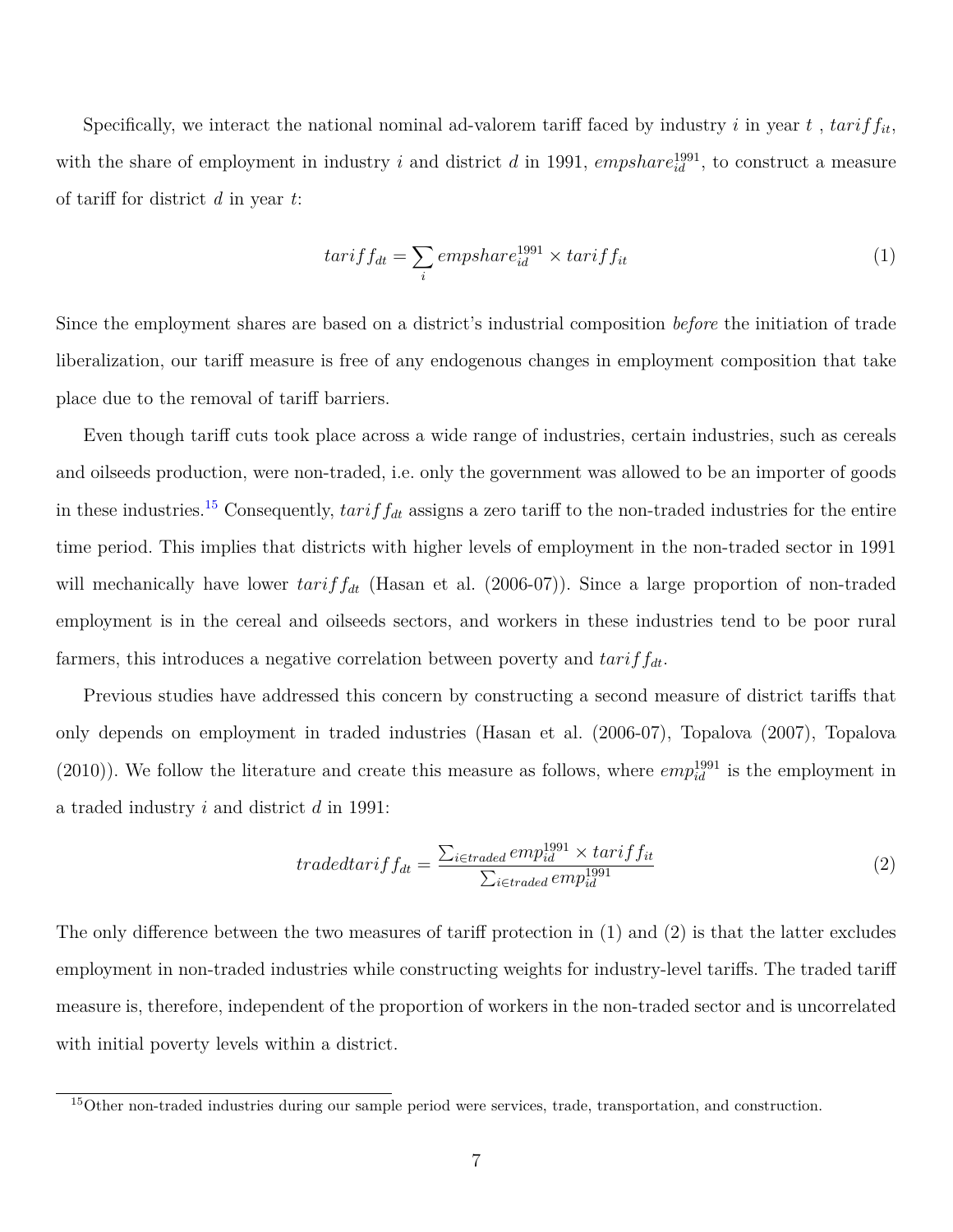#### **3.2 Data**

We use data from the second round of the District-Level Household Survey (DLHS-2) of India. The DLHS-2 surveyed 507,000 currently-married women (aged 15 - 44 years) from 620,000 households in 593 districts during March 2002 - October 2004. This survey includes a complete retrospective birth history for every woman interviewed, containing information on the month and the year of child's birth, birth order, age of the mother at birth, and the age at which the child died, if the child is deceased.

We focus our analysis on rural areas within Indian districts. [Topalova](#page-32-1) [\(2010\)](#page-32-1) finds an insignificant relationship between tariff protection and poverty in urban areas of Indian districts, which she attributes to pre-existing trends in poverty and the presence of other reforms in addition to trade liberalization that impacted urban areas. Due to concerns of simultaneous reforms and pre-existing trends in urban areas, we focus on rural areas only.

Since we focus on district as the geographical unit of interest, ideally we would like to know the district in which a birth takes place. However, DLHS-2 only includes district of residence identifiers at the time of survey. As a result, we assume that all births to a woman take place in her district of residence at the time of survey. This implicitly assumes that mothers do not migrate to a different district after initiating child-bearing. This is a reasonable assumption in this context since inter-district migration in India is low and mostly consists of women relocating as a result of marriage. In addition, this assumption is problematic only if the measurement error induced by it varies, systematically, with our measures of district-level tariff protection. Later, in Section 6 we show that the tariff cuts had no significant effect on the gender and caste composition of in-migrants from other districts.

We restrict our sample to the 1987-1997 time period. There are two reasons for this. First, 1987 is the earliest year for which we have tariff data. Second, the tariff changes during 1992-1997 were spelled out in India's Eighth Five Year Plan, so they are unlikely to have been influenced by political economy decisions. After 1997, however, industry-level tariffs are negatively correlated with the industry's current productivity [\(Topalova](#page-31-11) [\(2004\)](#page-31-11)), suggesting that these latter changes may be endogenous to an industry's performance. For this reason, we only focus on years up to 1997. Figure 1 shows the evolution of nominal national industry-level ad-valorem tariff during 1987-1997. Average tariff fell from about 95 percent in 1987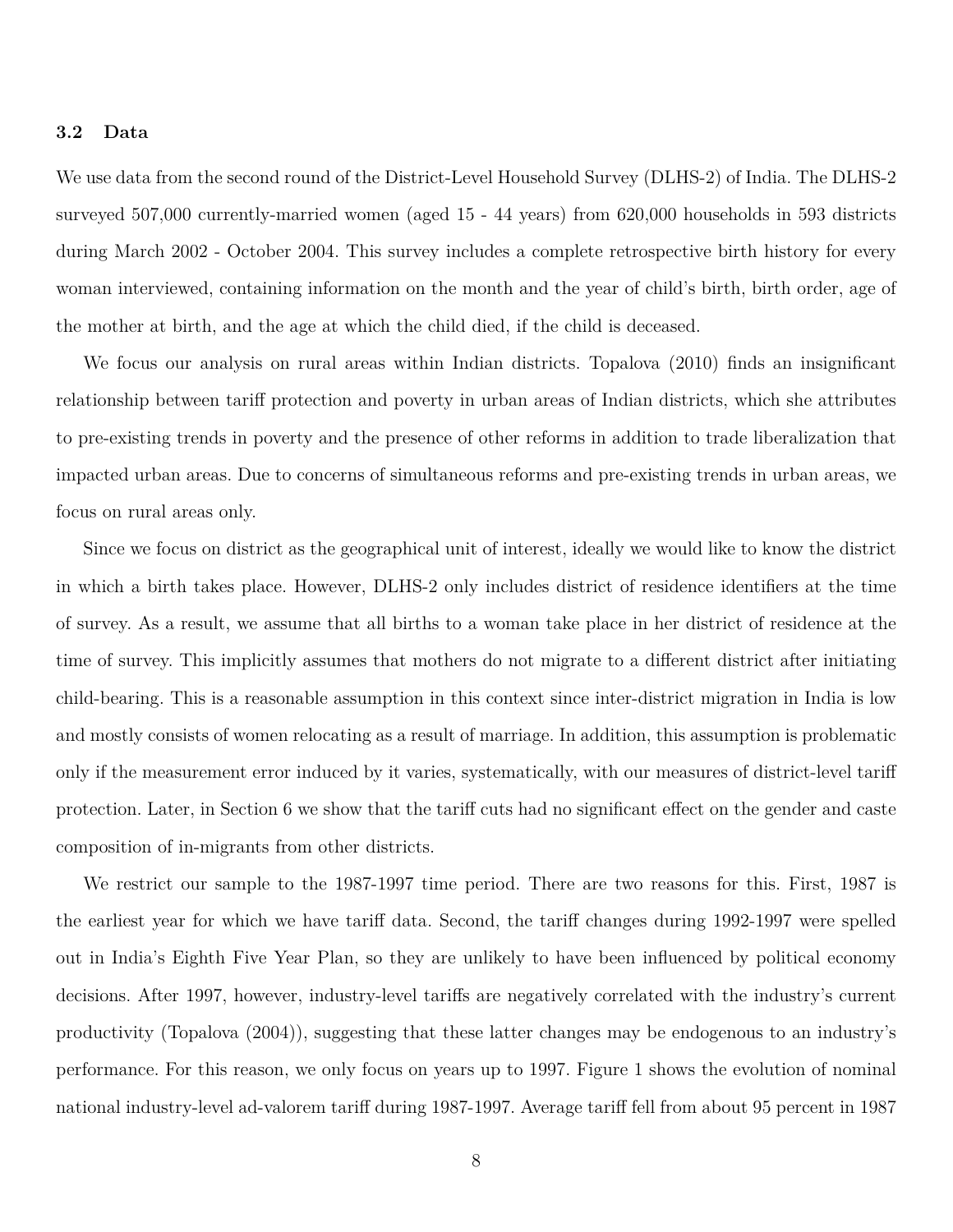to about 30 percent in 1997.

We impose three additional sample-selection criteria. First, we only include births for whom the mother's age at birth was between 13 and 40. Second, we exclude birth parities of 11 or higher. We use these restrictions due to the small number of births to women outside of the 13-40 age range and the small number of births with parity above 10. However, our results are not sensitive to the exclusion of these observations. The DLHS questionnaires were also administered to women who were visiting the household at the time of the survey. Since there is no information on their permanent district of residence, we exclude them from our analysis. Our final sample comprises 464,916 births to 269,661 women in 408 districts.

The district-level tariff data comes directly from [Topalova](#page-32-1) [\(2010\)](#page-32-1). Industry- and district-wise employment data comes from the 1991 Census of India while tariff data at the six-digit level was collected by Petia Topalova from the Indian Ministry of Finance publications. The rainfall data used later comes from the annual district-level precipitation time series created by Ram Fishman using Indian Meteorological Department database. Lastly, we use Rounds 43 (1987-88) and 55 (1999-00) of the Employment-Unemployment survey of the National Sample Survey (NSS) of India to examine the effects of tariff cuts on children's schooling and labor force participation, adult employment, and in-migration by caste and gender.

#### **3.3 Regression Framework**

The question of interest in this paper is how the removal of tariff barriers influences households' fertility decisions and children's health outcomes. In particular, we investigate whether reductions in tariff protection faced by a woman (based on her district of residence) impact the probability that she gives birth in a year, the sex ratio of these births, and their mortality rates. Our regression framework is similar to [Edmonds et al.](#page-30-2) [\(2010\)](#page-30-2) and [Topalova](#page-32-1) [\(2010\)](#page-32-1) and compares women (births) in districts that were more or less exposed to tariff cuts.

We start by reshaping the retrospective birth data to create a woman-year panel and construct a dummy variable, *birthmdt*, that equals one if a woman *m* in district *d* gives birth in year *t*, and is otherwise zero. Then, we estimate the following base specification using ordinary least-squares (OLS):

$$
birth_{mdt} = \beta_0 + \beta_1 \tan if f_{dt} + \beta_2 X_{mdt} + \gamma_d + \tau_t + \delta_d t + \epsilon_{mdt}
$$
\n(3)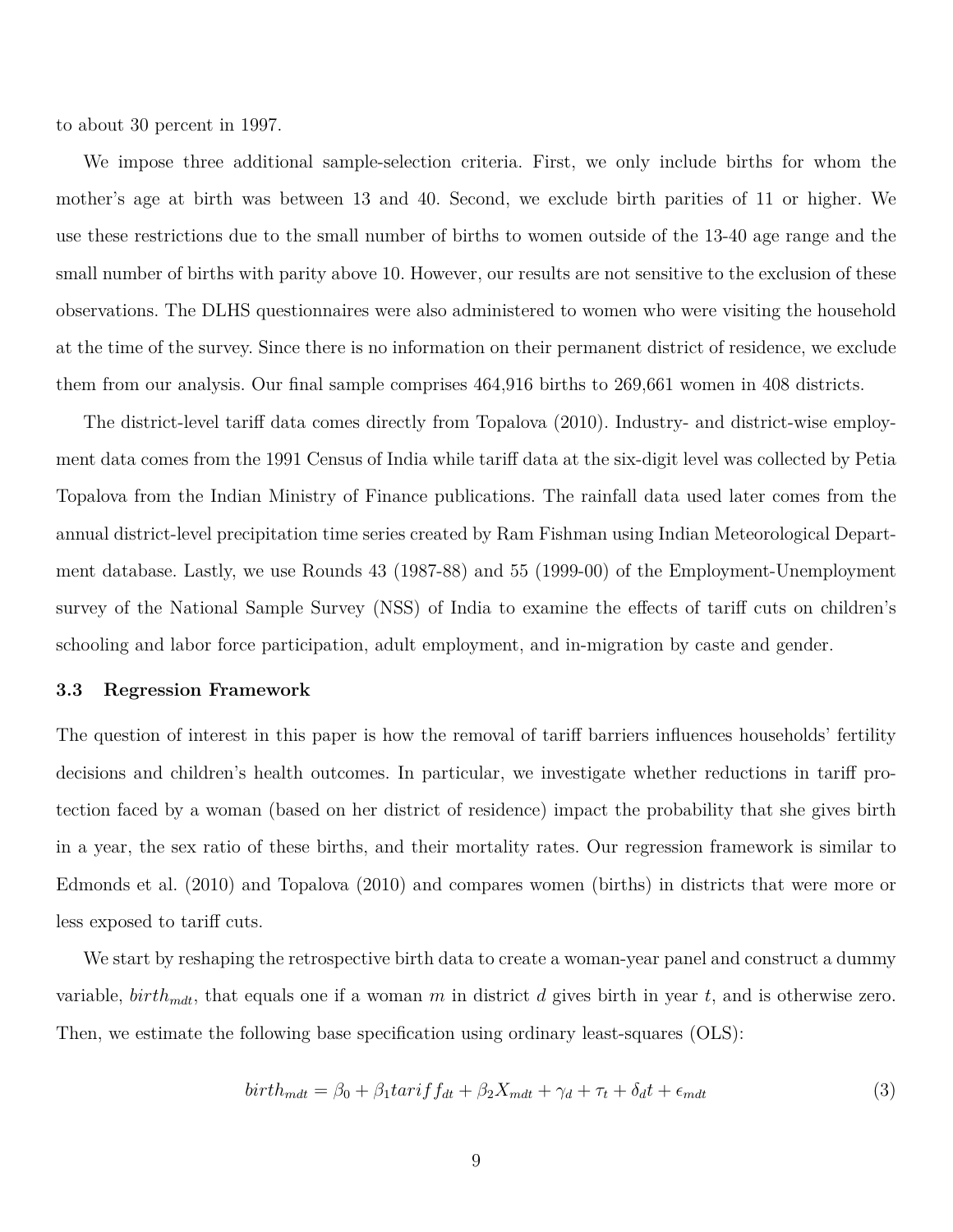The main regressor of interest, *tariffdt*, represents the level of tariff protection assigned to a women based on her district of residence. Although the variation in *tariffdt* occurs at the district-level, we also control for a vector of individual covariates, *Xmdt*, that may impact the outcome variables, including indicators for a woman's age in year  $t$ , the number of previous births, the household's caste<sup>[16](#page-12-0)</sup> and religion.<sup>[17](#page-12-1)</sup> Inclusion of district fixed-effects, *γd*, controls for time-invariant differences across districts while year fixed-effects, *τ<sup>t</sup>* , control for any India-wide shocks that may influence our outcomes. The inclusion of year fixed-effects also highlights that our empirical strategy *does not* estimate the overall effect of trade liberalization on fertility, sex ratios at birth, or mortality, since any economy-wide impact on consumer prices or productivity will be captured by the year-effects. Since our data spans all years between 1987 and 1997, we also include linear district-specific time trends in our regressions.

The sex ratio and mortality regressions are run using the retrospective panel of *births*. The base OLS specification is similar to  $(3)$ :

$$
y_{imdt} = \beta_0 + \beta_1 \tan\left(\frac{f_{dt}}{f_{dt}} + \beta_2 X_{imdt} + \gamma_d + \tau_t + \delta_d t + \epsilon_{imdt} \right) \tag{4}
$$

where *i* indexes a child born to mother *m* in district *d* and year *t*. For mortality regressions, the outcome is an indicator variable for whether a child dies before *Q* months of birth, where we allow *Q* to equal one, six, or twelve months.<sup>[18](#page-12-2)</sup> For the sex ratio regressions, the outcome is an indicator variable that equals one if the child is male, and zero otherwise. The remaining controls are the same as in (3).

Since a large majority (89 percent) of women in our sample report giving birth to more than one child during the time period we study, we also run specifications with mother fixed-effects:

$$
birth_{mdt} = \beta_0 + \beta_1 \text{tar} \text{if } f_{dt} + \beta_2 X_{mdt} + \tau_t + \phi_m + \delta_d t + \epsilon_{mdt} \tag{5}
$$

$$
y_{imdt} = \beta_0 + \beta_1 \text{tar} \text{if } f_{dt} + \beta_2 X_{imdt} + \tau_t + \phi_m + \delta_d t + \epsilon_{imdt}
$$
\n
$$
\tag{6}
$$

where  $\gamma_m$  represents the mother fixed-effect and controls for all unobserved, time-invariant heterogeneity

<span id="page-12-0"></span><sup>&</sup>lt;sup>16</sup>Caste categories are scheduled caste (SC), scheduled tribe (ST), other backward caste (OBC), and general caste.

<span id="page-12-1"></span><sup>&</sup>lt;sup>17</sup>Religion categories are Hindu, Muslim, Sikh, Christian, and Others.

<span id="page-12-2"></span><sup>18</sup>Infant mortality is defined as death before age 1, while child mortality usually refers to death before age 5.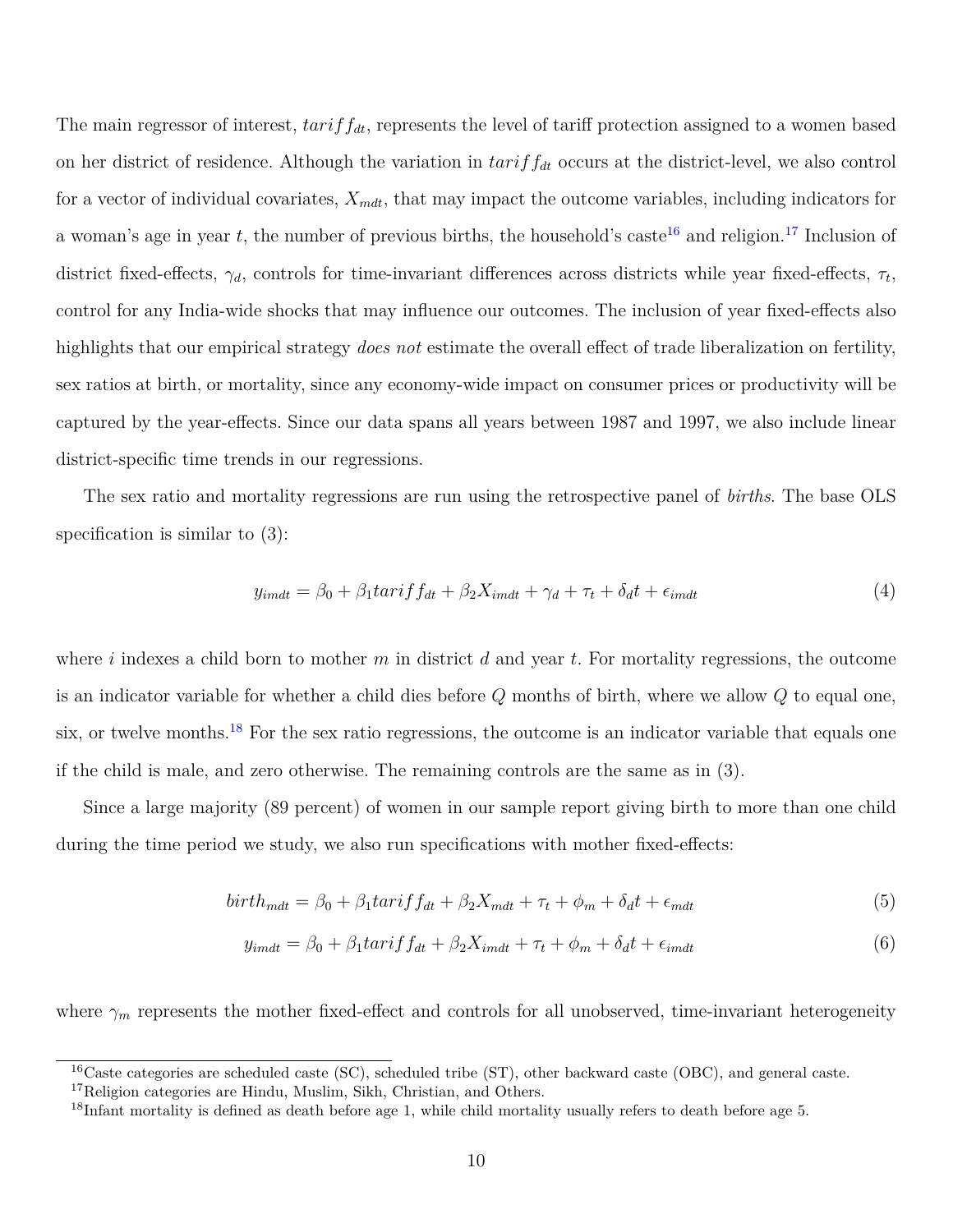across women that could influence her fertility decisions.  $X_{mdt}$  and  $X_{imdt}$  now include just the indicators for number of previous births and woman's age in year *t*. By including mother fixed-effects, we are essentially comparing the birth outcomes for the same woman under different levels of tariff protection in her district. Our ability to control for district-specific time trends and mother fixed-effects makes our identification more robust than previous literature. A positive (negative)  $\beta_1$  implies that tariff decline is associated with a decrease (increase) in the outcome of interest, *relative to the national trend*.

The coefficient  $\beta_1$  is identified under the assumption that changes in our tariff measure are uncorrelated with district-specific, unobserved time-varying shocks (or mother-specific, unobserved time-varying shocks in (5)-(6)) that influence fertility, sex ratios, and infant mortality. Since we interact a district's pre-reform industrial composition with national changes in industry tariffs to construct *tariffdt*, any source of bias would have to be correlated with both pre-reform industrial composition and national tariff changes by industry. Like [Topalova](#page-32-1) [\(2010\)](#page-32-1), [Edmonds et al.](#page-30-2) [\(2010\)](#page-30-2) and others, we assume that this is not the case. Nevertheless, we test the validity of this assumption by checking that our results are robust to the inclusion of other observable district-specific, time-varying shocks, such as rainfall shocks.

For our sex ratio regressions, *t* refers to the year of conception, instead of the year of birth. Since an ultrasound test, followed by an induced abortion, are believed to be the primary channel through which parents exercise control over the sex of their births in India during our sample period [\(Bhalotra and](#page-29-12) [Cochrane](#page-29-12) [\(2010\)](#page-29-12)), and these technologies are most effective and safe during the first or second trimesters of birth [\(Epner et al.](#page-30-12) [\(1998\)](#page-30-12)), district-level tariff protection during the year of conception is more relevant for explaining the effect of trade reform on sex ratios at birth. We define the year of conception as the year nine months prior to the month of birth, thereby implicitly assuming that no birth is premature.

One concern is that  $tariff_{dt}$  may be correlated with the pre-reform size of a district's non-traded sector and, hence, correlated with its initial level of poverty. If this is the case, OLS estimates in specifications (3)-(6) will be biased. We deal with this issue by using traded tariff, *tradedtariff<sub>dt</sub>* as an instrument for *tariffdt*. Figure 2 plots both these measures for our sample period. Since non-traded industries are automatically assigned a zero tariff for all years, the average tariff measure is, by construction, substantially lower than the average traded tariff measure. While *tradedtariff<sub>dt</sub>* declined from about 88 percent to 31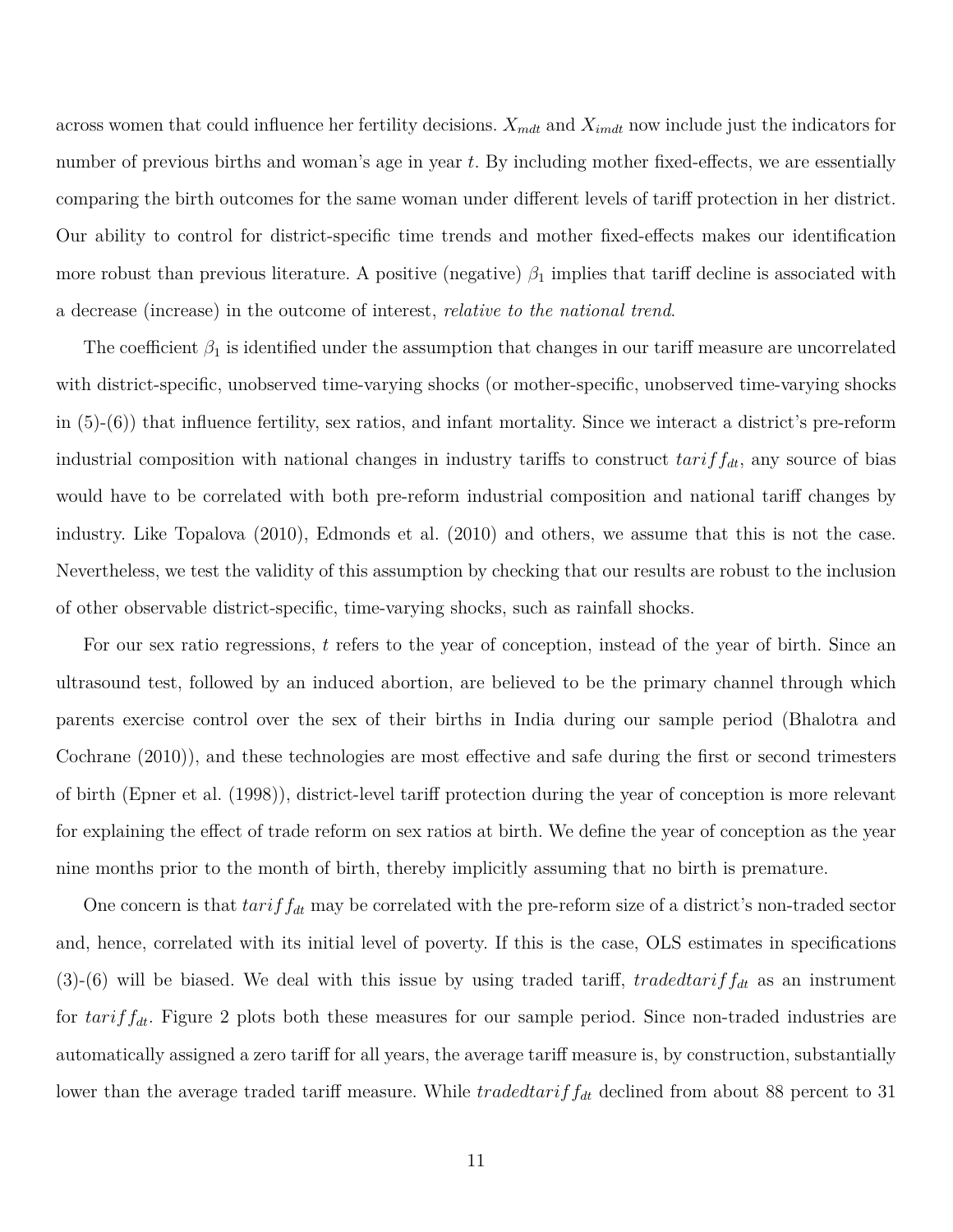percent, *tariffdt* decreased from about 7 percent to 2 percent during 1987-1997. There is a significant correlation between the two measures (first-stage regression estimates presented later) and they both exhibit a sharp downward trend.<sup>[19](#page-14-0)</sup> Moreover, *tradedtarif*  $f_{dt}$  is independent of the baseline proportion of workers in the non-traded sector and therefore, uncorrelated with initial poverty levels within a district. This validates the use of traded tariff as an instrument.

Next, we look at the time trends in fertility, the sex ratio at birth, and infant mortality in India during our study period. The total fertility rate declined from 4.1 in 1987 to 3.3 in 1997 (Figure 3). The malefemale sex ratio in the 0-6 age group has been rising rapidly (Figure 4), especially since the 1980s. Increased availability of technology for sex-selection combined with declining fertility and a strong preference for sons are widely believed to be the causes for this growing sex-imbalance in the child population. According to DLHS-2 data, under-5 mortality in rural India fell from 127 deaths per 1000 live births in 1987 to 95 deaths per 1000 live births in 1997. As Figure 5 shows, infant mortality has been declining over time. Mortality before age 1 is much higher than mortality during ages 1-4. Mortality for girls is larger during ages 1-4. It is important to keep in mind that our identification strategy does not estimate the causal impact of tariff reductions in explaining these aggregate trends. Instead, we estimate the effect of tariff reductions on *deviations from the trend*. Table 1 provides a description of the socio-economic characteristics of our sample.

### **4 Results**

#### **4.1 Fertility**

We begin by looking at the effect of changes in district-level tariff exposure in a year on the probability that a woman gives birth in that year.<sup>[20](#page-14-1)</sup> Column  $(1)$  in Table 2 presents the baseline results controlling for district and year fixed-effects. In Column (2) we also control for mother's years of schooling, indicators for

<span id="page-14-0"></span> $19$ The only exception is an increase in tariffs from 1992 to 1993. Due to measurement error concerns, we also run regressions that exclude the data for 1993. Our results remain the same and are available upon request.

<span id="page-14-1"></span><sup>&</sup>lt;sup>20</sup>Throughout this paper, we use the term fertility to indicate probability of birth in a given year. A higher probability of birth does not necessarily imply higher completed fertility. It is possible that our results capture changes in the timing of births rather than changes in overall fertility levels.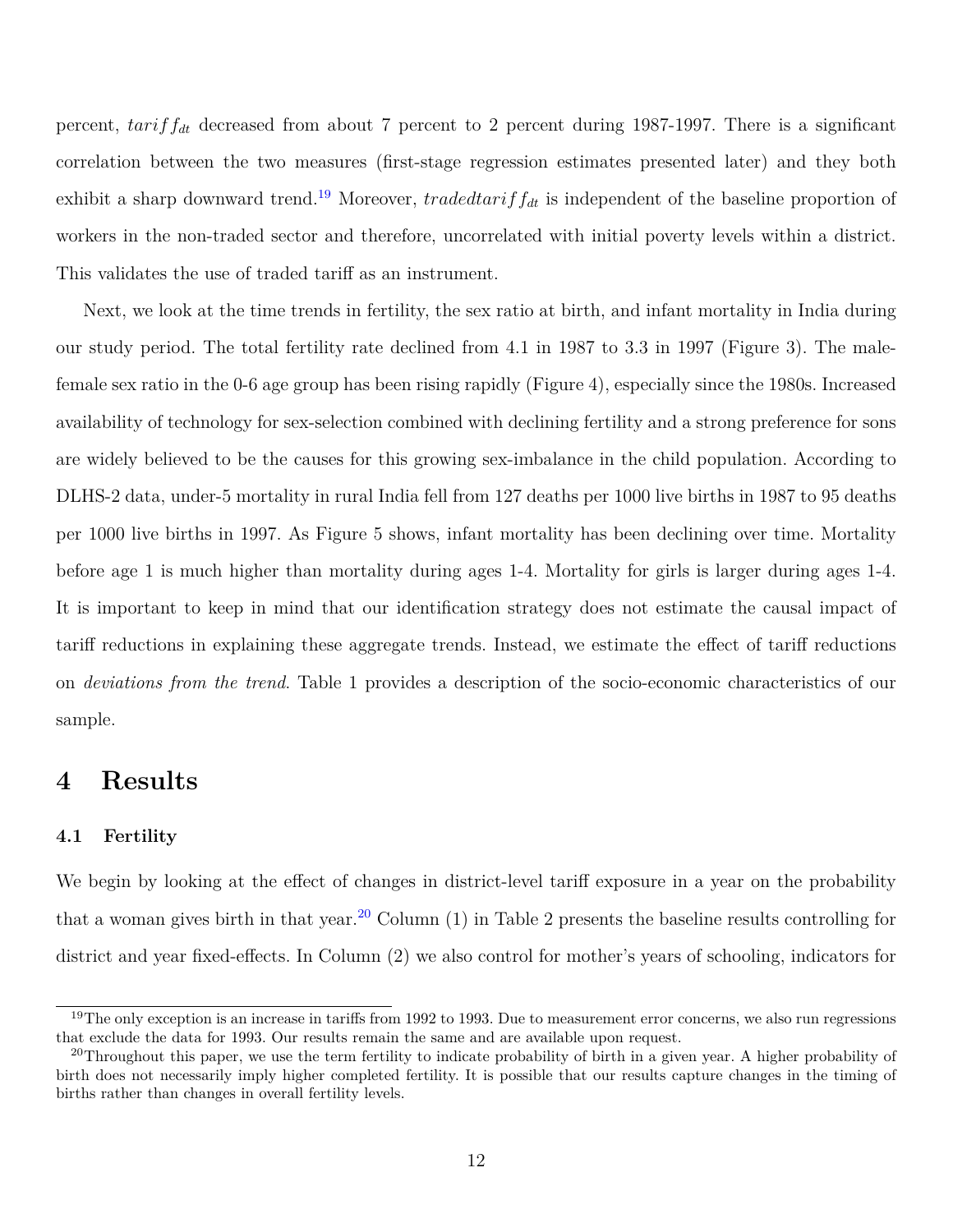mother's age in that year, her number of previous births, and household's caste and religion. In Column (3) we add district-specific linear time trends. Finally, Columns (4) and (5) also control for mother fixed-effects. In all specifications, robust standard errors are clustered at the district level and district-level sampling weights are used. $21$ 

The OLS results in Panel A indicate a positive and significant relationship between our district-level tariff measure and the probability that a woman gives birth across all columns. These positive coefficients suggest that women in districts more exposed to trade liberalization (i.e. a relative decline in our tariff measure) witnessed a relative *decrease* in fertility. However, for reasons previously described, changes in the tariff measure utilized in Panel A may be negatively correlated with a district's initial poverty level. If women in initially poorer districts also experience relatively smaller declines in fertility over our time period for reasons unrelated to trade liberalization, OLS will overestimate the causal effect of tariff protection on fertility. We, therefore, instrument for our tariff protection measure using traded tariff protection, which is uncorrelated with the size of the non-traded sector, as previously argued. Panel B of Table 2 shows the firststage regression of a district's tariff measure on a district's traded tariff protection. In all specifications, traded tariff has a significant and strong first-stage impact on district tariff protection, indicating that traded tariff is a strong instrument for district tariff. $^{22}$  $^{22}$  $^{22}$ 

When we use traded tariff as an instrument (Panels C and D of Table 2), district tariff protection in a year has a *negative* and largely significant effect on the probability that a woman gives birth in that year. The fact that our coefficient of interest changes sign when instrumenting for district tariff protection suggests that including non-traded industries in the tariff measure introduces a significant upward bias, likely due to the correlation between initial poverty and changes in the tariff measure. The reduced form coefficient of traded tariff is also negative throughout and significant (except in Column (4)).

The IV coefficients indicate that the Indian trade reform had a substantial effect on fertility – a woman living in a district that experienced the average decline in tariff protection of 7 percentage points was between 0.6 percentage points (Panel C, Column 1) and 1.7 percentage points (Panel C, Column 5) more

<span id="page-15-0"></span> $21$ The unweighted regressions yield very similar results, which are available upon request.

<span id="page-15-1"></span><sup>22</sup>The first stage F-statistic is large in all specifications.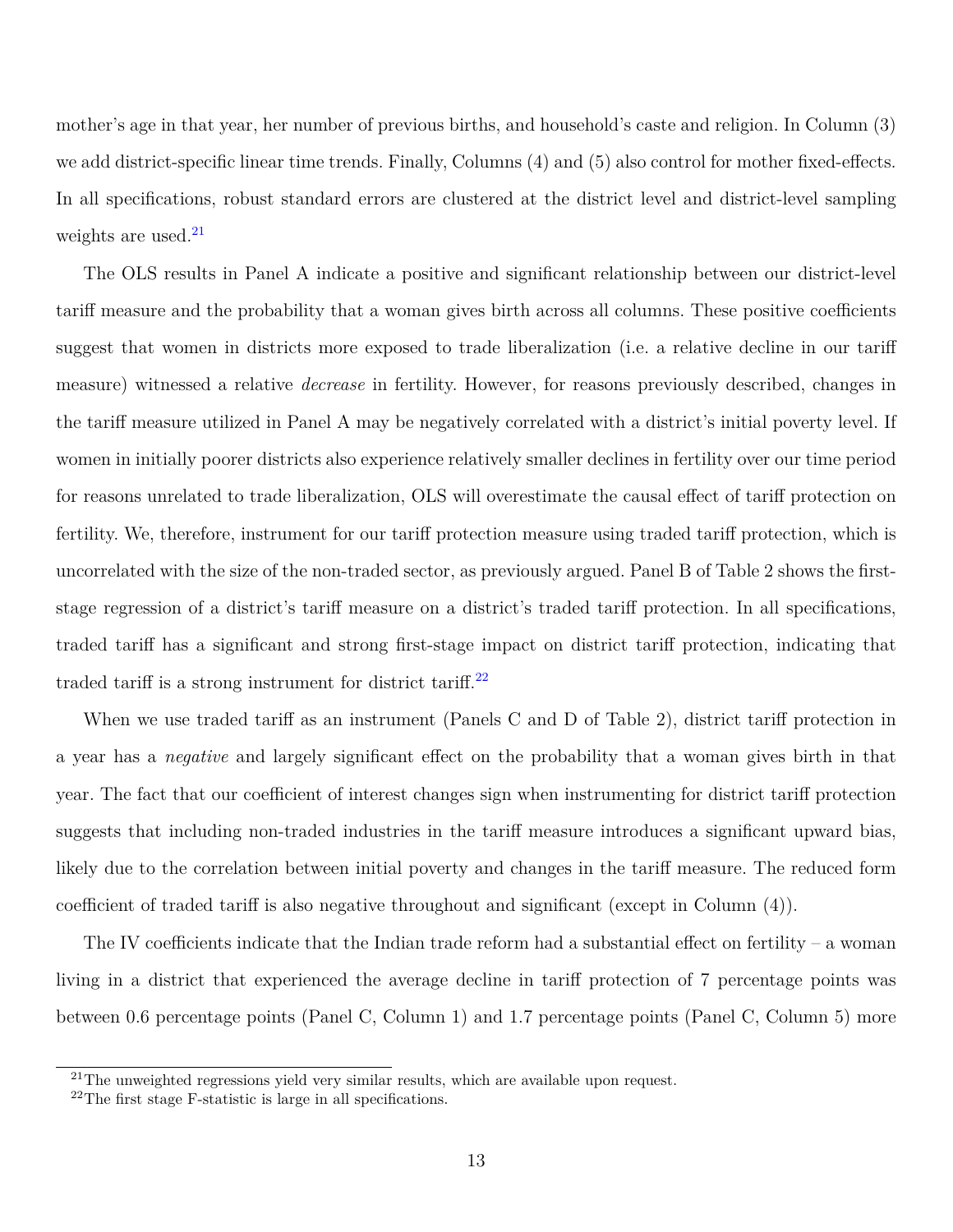likely to give birth in a given year.<sup>[23](#page-16-0)</sup>

#### **4.2 Sex Ratio at Birth**

Having established that a reduction in a district's relative tariff exposure leads to an increased probability of birth in rural India, we turn our attention to the sex-composition of these births. The sex ratio at birth (SRB) deviates from the natural SRB if female fetuses are terminated more frequently than male fetuses due to less prenatal care or sex-selective abortions. In India, prenatal sex-determination is illegal, but widely prevalent, leading to a large number of female fetuses being aborted. [Bhalotra and Cochrane](#page-29-12) [\(2010\)](#page-29-12) estimate that approximately 480,000 sex-selective abortions took place in India annually during 1995 - 2005. Trade liberalization can affect the SRB by (a) changing the demand for sex-selective abortions due to changes in the relative demand for sons, (b) changing the demand for sex-selective abortions due to changes in parents' ability to afford prenatal sex determination and abortion resulting from changes in income, (c) through income shocks which impact fetal viability differentially based on the sex of the fetus [\(Trivers and Willard](#page-32-5)  $(1973)$ ),<sup>[24](#page-16-1)</sup> or (d) through greater access to sex-determination technology *via* imports of ultrasound machines, for example.[25](#page-16-2)

Sex-determination can be effectively performed through an ultrasound test around 12 weeks of gestation or through *amniocentesis* around 8-9 weeks of gestation. If a mother has an induced abortion, it is likely to take place during the first or second trimester of pregnancy. This suggests that the relevant tariff variable to examine the effect of trade liberalization on the sex of a birth is not the tariff at the time of birth, but the tariff during the first two trimesters of pregnancy. Therefore, we use tariff in the district of birth in the year of conception as the explanatory variable for all sex ratio regressions.

Using the retrospective panel of births, Table 3 presents the results from OLS and IV regressions of

<span id="page-16-0"></span><sup>&</sup>lt;sup>23</sup>Table A.1 in the Appendix presents the IV results for urban areas and we find a similar increase in the likelihood of birth in response to tariff cuts. Coefficients are negative and significant across all five specifications.

<span id="page-16-2"></span><span id="page-16-1"></span> $^{24}$ The Trivers-Willard hypothesis suggests that negative shocks to the fetal environment make births less likely to be male.

<sup>&</sup>lt;sup>25</sup>Changes in prenatal sex-determination technology, however, are likely to impact the entire country, or at least all districts within a state similarly. Since our measure of tariff protection varies at the district level, this channel is unlikely to explain our results.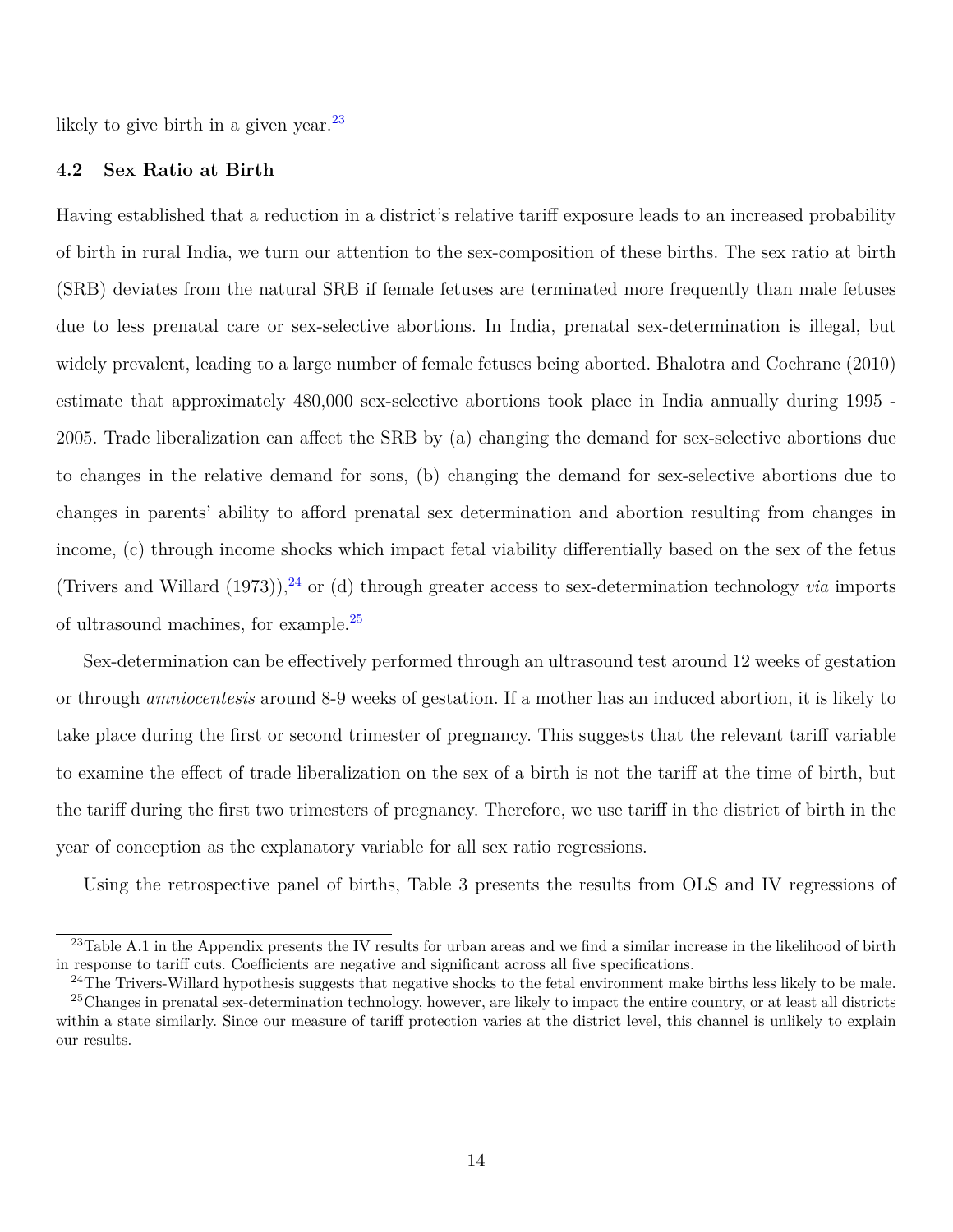an indicator for male birth on district-level tariff during the year of conception.<sup>[26](#page-17-0)</sup> The OLS coefficients in Panel A show that a child born in a district with a relative decline in tariff protection during the year of conception is *less likely to be a boy*; but the effect is not significant at conventional levels. Panels B, C, and D present the IV regression estimates. The first stage coefficients of traded tariff are positive and highly significant throughout. The IV and reduced form coefficients of district tariff in the year of conception are always positive, but only significant when we include the mother fixed-effects in Columns  $(4)$  and  $(5)$ .<sup>[27](#page-17-1)</sup> For a district with the average decline in tariffs of 7 percentage points, Column (4) in Panel C suggests that the likelihood of a male birth decreases by 2 percentage points. Thus, the reduction in trade protection seems to have caused some relative improvements in the probability of a female birth in rural Indian districts more exposed to tariff declines.<sup>[28](#page-17-2)</sup>

The fact that we find significant results when we control for mother fixed-effects and not without them highlights the importance of time-invariant unobserved heterogeneity in factors that influence decisions about sex-selection. Apart from the monetary cost of prenatal sex-detection and sex-selective abortion, unobserved subjective son preference is likely to be an important factor in parents' decisions about sexselection. Although in specifications without mother fixed-effects we control for some observable socioeconomic characteristics that are likely to be correlated with son preference, for example religion, it is possible that they do not fully capture the unobserved heterogeneity across women. In Section 5.1, we present evidence for heterogeneity in the effects on the sex ratio at birth across socio-economic groups.

#### **4.3 Infant Mortality**

Next, we examine the effect of tariff decline on infant mortality. Following the same format as before, Table 4 presents results from OLS (Panel A) and IV regressions (Panels B and C) of indicators for whether a child dies within one, six, or twelve months of birth on district-level tariff protection. Across all specifications,

<span id="page-17-0"></span><sup>&</sup>lt;sup>26</sup>Each cell indicates a separate regression. As before, all regressions use district-level sampling weights and robust standard errors are clustered at the district level.

<span id="page-17-1"></span><sup>&</sup>lt;sup>27</sup>However, the coefficients for non-mother fixed-effects specifications are also significant when we use alternate levels of clustering, e.g. district-year. Here, we report results with more conservative standard errors, which in our case are obtained from clustering at the district level.

<span id="page-17-2"></span><sup>&</sup>lt;sup>28</sup>Table A.1 in the Appendix shows that the effects on SRB in urban areas were insignificant even for the mother fixed-effects specification. Moreover, the coefficients are of the opposite sign as compared to the rural results.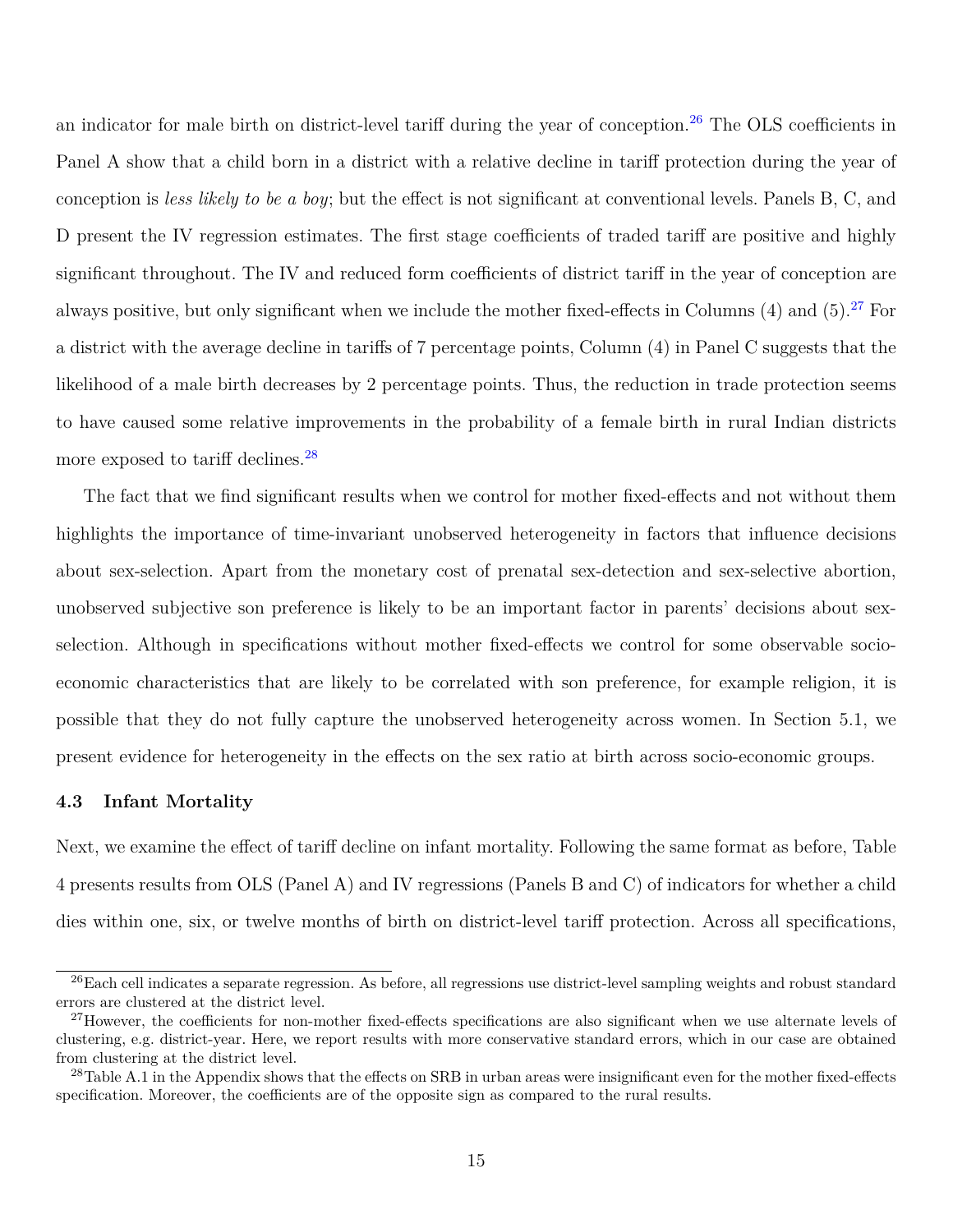the coefficient estimates are negative, indicating that a larger decline in tariff protection within a district is associated with a relative increase in infant mortality within one, six, as well as twelve months of birth. However, our OLS and IV estimates lose significance at conventional levels when we add district-specific linear time trends to the regressions (except for mortality within 12 months).

The magnitude of coefficient estimates increases as we change our outcome variable from mortality within one month of birth to mortality within six months to twelve months of birth. The fact that we find significant results on mortality within the first month of birth for some specifications suggests that trade liberalization also influences parents' ability to invest in the health of a child while in-utero.<sup>[29](#page-18-0)</sup> However, the increase in the magnitude of the coefficients as we look at mortality within six and twelve months implies that trade liberalization prevents families from making the necessary investments in a child's health to prevent infant death even after birth.[30](#page-18-1)

Moreover, the estimated effects are economically significant. For example, our coefficient estimate of -0.118 in Column (4), Panel C3 of Table 4 indicates that, relative to other districts, a district that experienced the average decline in tariff protection of 7 percentage points witnessed an increase in infant mortality within twelve months of birth of 0.8 percentage points – about a 9 percent increase with respect to the baseline (1987) mortality within a year of birth in all districts (9 percent).

In Table 5, we interact the tariff measure with a dummy for the child being male to test if the effect on mortality differs by child's sex. Previous research on the Trivers-Willard Hypothesis indicates that male children are less likely to survive relative to females in harsher environments [\(Almond and Edlund](#page-29-13) [\(2007\)](#page-29-13)). If a decline in tariff protection increases poverty and decreases health investments in pregnant women or newborn children, we might expect trade liberalization to have a greater effect on mortality rates of male children. The main effect of our tariff measure suggests that there is a significant increase in mortality within twelve months of birth for girls.<sup>[31](#page-18-2)</sup> The coefficient of the interaction term is positive everywhere,

<span id="page-18-0"></span> $^{29}$ Investments in health while in-utero are also likely to be affected by the tariff in the year of conception. In order to examine this channel, we also run regressions using tariff in the year nine months prior to the year of birth as the explanatory variable. The tariff coefficients are negative but not always significant and smaller in magnitude in comparison to the coefficients in Table 4.

<span id="page-18-1"></span> $30\text{We find no significant effect on any mortality outcome for urban areas in Table A.1 in the Appendix.}$ 

<span id="page-18-2"></span><sup>&</sup>lt;sup>31</sup>Similar results are obtained for mortality within one and six months of birth and are available upon request.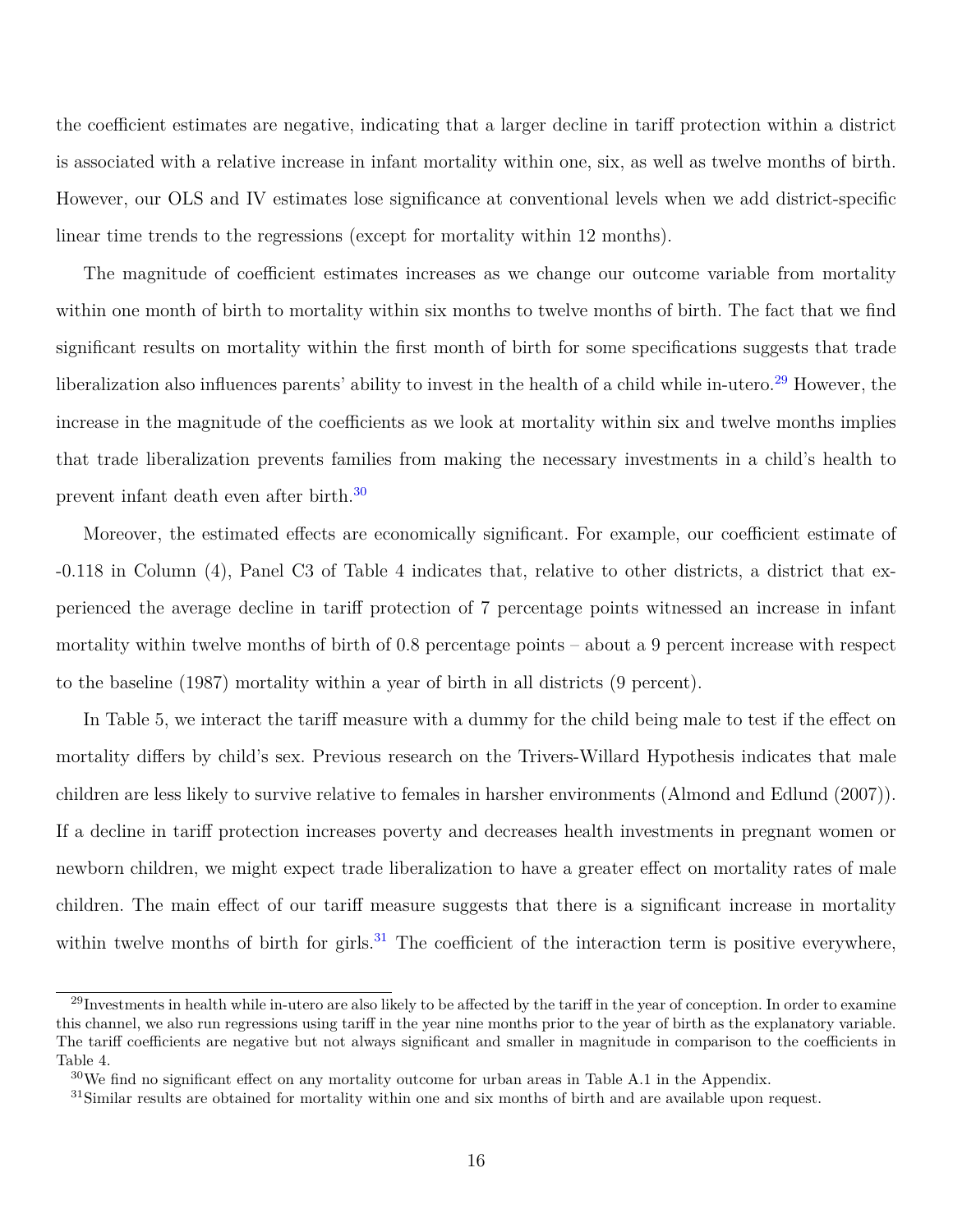suggesting a smaller effect on boys. However, the interaction term is significant only in Columns (4) and (5) that include mother fixed-effects. According to the coefficients in Column (4), in a district that experienced the average decline in tariff protection of 7 percentage points, girls witnessed an increase in infant mortality within twelve months of birth of 1.6 percentage points as opposed to boys for whom mortality within twelve months increased by a much lower 0.1 percentage points. These effects are consistent with prior evidence on postnatal neglect and discrimination in care against girls in India. To the extent that parents are able to exercise their preference for male children at the prenatal stage through sex-selection, an increase in sex-selective abortions can lead to a decline in relative female mortality [\(Lin et al.](#page-31-12) [\(2010\)](#page-31-12)). But if poverty makes sex-selection less affordable, then we may expect the pattern we observe: a lower sex ratio at birth, but higher relative female mortality. As we show in the next section, there is substantial heterogeneity in the effects on infant mortality across socio-economic groups.

### **5 Mechanisms**

So far, our results suggest that relative declines in tariffs in rural Indian districts lead to a significant increase in the probability of birth and the likelihood of these births being female, although the latter effect is significant only for the mother fixed-effects specification. Moreover, the likelihood that a child dies within one, six or twelve months of birth significantly increases. Next, we explore the mechanisms underlying these results.

We attempt to distinguish between three potential channels: 1) poverty, 2) female bargaining power, and 3) relative returns from daughters. Unfortunately, our data does not contain information on household income, consumption expenditure, wages, or mother's labor force participation status, making it difficult to directly test for the aforementioned causal channels. As a second best approach, we examine heterogeneity in effects by the socio-economic characteristics of mothers to provide suggestive evidence about the causal mechanisms underlying our main results. This approach is based on the premise that the three channels mentioned above should affect our three outcome variables differently, thus helping us deduce the underlying mechanisms. Moreover, it is also possible that mechanisms differ across socio-economic groups. Before we proceed to the regression results, we first discuss the expected effect on our outcome variables through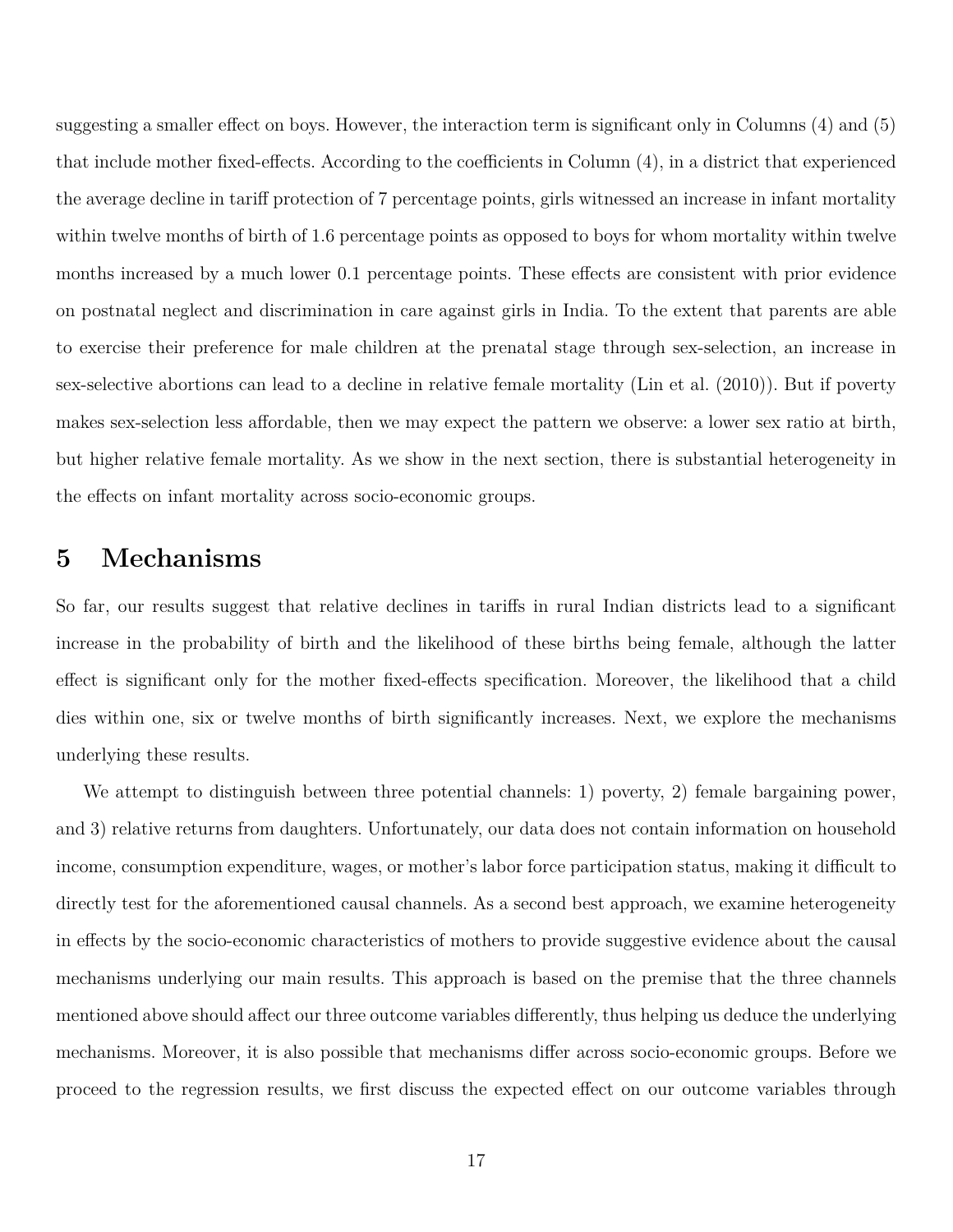each of these three channels.

[Topalova](#page-32-1) [\(2010\)](#page-32-1) shows that districts more exposed to trade liberalization witnessed a relative increase in poverty. Households that suffer a negative income shock due to tariff cuts may be less able to afford modern birth control methods and sex-selective abortions, causing an increase in births, especially female births.<sup>[32](#page-20-0)</sup> In addition, the supply of free or subsidized contraception may decline if government finances decline as a result of trade liberalization. Moreover, if poverty impacts the probability that a child survives to adulthood or the likelihood that a child is male, households may choose to increase fertility if decisions about the number and the sex-composition of children are jointly made. Poverty can also lead to increases in infant mortality if families reduce investments in infant health as a result of a decline in income. Furthermore, if the additional girls born as a result of the increase in poverty and the resulting inability to plan fertility are viewed as "unwanted," we would expect the increase in infant mortality to be higher for daughters relative to sons. Thus, if the relative increase in poverty from trade reform is the underlying channel, we are likely to observe an increase in fertility, a decrease in the sex ratio at birth, and an increase in infant mortality, more so for girls. On the other hand, if poverty decreases as a result of trade reform, we expect the opposite effects, i.e. lower fertility, a higher sex ratio at birth, and lower infant mortality rates.

[Aguayo-Tellez et al.](#page-29-14) [\(2010\)](#page-29-14) show that a NAFTA-related decrease in tariffs increased intra-household bargaining power of women in Mexico. They believe this is due to two reasons. First, technology-upgrading by firms in response to trade liberalization makes physically demanding skills less important in blue-collar jobs. As a result, the relative wage and employment of women improves in blue-collar occupations, as shown by [Juhn et al.](#page-30-13) [\(2012\)](#page-30-13). Second, trade reform leads to growth which is concentrated in initially female-intensive industries, and thus benefits women in these industries relatively more if male and female labor are imperfect substitutes. If intra-household bargaining is the primary channel through which trade reform affects fertility and infant mortality, then we expect to see lower fertility due to higher opportunity cost of childbearing [\(Chiappori et al.](#page-29-15) [\(2002\)](#page-29-15), [Rosenzweig and Wolpin](#page-31-13) [\(1980\)](#page-31-13)), and lower mortality due to higher relative income of mothers. However, it is not clear which direction the sex ratio at birth would

<span id="page-20-0"></span><sup>&</sup>lt;sup>32</sup>[Bhalotra and Cochrane](#page-29-12) [\(2010\)](#page-29-12) show that wealthier families in India are more likely to practice sex-selection.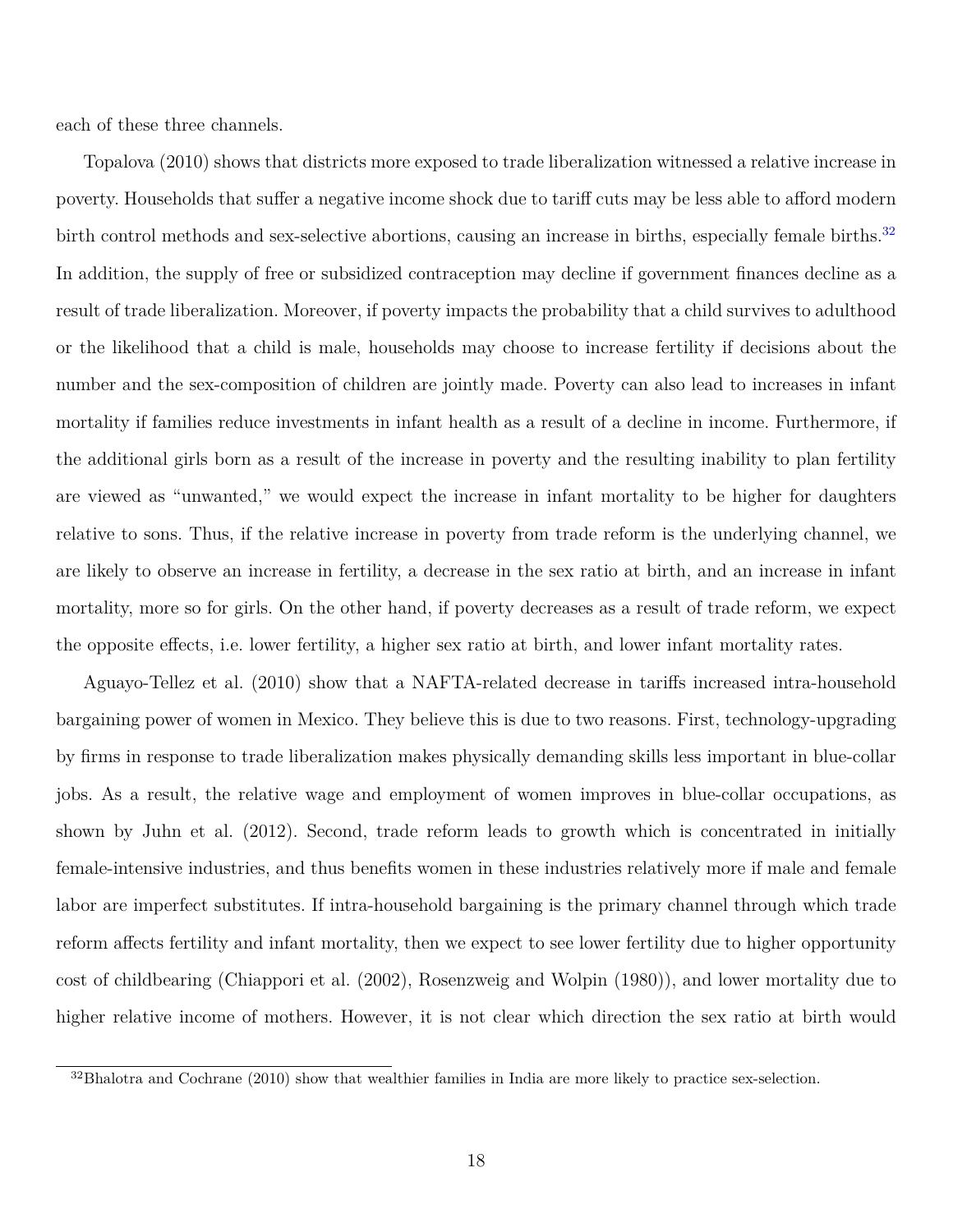change in. For a given degree of son preference, a higher opportunity cost of "unwanted" children for working mothers might cause greater sex-selection and, thus, result in higher sex ratios at birth. Women in the labor force may also have a lower search cost of accessing prenatal sex-determination and abortion.

Lastly, [Munshi and Rosenzweig](#page-31-8) [\(2006\)](#page-31-8) find that the new economic opportunities resulting from globalization are mainly benefitting lower-caste girls in India. Despite increases in returns to non-traditional white-collar occupations, lower-caste parents continue to educate their sons in local language schools (that lead to traditional blue-collar jobs) in order to continue benefitting from caste-based networks. However, historically, lower-caste girls have not participated in these caste-based occupational networks due to low labor market participation, and are, hence, not constrained by them. As a result, lower-caste parents continue to channel boys into traditional occupations despite higher returns in more modern jobs, but their daughters benefit as a result of these improved employment opportunities. In a similar vein, [Jensen and](#page-30-14) [Miller](#page-30-14) [\(2011\)](#page-30-14) show that parents in rural India strategically try to prevent sons from migrating to urban areas to take advantage of better income opportunities because they want them to work on the farm. They find large gains in education for girls but not much for boys in response to greater employment opportunities in urban areas. They conclude that these results are driven by changes in returns (to parents) from sons and daughters. In our context, an increase in the relative demand for daughters, due to a relative increase in returns to parents from girls, would imply that lower-caste parents should now be more likely to give birth to daughters, who might also experience a *decrease* in mortality. In other words, the increase in female births in this scenario is driven by more "wanted" girls, unlike the poverty channel where more "unwanted" girls are born due to reduced affordability of sex-selection or lower opportunity cost of children. If the decrease in female mortality is sufficiently large, we will also observe an overall decrease in mortality across all births. The impact on the likelihood of birth depends on the extent to which parents substitute between sons and daughters in the short- and the long-run.

The following table summarizes the predictions discussed above. So far, our main findings appear consistent with the increased poverty channel, although the sex ratio at birth results are weak. Armed with these predictions, we now turn to analyzing heterogeneity in our effects across three dimensions – household's caste, mother's education level, and household's wealth index – to distinguish between these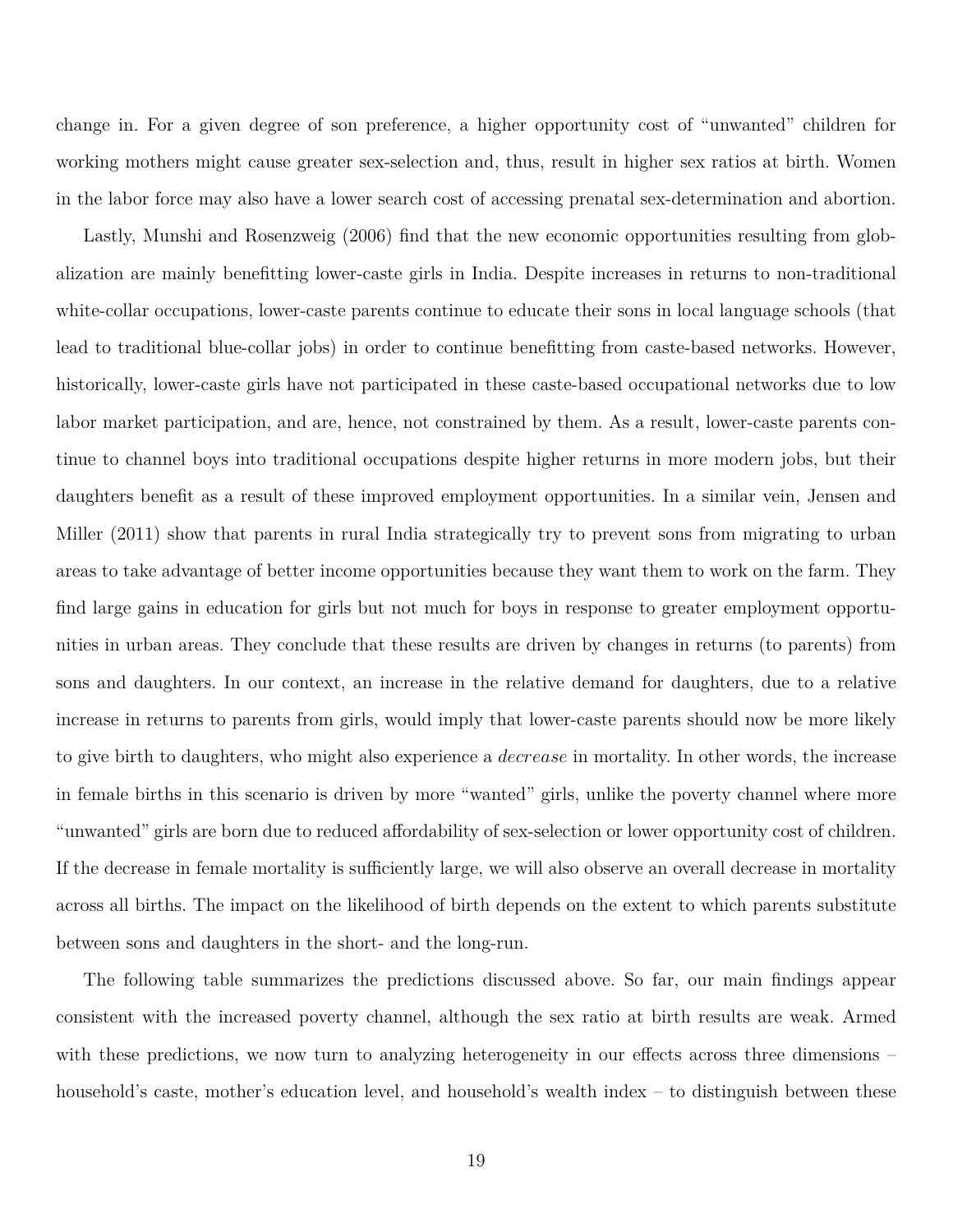potential mechanisms.

|                                          | Expected effect on: |                    |           |  |
|------------------------------------------|---------------------|--------------------|-----------|--|
| Channel                                  | Birth               | Sex Ratio at Birth | Mortality |  |
| $\uparrow$ Poverty                       |                     |                    |           |  |
| $\uparrow$ Female bargaining power       |                     | Unclear            |           |  |
| $\uparrow$ Relative returns to daughters | Unclear             |                    |           |  |

#### **5.1 Heterogeneous Effects**

We begin our examination of heterogeneity with a household's **caste**. We divide our sample into four categories - scheduled caste (SC), scheduled tribe (ST), other backward caste (OBC), and general caste - and interact our tariff variable with indicators for these categories. Table 6 presents these results for the birth dummy, male birth dummy, and mortality within twelve months. General caste is the omitted category. Panel A shows that the main effect of tariff in the year of birth is positive (insignificant in Column (3)) while the interaction terms for SC, ST, and OBC mothers are negative, highly significant, and larger in magnitude than the main effect. This implies that lower-caste women experience a significantly *larger increase* in the probability of birth relative to upper-caste mothers. Thus, our overall findings for fertility seem to be driven mainly by higher fertility for lower-caste mothers. There are no significant differences in our sex ratio results across caste groups, however.

The fertility effects are consistent with either the poverty or the returns channel working for the lowercaste households. Scheduled and other backward castes have historically been more economically and socially disadvantaged in India. A relative increase in poverty levels is, therefore, likely to affect them more strongly than upper-caste households. But, as the mortality results show, births to general caste mothers are significantly more likely to die due to tariff cuts while births to lower-caste mothers have significantly lower likelihood of death. The interaction coefficients for SC mothers are larger in magnitude, significant, and of the opposite sign as compared to the main effect. This pattern is inconsistent with the increased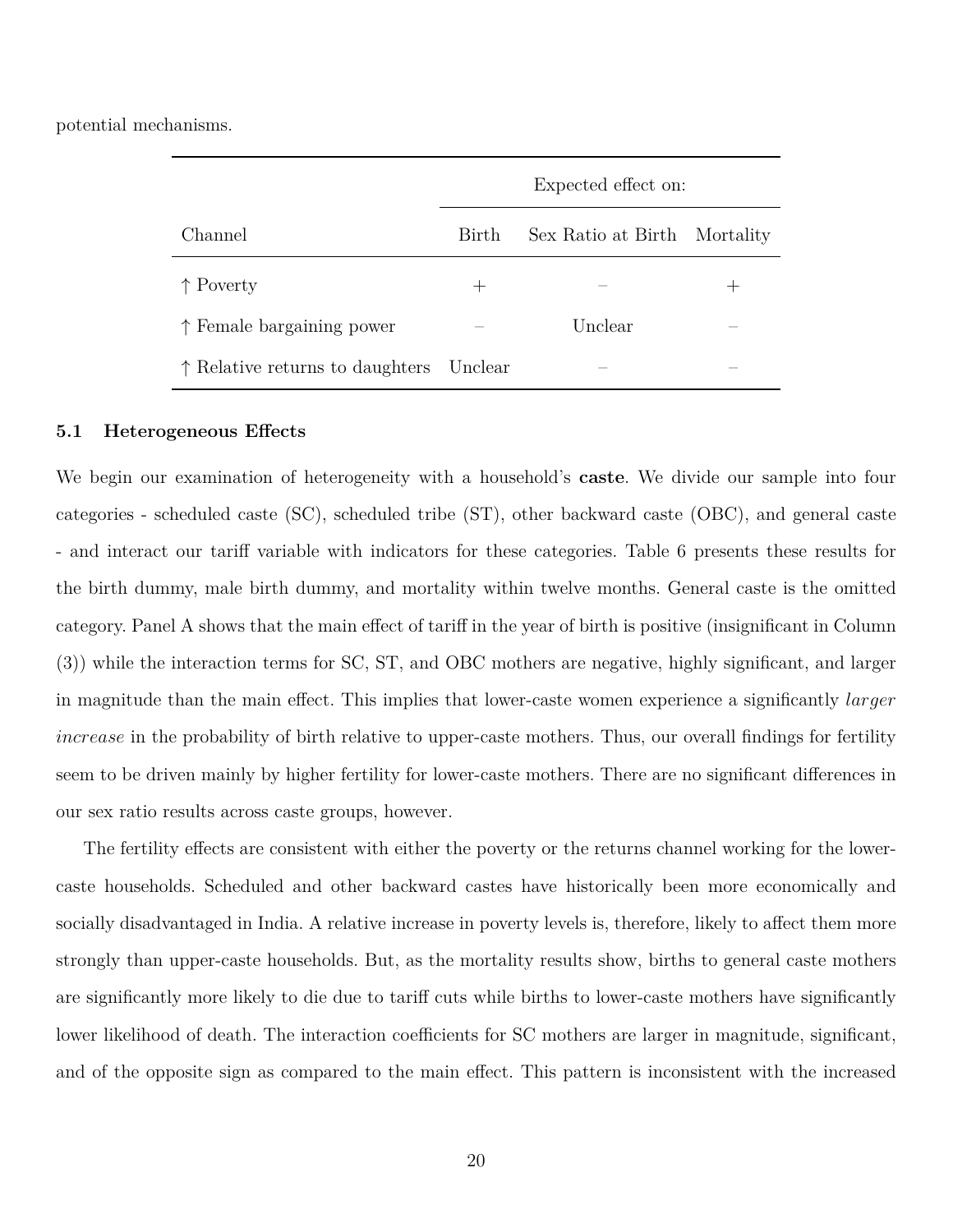poverty channel.[33](#page-23-0)Moreover, when we separate the effect on mortality by child's sex in Table 7, we find that the lower mortality results for SCs and OBCs are completely driven by girls. Upper-caste girls, on the other hand, experience a rise in mortality.

In Table 8 we repeat the same exercise by mother's **education** level. We divide women into three categories - uneducated women, those with 1-5 years of schooling, and women with more than 5 years of schooling. Panel A shows that there is no effect on the likelihood of birth for mothers with more than primary education. But, births *increased* significantly and the probability that these births are male *decreased* significantly for uneducated mothers. For mortality within a year of birth, we observe a similar pattern as our caste results. For uneducated mothers, there is a relative decrease in mortality, whereas more educated mothers experience an increase. When we split the mortality results by child's sex in Table 9, we find a pattern somewhat similar to Table 7. Although both boys and girls born to uneducated mothers experience a relative decrease in mortality whereas those born to mothers with more than primary education experience a relative increase in mortality, the effects are larger for girls. To the extent that lower-caste women are likely to have a lower educational attainment, these results together highlight the possibility of gains for girls born to lower-status parents from tariff reductions through a relative increase in returns on the labor market.

To further explore the mechanisms, we next examine how our effects vary by the **wealth** index of the household. DLHS combines information on ownership of durables, type of toilet facility, cooking fuel, housing, source of lighting, and drinking water to calculate a standard of living score for each household. On the basis of these scores, households are divided into three categories: low, medium, and high standard of living (SLI) households. Ideally, we would like to know the household wealth score for each year in our sample period. But, unfortunately, since we create our birth and woman panels retrospectively from a single cross-section, we know a household's wealth category only at the time of survey. To the extent that trade reform affects standards of living, the wealth index variable is not exogenous. However, if most households

<span id="page-23-0"></span> $33$ Another possibility is that lower-caste households actually *benefit* from tariff cuts and experience a relative decrease in poverty which lowers mortality. But in that case, we would not expect to see their fertility increase, which is what we find in Panel A.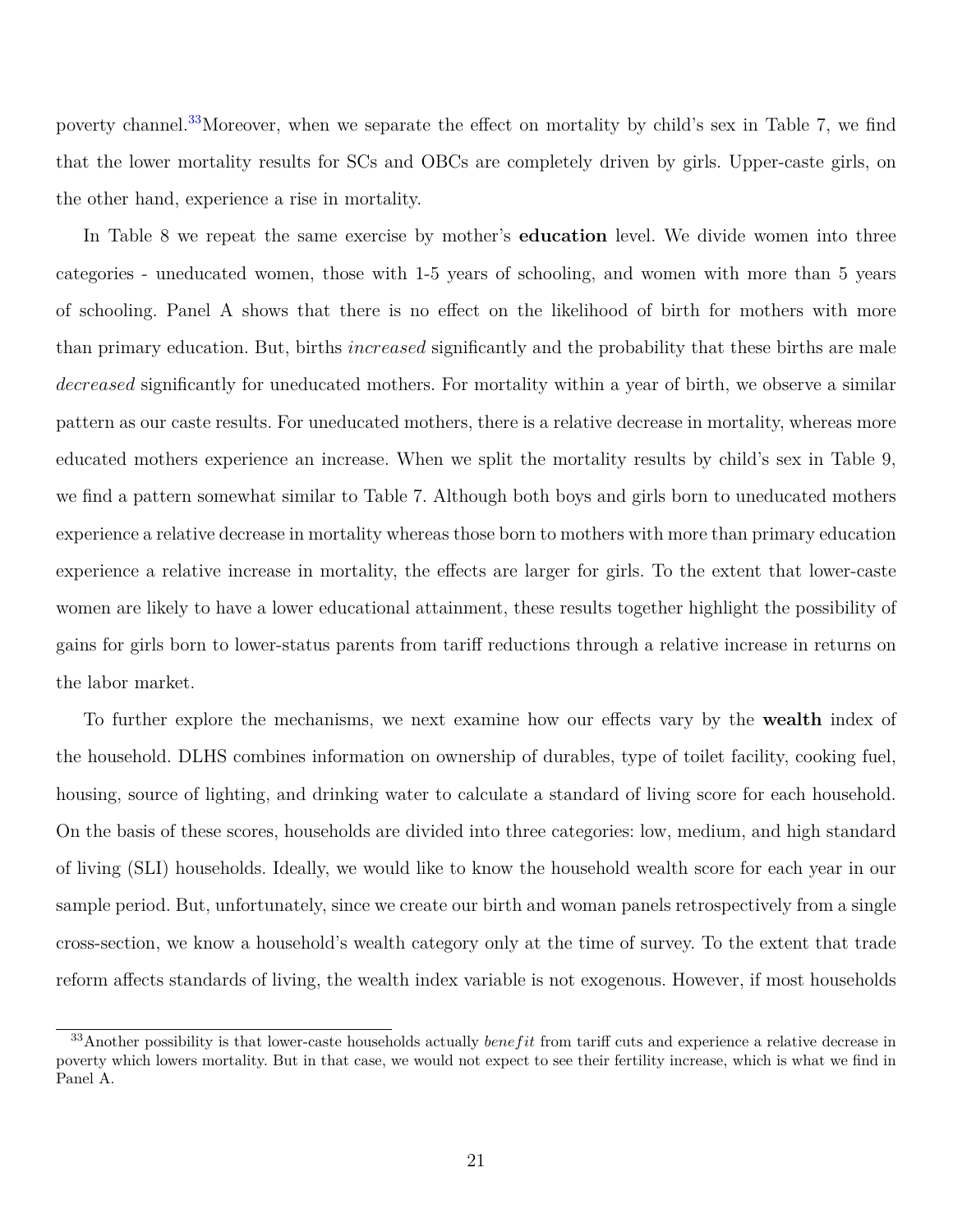move within a wealth category, and not across categories (e.g. a high-SLI family becoming low-SLI) due to tariff reduction, this comparison is still informative. With these caveats in mind, Panel A in Table 10 shows that the higher fertility and the decreased likelihood of a birth being male are mainly driven by low-SLI families. In fact, medium- and high-SLI families experience a significant decrease in the likelihood of birth. Unlike the weak effects in Table 3, there is a significant decrease in the sex ratio at birth for relatively poorer, low-SLI families and a slightly significant increase for the high-SLI households in response to the tariff decline. The magnitude of this effect is remarkably similar across all specifications and suggests that in districts with an average relative decline in tariff of 7 percentage points, the sex ratio at birth decreases by 1.5 percentage points in low-SLI households. Yet again, the mortality results suggest that the effects for low-SLI women are potentially driven by the returns channel. Mortality *decreases* for births to low-SLI women relative to high-SLI families. For latter, the main effect is an increase in mortality. When we split the mortality results by child's sex in Table 11, we find that both boys and girls born to high-SLI mothers experience a relative increase in mortality whereas those born to low-SLI mothers experience a significant decrease in mortality relatively. But unlike the caste results in Table 7, the difference between the results for boys and girls is not remarkable.

#### **5.2 Supporting Evidence**

Next, we utilize data from NSS to shed further light on potential mechanisms. If a relative change in the returns from children on the labor market is an underlying channel for our previous findings, we also expect differential changes in educational investments by socio-economic status in response to tariff cuts. To test this, we follow [Edmonds et al.](#page-30-2) [\(2010\)](#page-30-2) and estimate the effect of tariff cuts on schooling and child labor outcomes of 10-14 year old children in rural Indian districts using the 43rd (1987-88) and the 55th (1999-00) rounds of the NSS Employment-Unemployment survey. [Edmonds et al.](#page-30-2) [\(2010\)](#page-30-2) find that schooling increased and child labor declined at a slower rate in districts that were relatively more exposed to tariff cuts. We extend their analysis and examine heterogeneity in these outcomes by the caste of the household.<sup>[34](#page-24-0)</sup> Since the 43rd round does not distinguish between OBC and general castes, we divide the sample into three

<span id="page-24-0"></span> $34\mathrm{The}$  NSS does not provide information on mother's education or the household wealth status.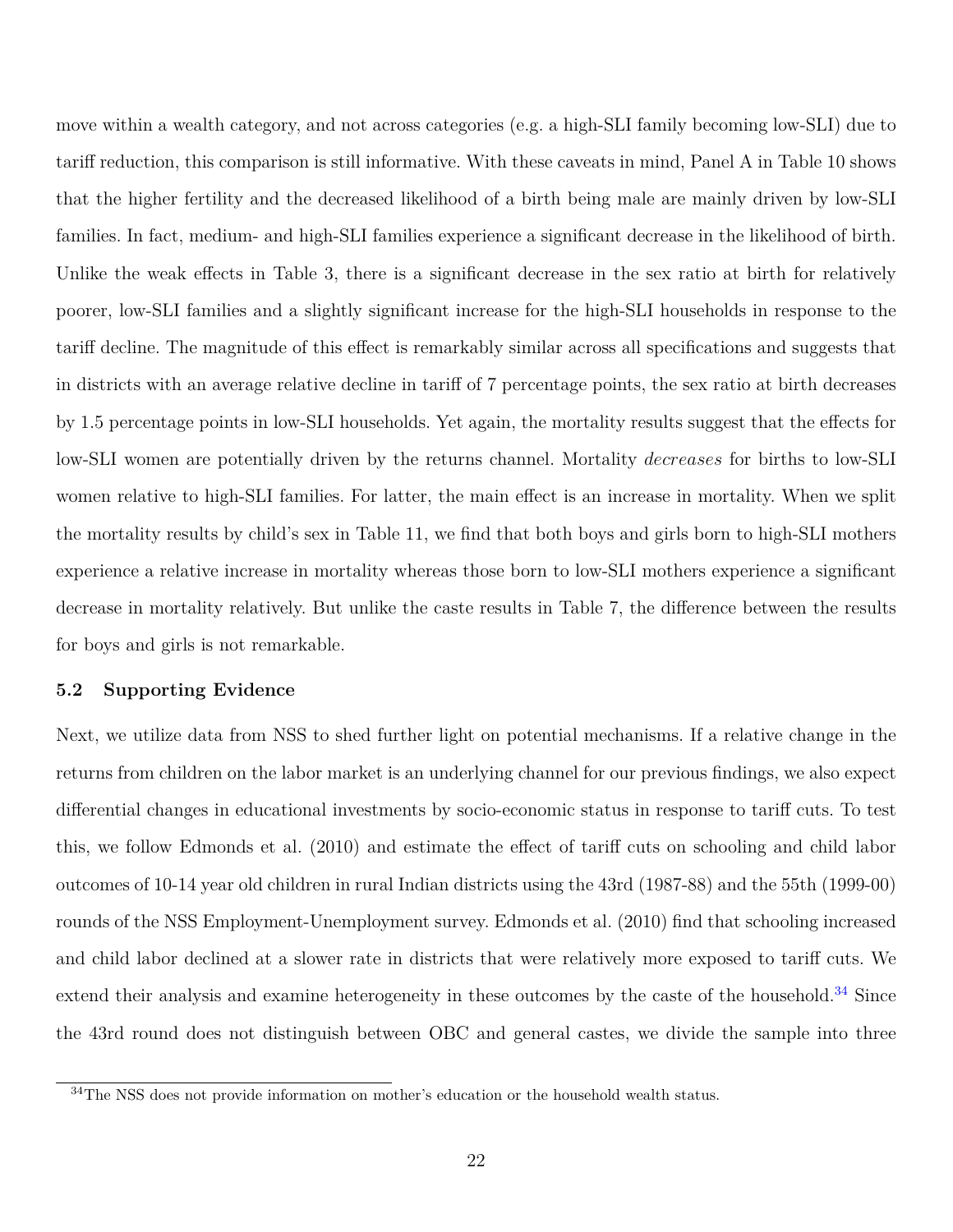categories - SC, ST, and the rest. Table 12 presents the IV estimates for the effects of tariff reform on an indicator for the child being in school (*School*) and five categories of work. *W ork* is an indicator for a child's principal activity status being work-related[35](#page-25-0), irrespective of her school attendance status. *Work only* indicates that the child's principal activity is work and she does not attend school. *Market work* implies that the child works as a regular salaried/ wage employee, a casual wage laborer, in a household enterprise (farm or non-farm), or as a beggar. *Domestic work* indicates that the child's principal activity is domestic work. Lastly, *Idle* refers to children who neither work nor attend school.

Table 12 shows that the estimates presented in [Edmonds et al.](#page-30-2) [\(2010\)](#page-30-2) exhibit substantial heterogeneity by caste and are consistent with our previous findings. Panel  $A^{36}$  $A^{36}$  $A^{36}$  shows that SC children in districts relatively more exposed to tariff reform are significantly more likely to be in school, relative to children from OBC and general castes. The overall effect on schooling for SC children is also positive. In addition, Columns (2) - (4) show that SC children are less likely to work, both relative to the excluded category as well as overall, as tariffs decrease. We also observe a significant decrease in the likelihood of an SC child being *Idle* in response to the reform. On the other hand, general and OBC children are significantly less likely to be in school when tariffs decrease relatively in their districts. However, the effects on work categories for these non-SC and non-ST children are not significant. These results are consistent with tariff declines resulting in a relative increase in the returns from lower-caste children, relative to general and OBC children. However, further disaggregation of the sample by child sex in Panels B and C does not reveal differential effects for SC boys and girls.

In addition, we assess the relative returns channel by examining the effect of tariff cuts on adult employment in a manner similar to Table 4 in [Edmonds et al.](#page-30-2) [\(2010\)](#page-30-2). These results are presented in Table 13. The outcome variable is the number of days worked in the last year. Column (1) shows that tariff declines are associated with a significant decrease in the number of days worked for SC and ST men relative to non-SC and non-ST men. Overall, the latter group experiences a significant increase in the

<span id="page-25-0"></span> $35$ This includes the following categories of work: regular salaried/wage employee, casual wage laborer, begging, work in a household enterprise, and domestic work.

<span id="page-25-1"></span> $36$ In Table 12 Panel A, we do not control for the sex of the child since it is also affected by the tariff cuts. However, the results remain the same when we control for child sex.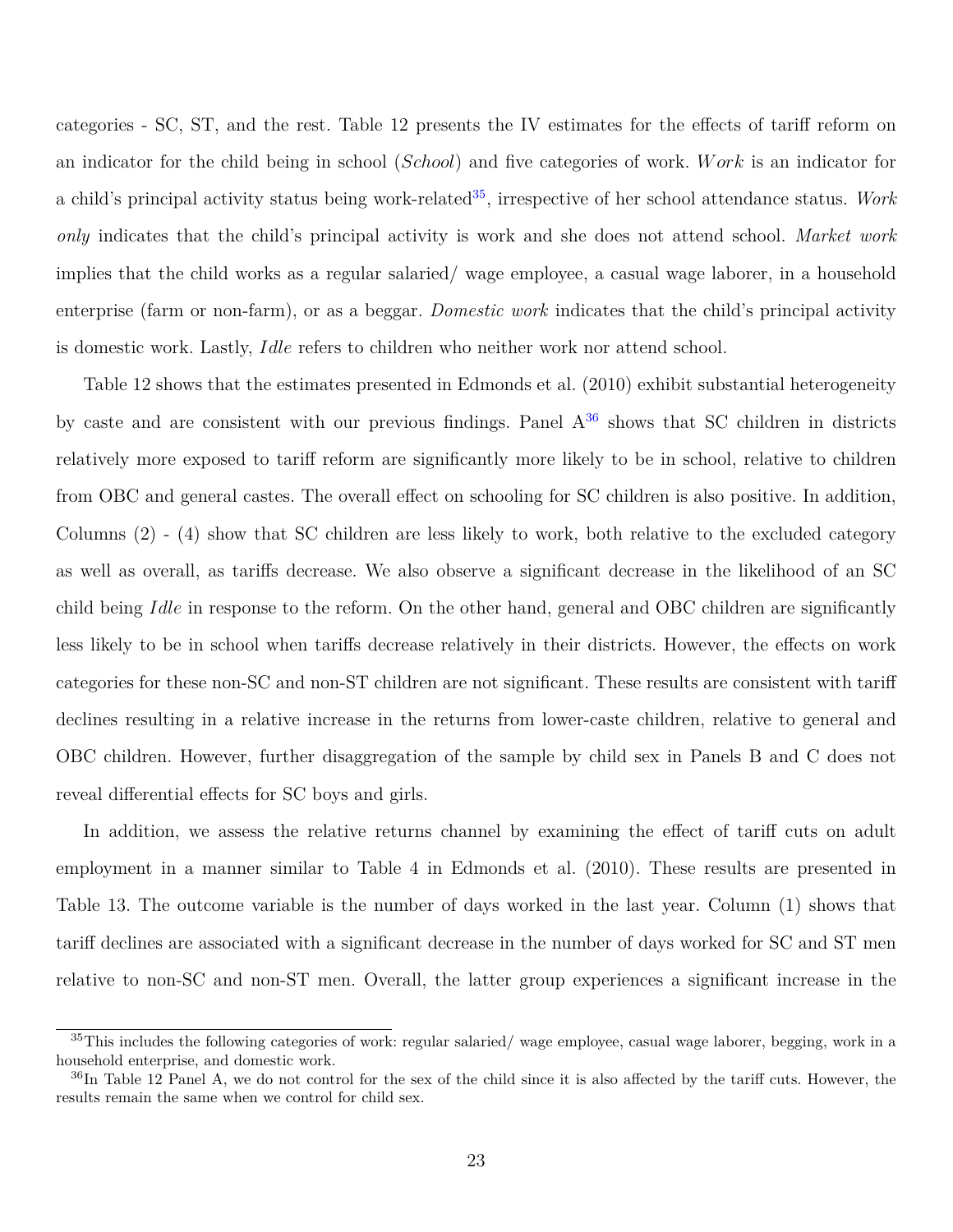number of days spent in wage work in response to tariff cuts, but the total effect for SC men is not large. On the other hand, in Column (2), there is a significant increase in the number of days worked for SC and ST women, relative to other women as well as overall, as tariffs decrease. For non-SC and non-ST women we observe a decrease in employment, albeit the coefficient is not significant. These results are consistent with trade liberalization increasing (decreasing) the returns for lower-caste (upper-caste) females, relative to males, in turn causing lower-caste (upper-caste) parents to give birth to more (fewer) girls and investing more (less) in them.

### **6 Robustness**

Although prior literature on Indian trade liberalization [\(Topalova](#page-32-1) [\(2010\)](#page-32-1), [Edmonds et al.](#page-30-2) [\(2010\)](#page-30-2)) shows that there is no significant factor mobility in response to tariff cuts, we explicitly check for endogenous sorting by gender and caste. We cannot use DLHS data for this exercise since it only reports a woman's district of residence at the time of survey. Consequently, we use NSS data to estimate the effect of tariff cuts on the caste- and gender-composition of a district's in-migrants<sup>[37](#page-26-0)</sup> using the same empirical strategy as in Section 5.2. These instrumental-variable estimates are reported in Table 14. There is no significant change in the share of female in-migrants and low-caste female in-migrants in a district due to the tariff reform (Rows 1 and 2). The same is also true for the share of short-run migrants (i.e. those who have moved within the past ten years) in Rows 3 and 4 of Table 14.

Although we include district-specific linear time trends in all regressions, a potential concern with our identification strategy is the presence of other time-varying district-specific omitted variables. Since our tariff exposure index varies at the district-year level, we cannot include district-year fixed-effects to prevent this omitted variable bias. Instead, we re-estimate all specifications by controlling for district-level annual rainfall shocks as a further check of robustness. Annual fluctuations in rainfall are an important determinant of economic outcomes in agriculture-dependent developing countries, such as India.[38](#page-26-1) We define rainfall

<span id="page-26-0"></span><sup>37</sup>In-migrants are individuals whose district of residence at the time of survey is different from their last place of usual residence (i.e. a place where the person has stayed continuously for a period of six months or more).

<span id="page-26-1"></span><sup>38</sup>[Paxson](#page-31-14) [\(1992\)](#page-31-14), [Rosenzweig and Wolpin](#page-31-15) [\(1993\)](#page-31-15), [Townsend](#page-32-6) [\(1994\)](#page-32-6), [Jayachandran](#page-30-15) [\(2006\)](#page-30-15).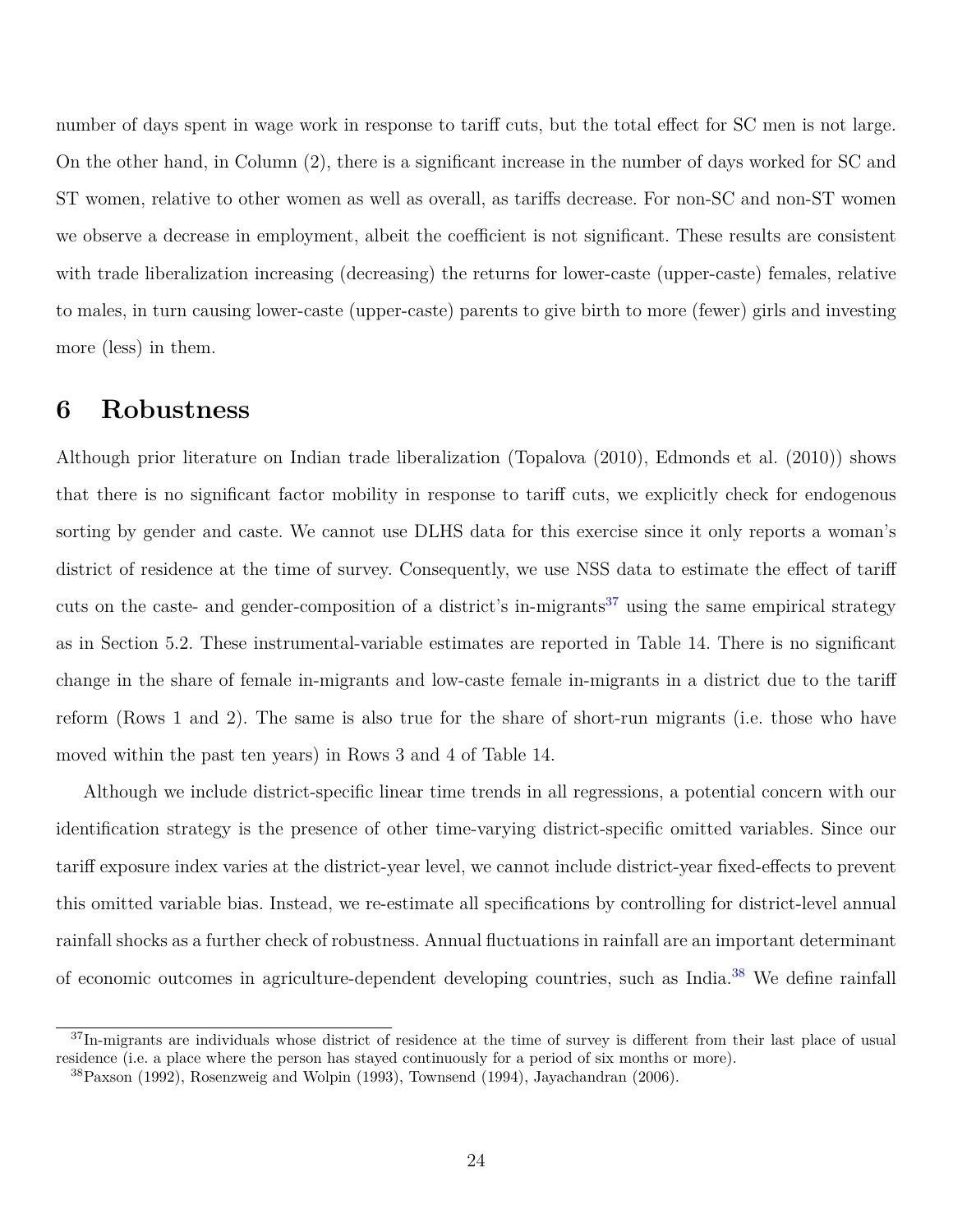shock as an indicator variable that is equal to one if the annual rainfall in a district deviates by more than 30 percent from its historic annual mean precipitation, and zero otherwise. The point estimates on tariff measures in all specifications remain consistent with our previous results (with similar signs, magnitudes, and significance). These results are available upon request.

### **7 Discussion**

To sum up, we see substantial differences in how trade liberalization has affected women and children across social strata. Broadly, we find that low socioeconomic status women experience an increase in fertility which is driven by more female births. Since we also observe a relative decrease in mortality for their daughters, we interpret this as a higher demand for daughters by low-status families. The same does not hold for high-status women. There is some evidence that they have fewer children, driven by fewer girls, and we find strong evidence that girls born to high-status mothers fare worse in terms of higher mortality. Mortality rates for boys, however, do not seem to be significantly affected by the trade reform, irrespective of their parents' socio-economic status.

Thus, there appears to be a strong gender component to the effects of trade liberalization. If tariff reforms have improved earning opportunities for women in blue-collar occupations, as recent literature suggests, we would expect the gains to be derived by girls born to low-status families. We find some suggestive evidence that low-caste women work more and low-caste men work less relative to upper-caste women and men when tariffs decreases. To the extent that upper-caste and more educated women in India are less likely to participate in blue-collar occupations, we do not expect girls in high-status families to benefit from the new labor market opportunities in relatively blue-collar jobs as much as low-status women. Moreover, if returns from more skilled jobs have increased mainly for men in India, high-status families will prefer to have more sons. As supporting evidence, we find that there is an increase in the number of days worked for non-SC and non-ST men in districts experiencing a relative decrease in tariffs.

The effects of trade reform on fertility and child health outcomes that we find do not suggest that there has been an increase in the relative bargaining power for women. Lastly, the apparent increase in valuation of girls in low-status families and decrease in high-status families in response to trade reform can also be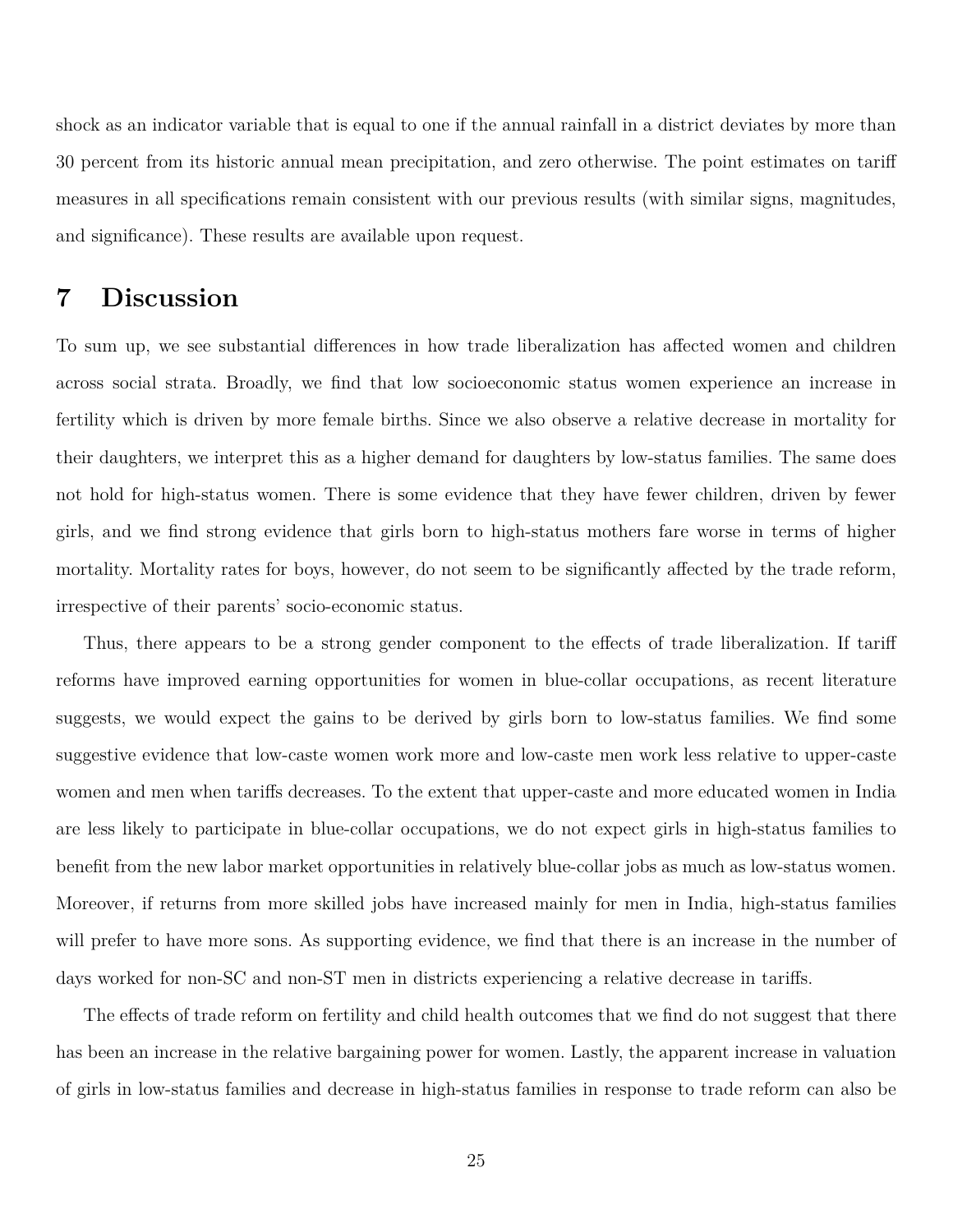due to differential returns from children on the marriage market instead of or in addition to returns on the labor market [\(Edlund and Lee](#page-30-4) [\(2009\)](#page-30-4)).

### **8 Conclusions**

This paper analyzes whether India's trade liberalization, beginning in 1991, affected fertility, infant mortality, and sex ratios at birth. To identify the impact of this trade policy shock, we compare rural districts more exposed to tariff cuts to rural districts less exposed to tariff cuts. Previous research using a similar empirical strategy finds that districts subject to greater reductions in tariffs experience slower declines in poverty as well as slower increases in school enrollment ([\(Topalova](#page-32-1) [\(2010\)](#page-32-1), [Edmonds et al.](#page-30-2) [\(2010\)](#page-30-2)). We find that lower-caste, less educated, and less wealthy women in districts with a higher relative trade reform exposure are more likely to give birth and these births are more likely to be female. Moreover, infant mortality (within one, six, and twelve months of birth) decreases for these girls. In contrast, girls born to upper-caste, more educated, and wealthier mothers experience relatively higher mortality. They are also less likely to be born.

It is important to emphasize that these results do not suggest that more open trade leads to overall increases or decreases in fertility, sex ratios, or infant mortality.[39](#page-28-0) However, our results do confirm that removal of trade barriers has important distributional consequences along these dimensions, especially for girls. Data limitations prevent us from conducting a more rigorous analysis of the exact channels through which tariff cuts affect individuals' fertility decisions and investments in children, but we highlight the potential role played by differential returns from children that vary by socio-economic status and child sex.

<span id="page-28-0"></span><sup>39</sup>We note again that this paper only examines the effect of tariff reductions and ignores the removal of NTBs.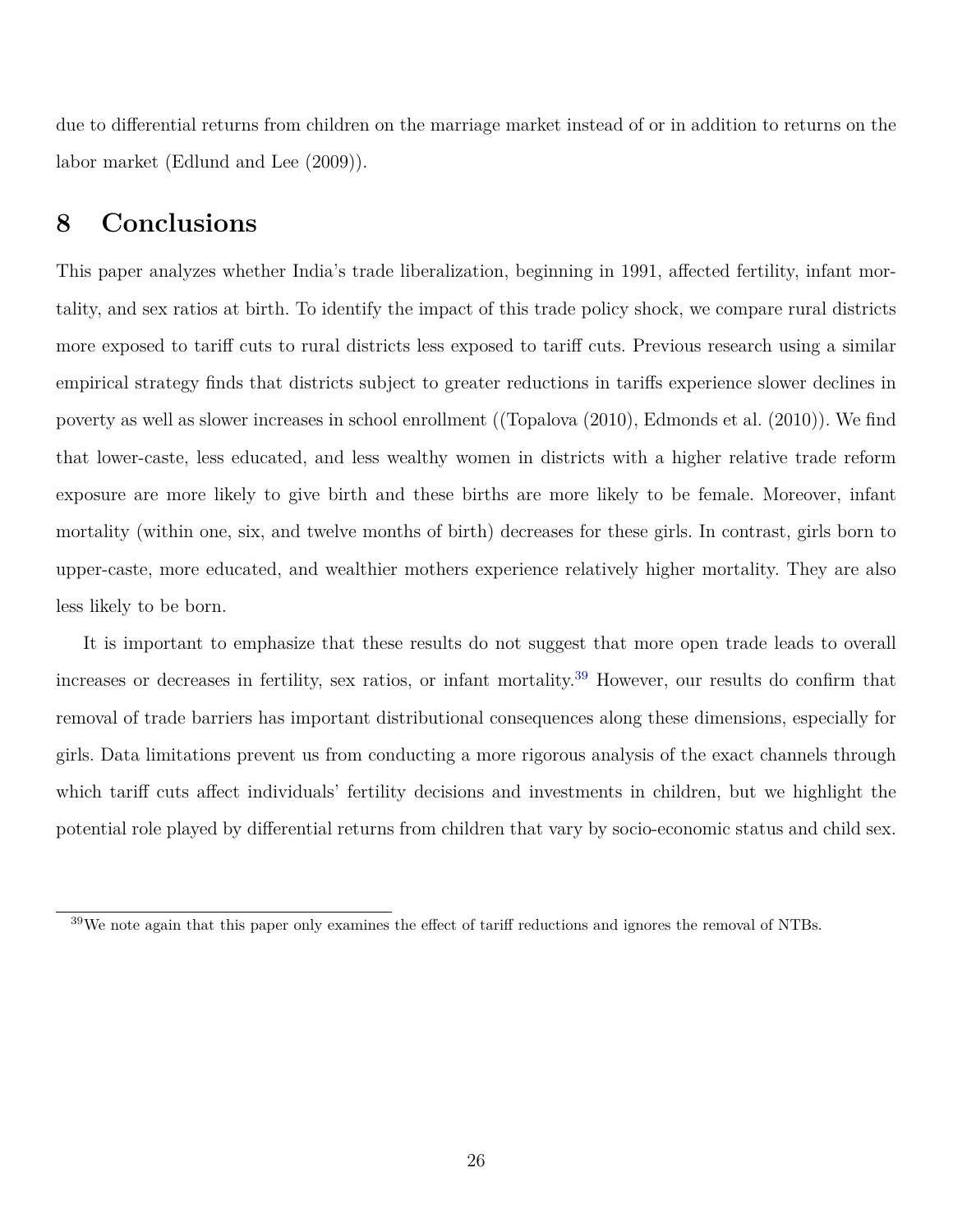### **References**

- <span id="page-29-8"></span>Abrevaya, J. (2009): "Are There Missing Girls in the United States? Evidence from Birth Data," *American Economic Journal: Applied Economics*, 1, 1–34.
- <span id="page-29-14"></span>Aguayo-Tellez, E., J. Airola, and C. Juhn (2010): "Did Trade Liberalization Help Women? The Case of Mexico in the 1990s," *NBER Working Paper 16195*.
- <span id="page-29-13"></span>ALMOND, D. AND L. EDLUND (2007): "Trivers-Willard at Birth and One Year: Evidence from US Natality Data 1983-2001," *Proceedings of the Royal Society B*, 274, 2491–2496.

<span id="page-29-9"></span>——— (2008): "Son Biased Sex Ratios in the US 2000 Census," *Proceedings of the National Academy of Sciences of the United States of America*, 105, 5681–5682.

- <span id="page-29-10"></span>Almond, D., L. Edlund, and K. Milligan (2011): "O Sister, Where Art Thou? The Role of Son Preference and Sex Choice: Evidence from Immigrants to Canada," *NBER Working Paper 15391*.
- <span id="page-29-3"></span>Almond, D., H. Li, and S. Zhang (2013): "Land Reform and Sex Selection in China," *NBER Working Paper 19153*.
- <span id="page-29-6"></span>Anukriti, S. (2013): "The Fertility-Sex Ratio Trade-off: Unintended Consequences of Financial Incentives," *BC Department of Economics Working Paper No. 827*.
- <span id="page-29-11"></span>Bhagwati, J. (1993): *India in Transition: Freeing the Economy*, Oxford: Oxford University Press.
- <span id="page-29-12"></span>BHALOTRA, S. AND T. COCHRANE (2010): "Where Have All the Young Girls Gone? Identification of Sex Selection in India," *IZA Discussion Paper No. 5381*.
- <span id="page-29-4"></span>Black, S. E. and E. Brainerd (2004): "Importing Equality? The Impact of Globalization on Gender Discrimination," *Industrial and Labor Relations Review*, 57, 540–559.
- <span id="page-29-7"></span>Carranza, E. (2012): "Soil Endowments, Production Technologies and Missing Women in India," *World Bank Policy Research Working Paper 5974*.
- <span id="page-29-1"></span>Case, A. (2001): "Health, Income, and Economic Development," *Annual World Bank Conference on Development Economics*, 221–241.
- <span id="page-29-2"></span>——— (2004): *Does Money Protect Health Status? Evidence from South African Pensions*, University of Chicago Press, vol. Perspectives on the Economics of Aging, chap. 8, 287–312, 1 ed.
- <span id="page-29-5"></span>Chakraborty, T. (2012): "Impact of Industrialization on Relative Female Survival: Evidence from Trade Policies," *Unpublished manuscript*.
- <span id="page-29-15"></span>CHIAPPORI, P.-A., B. FORTIN, AND G. LACROIX (2002): "Marriage Market, Divorce Legislation, and Household Labor Supply," *Journal of Political Economy*, 110, 37–72.
- <span id="page-29-0"></span>Cutler, D., A. Deaton, and A. Lleras-Muney (2006): "The Determinants of Mortality," *Journal of Economic Perspectives*, 20, 97–120.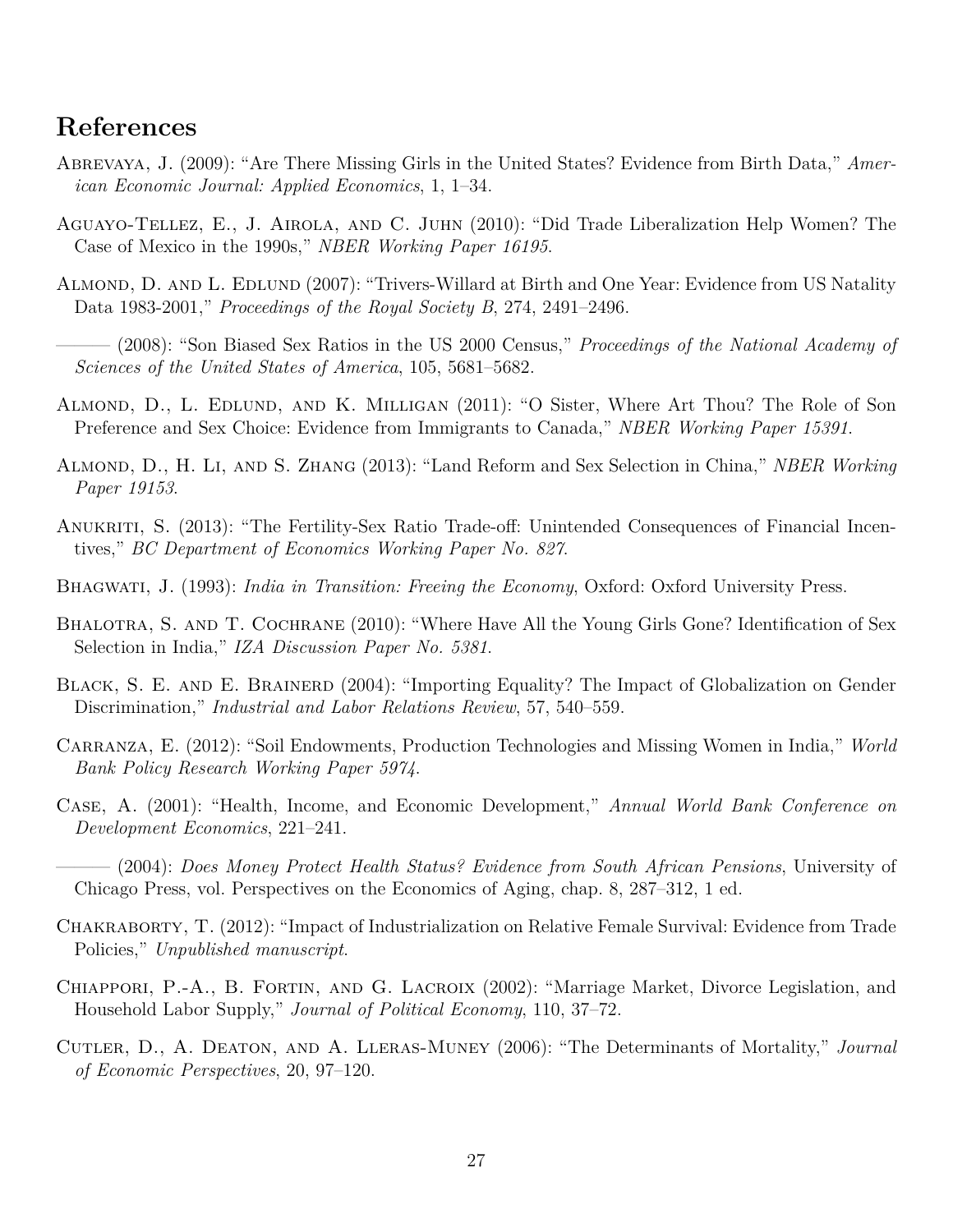- <span id="page-30-10"></span>Dubuc, S. and D. Coleman (2007): "An Increase in the Sex Ratio of Births to India-born Mothers in England and Wales: Evidence for Sex-Selective Abortion," *Population and Development Review*, 32, 328–332.
- <span id="page-30-4"></span>Edlund, L. and C. Lee (2009): "Son Preference, Sex Selection and Economic Development: Theory and Evidence from South Korea," *Columbia University Department of Economics Discussion Paper No. 0910-04*.
- <span id="page-30-2"></span>Edmonds, E. V., N. Pavcnik, and P. Topalova (2010): "Trade Adjustment and Human Capital Investments: Evidence from Indian Tariff Reform," *American Economic Journal: Applied Economics*, 2, 42–75.
- <span id="page-30-12"></span>Epner, J. E. G., H. S. Jonas, and D. L. Seckinger (1998): "Late-term Abortion," *The Journal of American Medical Association*, 280, 724–729.
- <span id="page-30-3"></span>GADDIS, I. AND J. PIETERS (2012): "Trade Liberalization and Female Labor Force Participation: Evidence from Brazil," *IZA Discussion Paper No. 6809*.
- <span id="page-30-6"></span>GOLDBERG, P. AND N. PAVCNIK (2007a): "Distributional Effects of Globalization in Developing Countries," *Journal of Economic Literature*, XLV, 39–82.
- <span id="page-30-8"></span>GOLDBERG, P. K. AND N. PAVCNIK (2007b): *Globalization and Poverty*, University of Chicago Press and the NBER, chap. The Effects of the Colombian Trade Liberalization on Urban Poverty.
- <span id="page-30-11"></span>Goyal, S. K. (1996): "Political Economy of India's Economic Reforms," *Institute for Studies in Industrial Development (ISID) Working Paper*.
- <span id="page-30-0"></span>GUPTA, P. AND U. KUMAR (2008): "Trade Liberalization and Wage Inequality: Evidence From India," *Review of Development Economics*, 12, 291–311.
- <span id="page-30-7"></span>Hanson, G. H. (2007): *Globalization and Poverty*, University of Chicago Press and the NBER, chap. Globalization, Labor Income, and Poverty in Mexico, 417–456.
- <span id="page-30-9"></span>HARRISON, A., J. MCLAREN, AND M. MCMILLAN (2011): "Recent Perspectives on Trade and Inequality," *World Bank Policy Research Working Paper 5754*.
- <span id="page-30-1"></span>Hasan, R., D. Mitra, and B. P. Ural (2006-07): "Trade Liberalization, Labor-Market Institutions, and Poverty Reduction: Evidence from Indian States," *Indian Policy Forum*, 3, 71–122.
- <span id="page-30-15"></span>Jayachandran, S. (2006): "Selling Labor Low: Wage Responses to Productivity Shocks in Developing Countries," *Journal of Political Economy*, 114.
- <span id="page-30-14"></span>Jensen, R. and N. Miller (2011): "Keepin' 'em Down on the Farm: Old Age Security and Strategic Underinvestment in Children," Unpublished manuscript.
- <span id="page-30-13"></span>Juhn, C., G. Ujhelyi, and C. Villegas-Sanchez (2012): "Men, Women, and Machines: How Trade Impacts Gender Inequality," *NBER Working Paper 18106*.
- <span id="page-30-5"></span>KATZ, L. F. AND K. M. MURPHY (1992): "Changes in Relative Wages 1963 - 1987: Supply and Demand Factors," *Quarterly Journal of Economics*, 107, 35–78.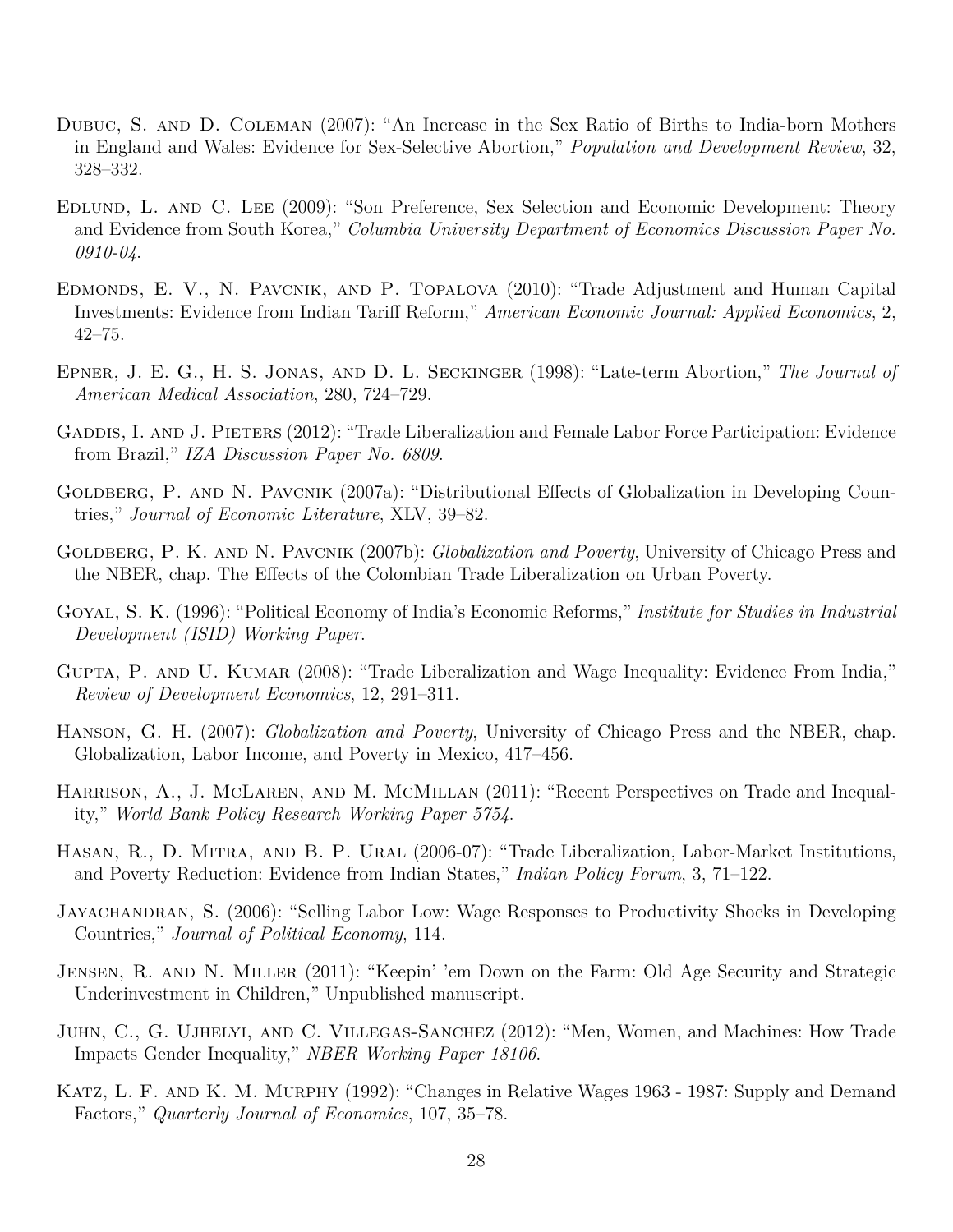- <span id="page-31-10"></span>Kis-Katos, K. and R. Sparrow (2011): "Child Labor and Trade Liberalization in Indonesia," *Journal of Human Resources*, 46, 722–49.
- <span id="page-31-9"></span>Kovak, B. K. (2012): "Regional Effects of Trade Reform: What is the Correct Measure of Liberalization?" *Unpublished manuscript, Carnegie Mellon University*.
- <span id="page-31-5"></span>Kucera, D. (2001): "Foreign Trade of Manufactures and Men and Women's Employment and Earnings in Germany and Japan," *International Review of Applied Economics*, 15, 129–149.
- <span id="page-31-6"></span>Kucera, D. and W. Milberg (2000): "Gender Segregation and Gender Bias in Manufacturing Trade Expansion: Revisiting the Wood Asymmetry," *World Development*, 28, 1191–1210.
- <span id="page-31-12"></span>Lin, M.-J., J.-T. Liu, and N. Qian (2010): "More Missing Women, Fewer Dying Girls: The Impact of Abortion on Sex Ratios at Birth and Excess Female Mortality in Taiwan," *NBER Working Paper 14541*.
- <span id="page-31-8"></span>Munshi, K. and M. Rosenzweig (2006): "Traditional Institutions Meet the Modern World: Caste, Gender, and Schooling Choice in a Globalizing Economy," *American Economic Review*, 96, 1225–1252.

<span id="page-31-7"></span>——— (2009): "Why is Mobility in India so Low? Social Insurance, Inequality, and Growth," *Unpublished manuscript*.

- <span id="page-31-14"></span>Paxson, C. (1992): "Using Weather Variability to Estimate the Response of Savings to Transitory Income in Thailand," *The American Economic Review*, 82.
- <span id="page-31-4"></span>Paxson, C. H. and N. Schady (2005): "Child Health and Economic Crisis in Peru," *The World Bank Economic Review*, 19, 203–223.
- <span id="page-31-1"></span>Porto, G. G. (2007): "Estimating Household Responses to Trade Reforms: Net Consumers and Net Producers in Rural Mexico," *World Bank Policy Research Working Paper*.
- <span id="page-31-0"></span>Qian, N. (2008): "Missing Women and the Price of Tea in China: The Effect of Sex-Specific Income on Sex Imbalance," *The Quarterly Journal of Economics*, 123, 1251–1285.
- <span id="page-31-13"></span>Rosenzweig, M. and K. Wolpin (1980): "Life-Cycle Labor Supply and Fertility: Causal Inferences from Household Models," *Journal of Political Economy*, 88.
- <span id="page-31-15"></span> $-$  (1993): "Credit Market Constraints, Consumption Smoothing, and the Accumulation of Durable Production Assets in Low-Income Countries: Investments in Bullocks in India," *Journal of Political Economy*, 101.
- <span id="page-31-2"></span>Strauss, J. A. and D. Thomas (1998): "Health, Nutrition, and Economic Development," *Journal of Economic Literature*, 36, 766–817.
- <span id="page-31-3"></span>——— (2008): *Health over the Life Course*, Elsevier, vol. 4 of *Handbook of Development Economics*, chap. 54, 3375–3474.
- <span id="page-31-11"></span>Topalova, P. (2004): "Trade Liberalization on Productivity: The Case of India," *International Monetary Fund Working Paper*.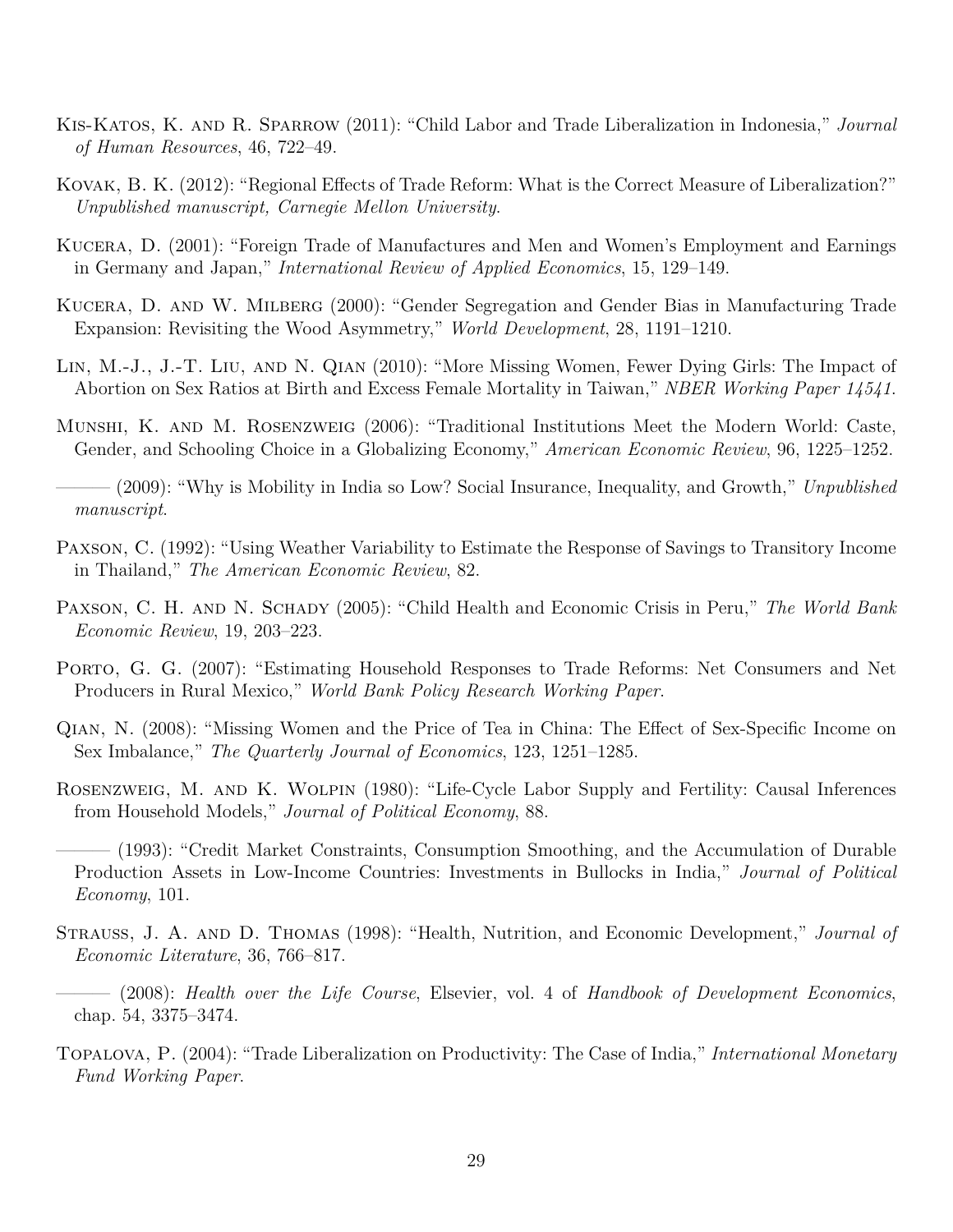- <span id="page-32-0"></span>——— (2007): *Trade Liberalization, Poverty, and Inequality: Evidence from Indian Districts*, University of Chicago Press, vol. Globalization and Poverty, chap. 7.
- <span id="page-32-1"></span>——— (2010): "Factor Immobility and Regional Impacts of Trade Liberalization: Evidence on Poverty from India," *American Economic Journal: Applied Economics*, 2, 1–41.
- <span id="page-32-6"></span>Townsend, R. (1994): "Risk and Insurance in Village India," *Econometrica*, 62.
- <span id="page-32-4"></span>TREFLER, D. (2004): "The Long and Short of the Canada-U.S. Free Trade Agreement," *American Economic Review*, 94, 870–895.
- <span id="page-32-5"></span>TRIVERS, R. AND D. WILLARD (1973): "Natural Selection of Parental Ability to Vary the Sex Ratio of Offspring," *Science*, 179, 90–92.
- <span id="page-32-3"></span>Tybout, J. R. (2003): *Handbook of International Trade*, Malden, MA: Blackwell, chap. Plant- and Firm-Level Evidence on "New" Trade Theories, 388–415.
- <span id="page-32-2"></span>Wood, A. (1991): "North-South trade and female labour in manufacturing: An asymmetry," *Journal of Development Studies*, 27, 168–189.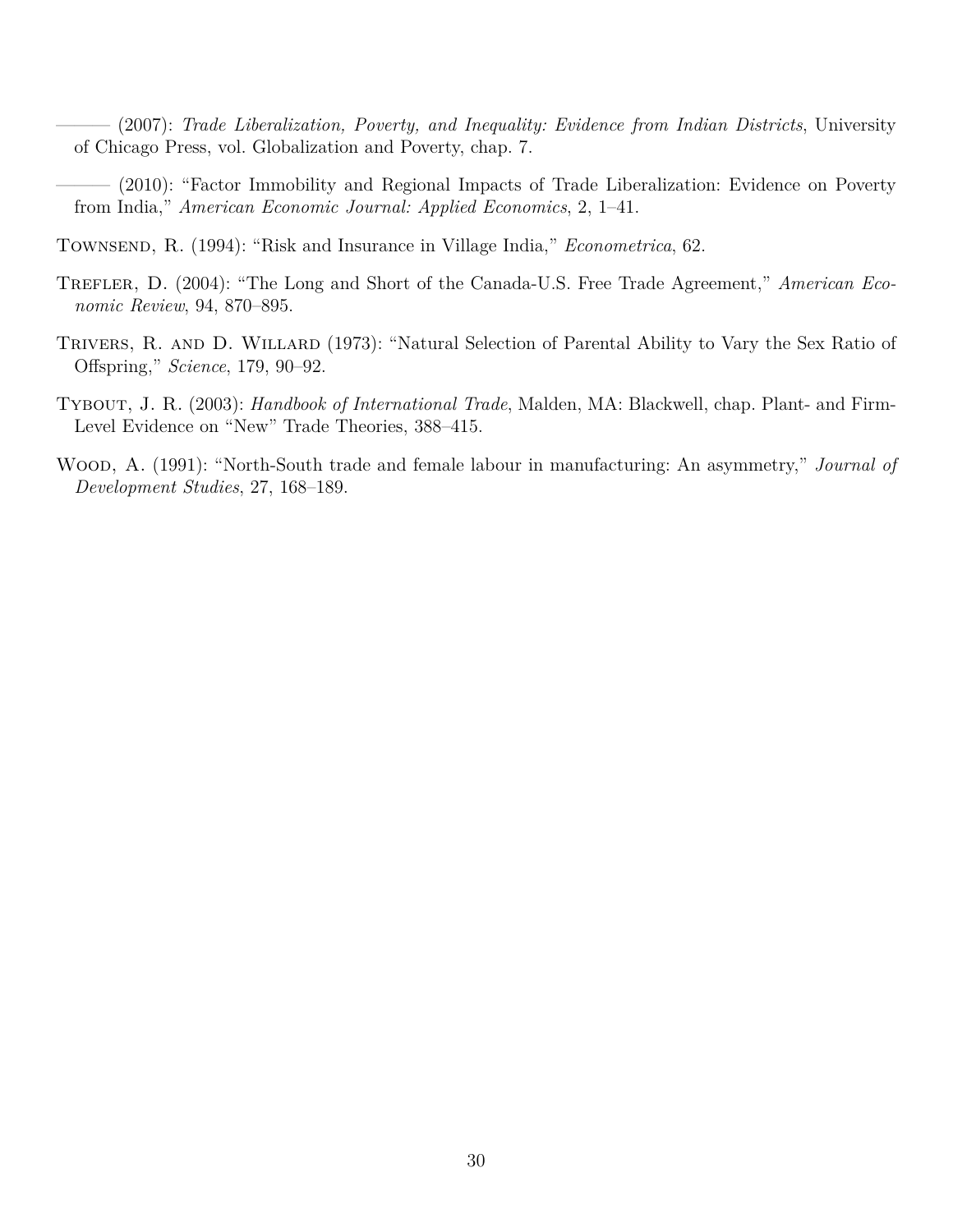# **Figures**

Figure 1: Average Industry-level Tariff



NOTE: This figure plots the yearly averages of nominal, national, industry-level ad-valorem tariffs using data provided by Petia Topalova.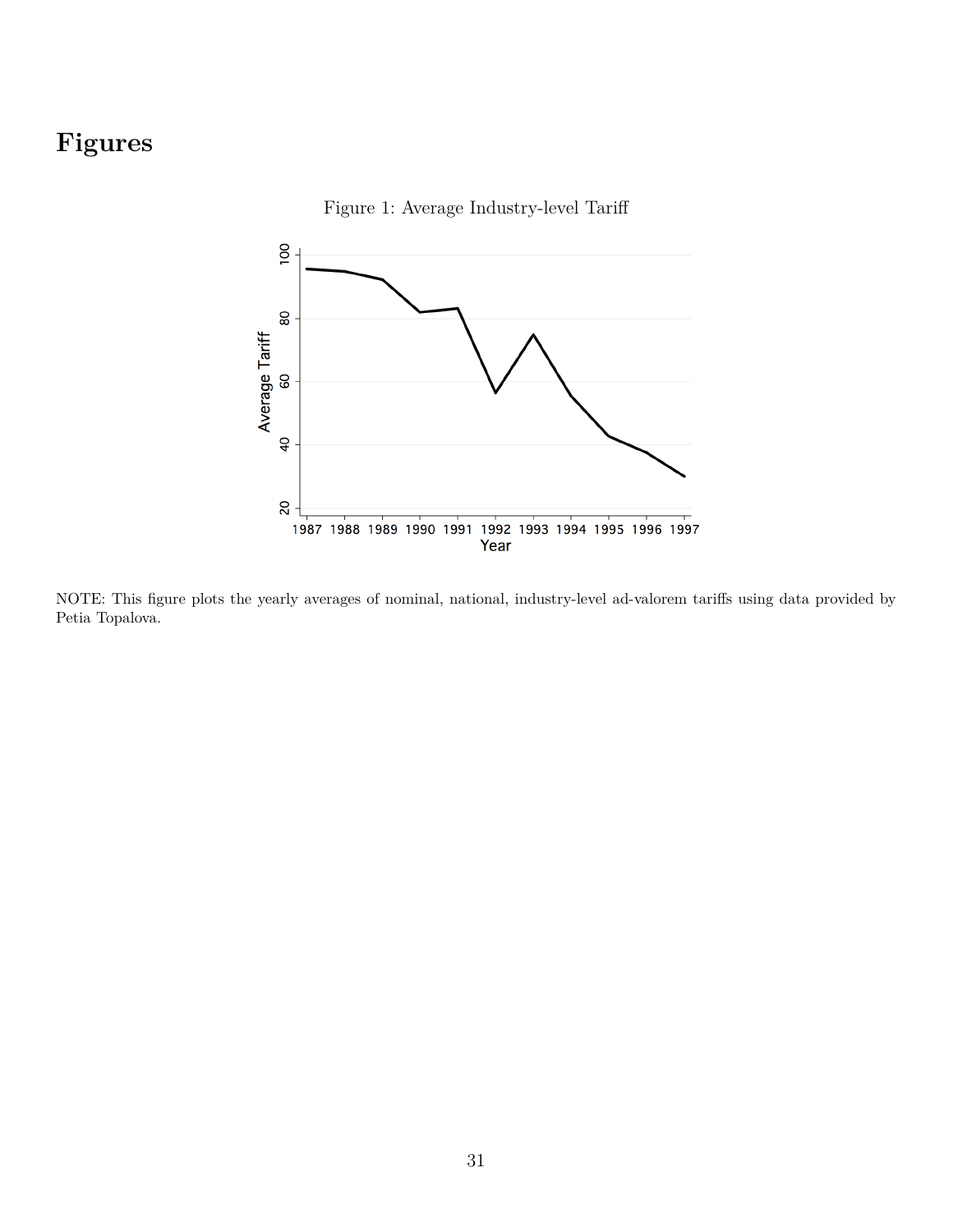

Figure 2: Average District-level Tariff and Traded Tariff, by Year

NOTE: This figure plots the yearly averages of the district-level tariff and traded tariff measures used in this paper. Districtyear data on both measures was provided by Petia Topalova. Tariff is constructed as the district-specific employment weighted sum of industry-specific national tariffs. Traded tariff is constructed in a similar way, but only uses employment in traded sectors within a district. District-level employment shares in 1991 are used as weights. More details are available in Section 3.1.

Figure 3: Total Fertility Rate in India, by Year



SOURCE: Ministry of Health and Family Welfare, Govt. of India (*accessed from Indiastat*)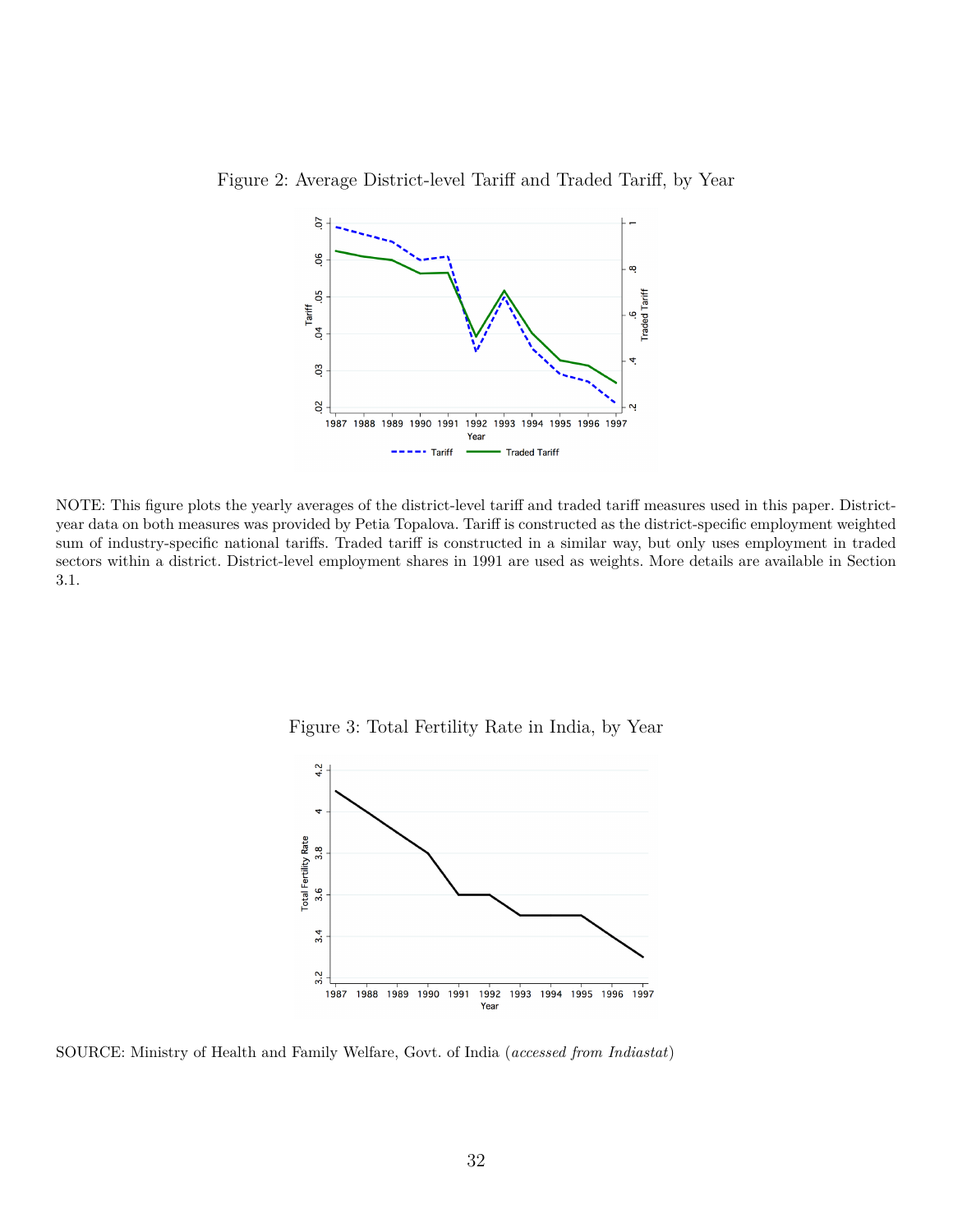

Figure 4: Child Sex Ratio (0-6) in India, by Year





Figure 5: Infant mortality in Rural India, by Year of Birth and Sex

NOTE: This figure plots the average proportion of children who died before age 1, during ages 1-4 and before age 5, by year of birth and sex. All-India sample weights used. Data source is DLHS (2002-04).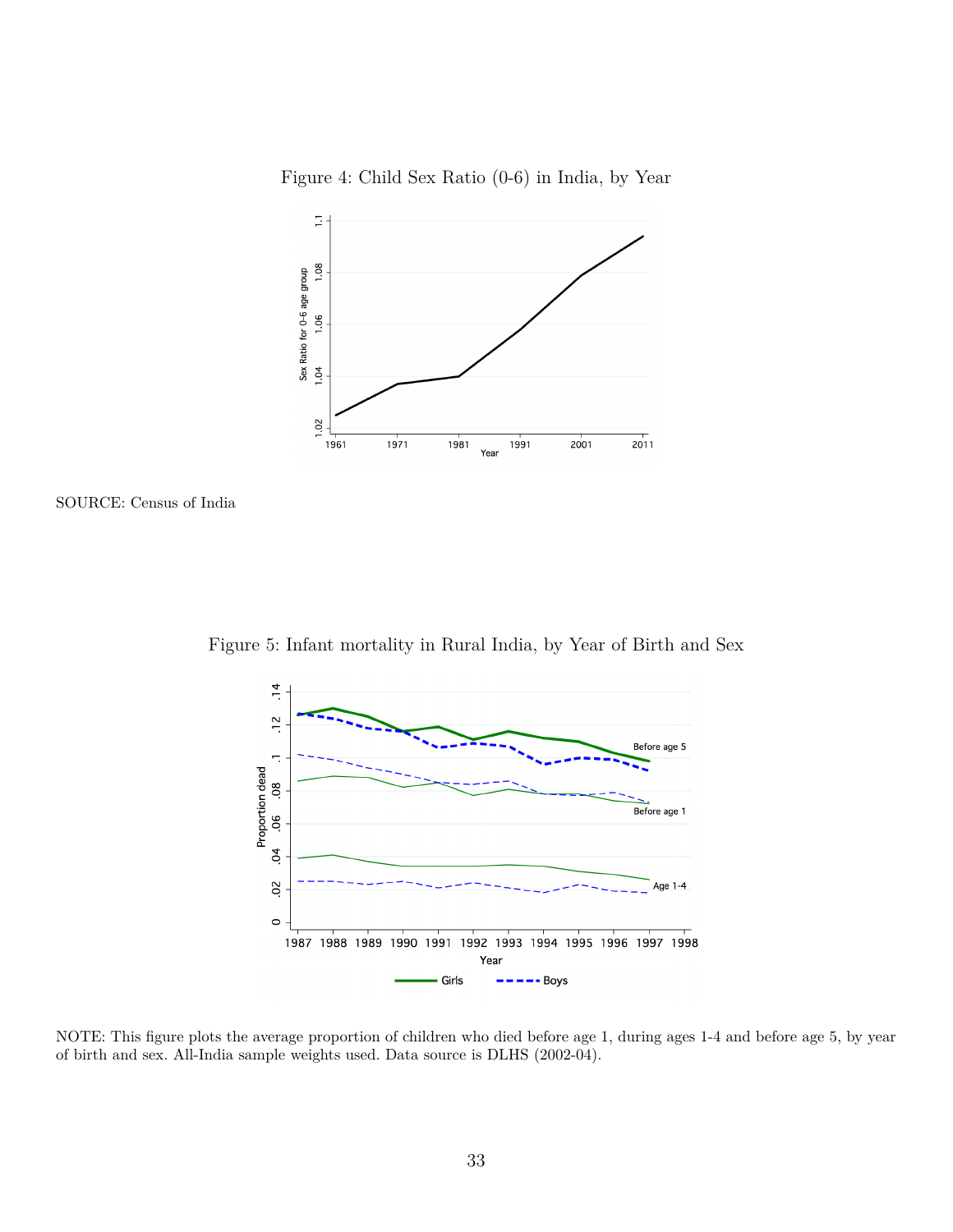# **Tables**

| Variable                       | 1987    | 1997    |
|--------------------------------|---------|---------|
| <b>Panel of Births</b>         |         |         |
| Birth is male                  | 0.517   | 0.521   |
| Parity of birth                | 2.34    | 2.96    |
| Mother's age at birth          | 21.04   | 23.28   |
| Mother's years of schooling    | 1.90    | 2.51    |
| Hindu                          | 0.78    | 0.77    |
| Muslim                         | 0.09    | 0.10    |
| Sikh                           | 0.03    | 0.02    |
| Christian                      | 0.07    | 0.08    |
| Scheduled Caste                | 0.18    | 0.19    |
| Scheduled Tribe                | 0.19    | 0.22    |
| Other Backward Caste           | 0.38    | 0.38    |
| Died within one month of birth | 0.06    | 0.05    |
| Died within 6 months of birth  | 0.08    | 0.06    |
| Died within 12 months of birth | 0.09    | 0.07    |
| Low HH Wealth Index            | 0.60    | 0.67    |
| Medium HH Wealth Index         | 0.30    | 0.25    |
| High HH Wealth Index           | 0.10    | 0.08    |
| N(births)                      | 31,356  | 48,755  |
| <b>Panel of Women</b>          |         |         |
| Birth                          | 0.22    | 0.18    |
| N(women)                       | 139,478 | 269,347 |
| $N(\text{districts})$          | 408     | 408     |

Table 1: Summary Statistics for the Rural Sample, 1987 and 1997

NOTES: This table presents summary statistics for the earliest (1987) and the latest (1997) years included in our rural sample. All regressions include every year during 1987-1997.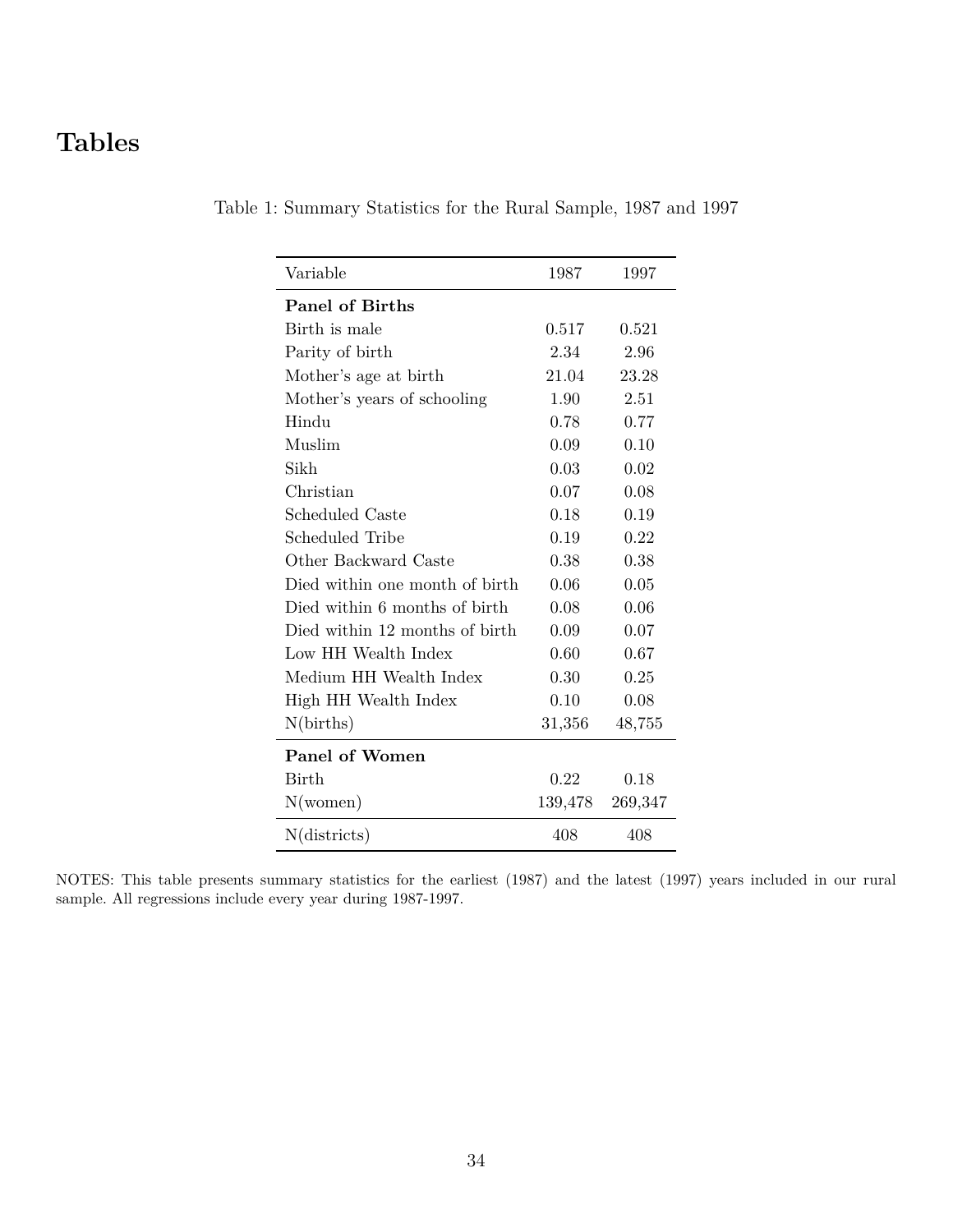|                                 | (1)         | (2)         | (3)         | (4)         | (5)          |
|---------------------------------|-------------|-------------|-------------|-------------|--------------|
| A. OLS                          |             |             |             |             |              |
| Tariff in YOB                   | $0.129***$  | $0.104***$  | $0.069**$   | $0.581***$  | $0.478***$   |
|                                 | [0.031]     | [0.030]     | [0.030]     | [0.109]     | [0.104]      |
| <b>B.</b> First Stage           |             |             |             |             |              |
| Traded Tariff in YOB            | $0.217***$  | $0.217***$  | $0.212***$  | $0.212***$  | $0.208***$   |
|                                 | [0.031]     | [0.031]     | [0.030]     | [0.030]     | [0.029]      |
| $F-stat$                        | 48.16       | 48.19       | 49.14       | 49.86       | 50.92        |
| C. IV                           |             |             |             |             |              |
| Tariff in YOB                   | $-0.081$    | $-0.118**$  | $-0.163***$ | $-0.108$    | $-0.244*$    |
|                                 | [0.054]     | [0.055]     | [0.061]     | [0.118]     | [0.130]      |
| D. Reduced form                 |             |             |             |             |              |
| Traded Tariff in YOB            | $-0.018*$   | $-0.026***$ | $-0.035***$ | $-0.023$    | $-0.051**$   |
|                                 | [0.010]     | [0.010]     | [0.010]     | [0.025]     | [0.025]      |
| N                               | 1,857,834   | 1,857,834   | 1,857,834   | 1,857,834   | 1,857,834    |
| District FE                     | $\mathbf x$ | $\mathbf x$ | $\mathbf x$ |             |              |
| Year FE                         | $\mathbf x$ | $\mathbf x$ | $\mathbf x$ | $\mathbf x$ | $\mathbf x$  |
| Covariates                      |             | X           | X           | X           | $\mathbf{x}$ |
| District-specific linear trends |             |             | X           |             | X            |
| Mother FE                       |             |             |             | $\mathbf X$ | X            |

Table 2: The Effect of Tariff Reduction on the Probability of Birth

NOTES: YOB stands for the year of birth. Each cell constitutes a separate regression. Columns (2) - (5) include indicators for mother's age at birth and number of previous births. Columns (2) and (3) also include mother's years of schooling and household's religion and caste dummies. Robust standard errors are in brackets and have been clustered at the district level. All regressions use district-level sampling weights. \*\*\*  $1\%,$  \*\*5%, \*10%.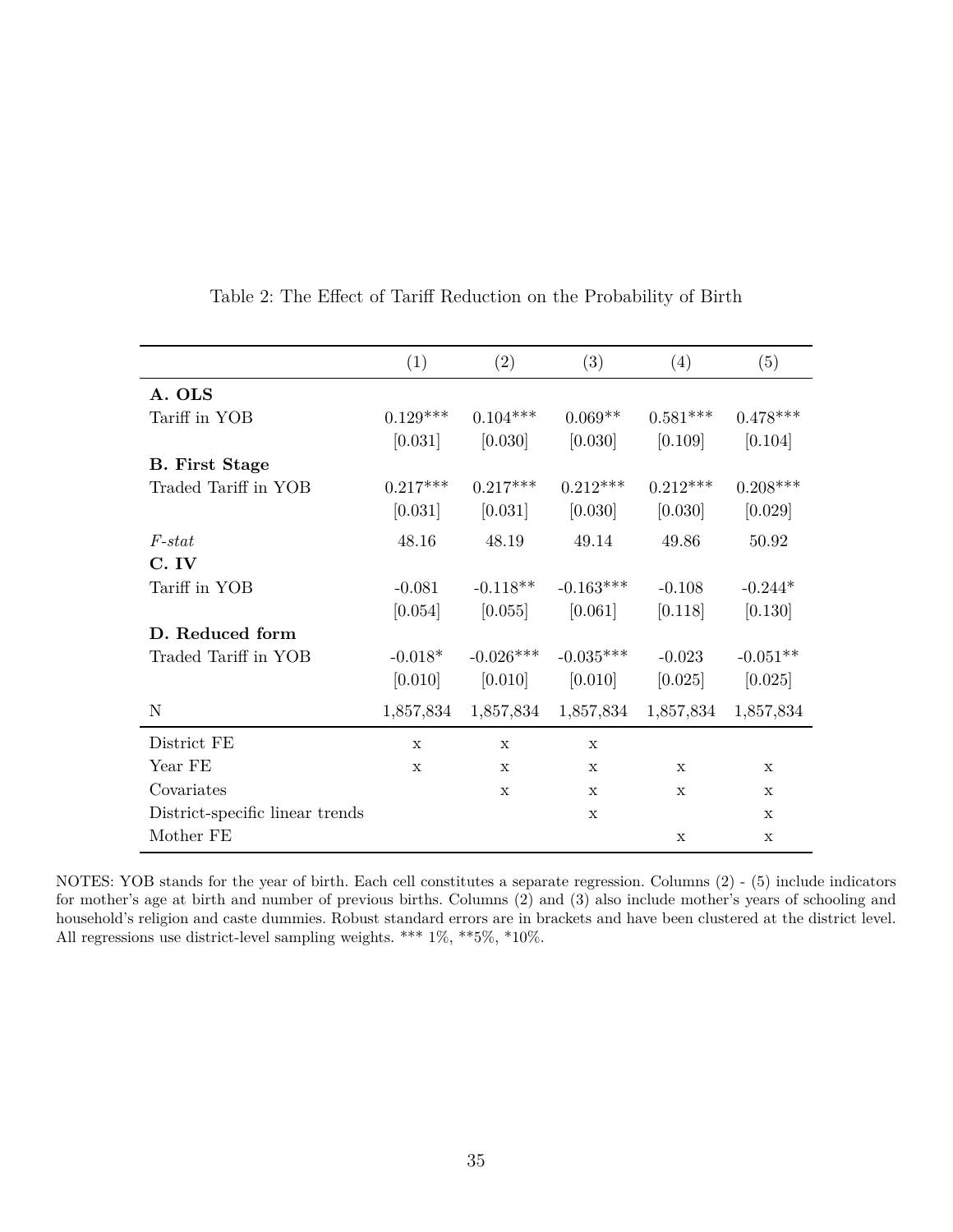|                                 | (1)         | (2)         | (3)          | (4)         | (5)          |
|---------------------------------|-------------|-------------|--------------|-------------|--------------|
| A. OLS                          |             |             |              |             |              |
| Tariff in YOC                   | 0.078       | 0.080       | 0.084        | 0.035       | 0.055        |
|                                 | [0.050]     | [0.050]     | [0.053]      | [0.101]     | [0.106]      |
| <b>B.</b> First Stage           |             |             |              |             |              |
| Traded Tariff in YOC            | $0.201***$  | $0.201***$  | $0.196***$   | $0.182***$  | $0.178***$   |
|                                 | [0.031]     | [0.031]     | [0.030]      | [0.028]     | [0.027]      |
| $F-stat$                        | 42.45       | 42.47       | 43.02        | 42.44       | 42.34        |
| C. IV                           |             |             |              |             |              |
| Tariff in YOC                   | 0.097       | 0.097       | 0.107        | $0.314***$  | $0.356***$   |
|                                 | [0.066]     | [0.066]     | [0.070]      | [0.113]     | [0.127]      |
| D. Reduced form                 |             |             |              |             |              |
| Traded Tariff in YOC            | 0.019       | 0.020       | 0.021        | $0.057**$   | $0.063**$    |
|                                 | [0.014]     | [0.014]     | [0.015]      | [0.025]     | [0.028]      |
| N                               | 449,065     | 449,065     | 449,065      | 449,065     | 449,065      |
| District FE                     | $\mathbf x$ | $\mathbf x$ | $\mathbf{x}$ |             |              |
| Year FE                         | $\mathbf x$ | $\mathbf x$ | X            | X           | X            |
| Covariates                      |             | $\mathbf x$ | $\mathbf{x}$ | $\mathbf x$ | $\mathbf{x}$ |
| District-specific linear trends |             |             | $\mathbf{x}$ |             | $\mathbf x$  |
| Mother FE                       |             |             |              | X           | X            |

Table 3: The Effect of Tariff Reduction on Probability that a Birth is Male

NOTES: YOC stands for the year of conception - defined as the year nine months prior to the month of birth. Each cell constitutes a separate regression. Columns (2) - (5) include indicators for mother's age at birth and number of previous births. Columns (2) and (3) also include mother's years of schooling and household's religion and caste dummies. Robust standard errors are in brackets and have been clustered at the district level. All regressions use district-level sampling weights. \*\*\* 1%, \*\*5%, \*10%.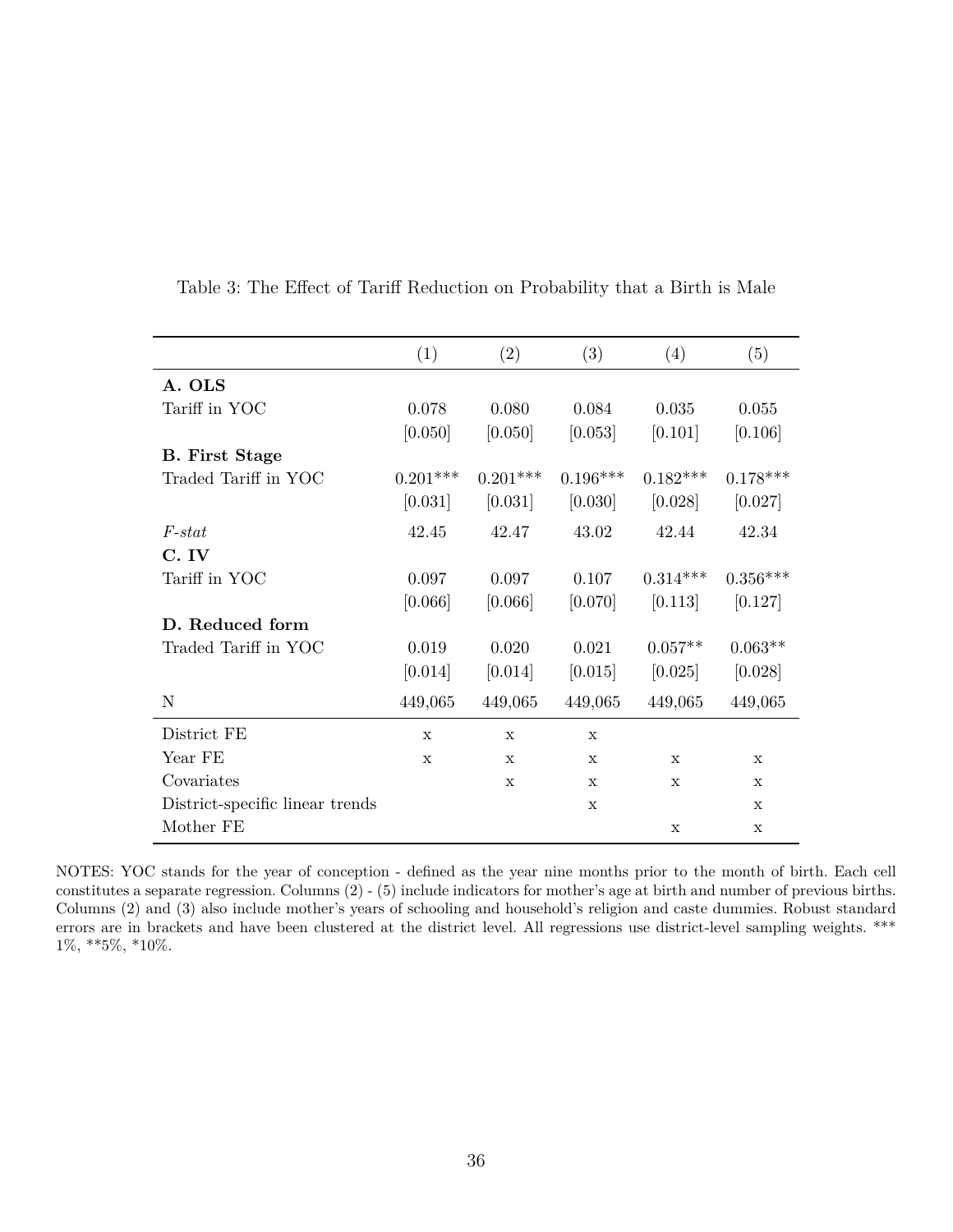| Mortality in 1 month            | (1)         | (2)         | (3)         | (4)         | (5)         |
|---------------------------------|-------------|-------------|-------------|-------------|-------------|
| A1. OLS                         |             |             |             |             |             |
| Tariff in YOB                   | $-0.035**$  | $-0.041**$  | $-0.025$    | $-0.023$    | $-0.013$    |
|                                 | [0.016]     | [0.016]     | [0.017]     | [0.039]     | [0.041]     |
| <b>B1.</b> Reduced form         |             |             |             |             |             |
| Traded Tariff in YOB            | $-0.009$    | $-0.011*$   | $-0.007$    | $-0.015$    | $-0.010$    |
|                                 | [0.006]     | [0.006]     | [0.006]     | [0.011]     | [0.011]     |
| $C1.$ IV                        |             |             |             |             |             |
| Tariff in YOB                   | $-0.045$    | $-0.052*$   | $-0.036$    | $-0.080*$   | $-0.058$    |
|                                 | [0.028]     | [0.029]     | [0.030]     | [0.047]     | [0.047]     |
| Mortality in 6 months           |             |             |             |             |             |
| A2. OLS                         |             |             |             |             |             |
| Tariff in YOB                   | $-0.046**$  | $-0.054***$ | $-0.031$    | $-0.036$    | $-0.018$    |
|                                 | [0.018]     | [0.019]     | [0.019]     | [0.043]     | [0.044]     |
| <b>B2.</b> Reduced form         |             |             |             |             |             |
| Traded Tariff in YOB            | $-0.011*$   | $-0.013*$   | $-0.008$    | $-0.020$    | $-0.014$    |
|                                 | [0.007]     | [0.007]     | [0.007]     | [0.012]     | [0.013]     |
| C2.IV                           |             |             |             |             |             |
| Tariff in YOB                   | $-0.055*$   | $-0.064*$   | $-0.040$    | $-0.106**$  | $-0.080$    |
|                                 | [0.033]     | [0.033]     | [0.035]     | [0.054]     | [0.055]     |
| Mortality in 12 months          |             |             |             |             |             |
| A3. OLS                         |             |             |             |             |             |
| Tariff in YOB                   | $-0.052**$  | $-0.063***$ | $-0.038*$   | $-0.041$    | $-0.019$    |
|                                 | [0.020]     | [0.021]     | [0.022]     | [0.046]     | [0.046]     |
| <b>B3. Reduced form</b>         |             |             |             |             |             |
| Traded Tariff in YOB            | $-0.014*$   | $-0.016**$  | $-0.010$    | $-0.022$    | $-0.016$    |
|                                 | [0.007]     | [0.008]     | [0.008]     | [0.013]     | [0.013]     |
| <b>C3. IV</b>                   |             |             |             |             |             |
| Tariff in YOB                   | $-0.067*$   | $-0.076**$  | $-0.051$    | $-0.118**$  | $-0.091$    |
|                                 | [0.036]     | [0.037]     | [0.038]     | [0.058]     | [0.058]     |
| <b>First Stage</b>              |             |             |             |             |             |
| Traded Tariff in YOB            | $0.207***$  | $0.207***$  | $0.201***$  | $0.185***$  | $0.180***$  |
|                                 | [0.032]     | [0.032]     | [0.030]     | [0.028]     | [0.027]     |
| $F-stat$                        | 42.85       | 42.88       | 43.88       | 43.14       | 43.44       |
| N                               | 473,430     | 473,430     | 473,430     | 473,430     | 473,430     |
| District FE                     | $\mathbf X$ | $\mathbf X$ | $\mathbf X$ |             |             |
| Year FE                         | $\mathbf X$ | X           | $\mathbf X$ | $\mathbf X$ | X           |
| Covariates                      |             | Х           | $\mathbf X$ | $\mathbf X$ | X           |
| District-specific linear trends |             |             | $\mathbf X$ |             | $\mathbf X$ |
| Mother FE                       |             |             |             | X           | X           |

#### Table 4: The Effect of Tariff Reduction on Infant Mortality

NOTES: YOB stands for the year of birth. Each cell constitutes a separate regression. All regressions include indicators for mother's age at birth and number of previous births. Columns (2) - (5) include indicators for mother's age at birth and number of previous births. Columns (2) and (3) also include mother's years of schooling and household's religion and caste dummies. Robust standard errors are in brackets and have been clustered at the district level. All regressions use district-level sampling weights. \*\*\*  $1\%$ , \*\*5%, \*10%.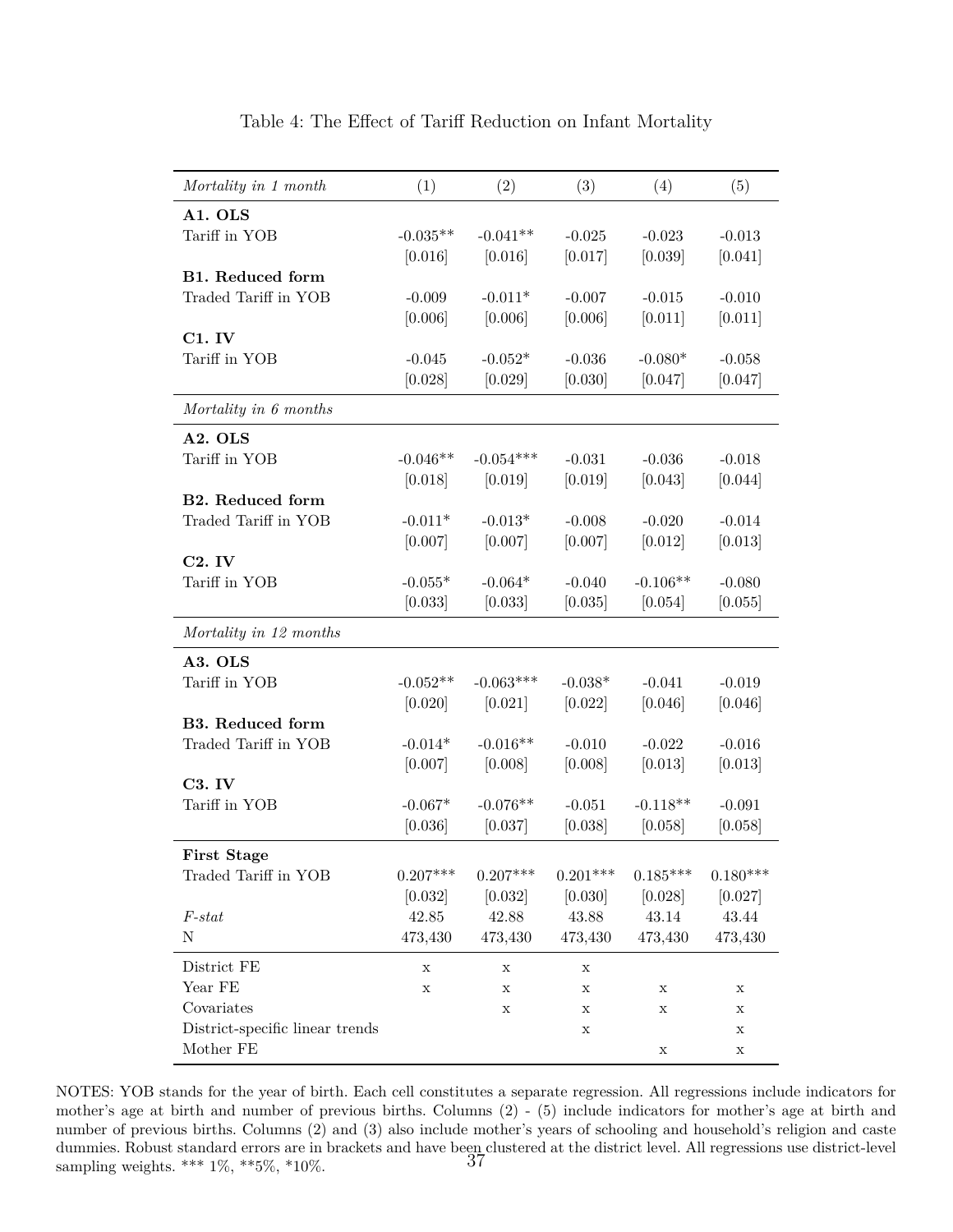| Mortality in 12 months          | (1)                   | $\left( 2\right)$     | (3)                  | $\left(4\right)$       | (5)                    |
|---------------------------------|-----------------------|-----------------------|----------------------|------------------------|------------------------|
| Tariff in $YOB * Boy$           | 0.071<br>[0.046]      | 0.063<br>[0.046]      | 0.065<br>[0.046]     | $0.212***$<br>[0.066]  | $0.214***$<br>[0.067]  |
| Tariff in YOB                   | $-0.104**$<br>[0.044] | $-0.109**$<br>[0.044] | $-0.085*$<br>[0.045] | $-0.226***$<br>[0.068] | $-0.200***$<br>[0.068] |
| N                               | 473,430               | 473,430               | 473,430              | 473,430                | 473,430                |
| District FE                     | X                     | X                     | X                    |                        |                        |
| Year FE                         | $\mathbf x$           | X                     | X                    | $\mathbf x$            | $\mathbf x$            |
| Covariates                      |                       | X                     | X                    | X                      | X                      |
| District-specific linear trends |                       |                       | X                    |                        | X                      |
| Mother FE                       |                       |                       |                      | X                      | X                      |

Table 5: IV Estimates for Infant Mortality: By Child's Gender

NOTES: YOB stands for the year of birth. Each column constitutes a separate regression. Columns (2) - (5) include indicators for mother's age at birth and number of previous births. Columns (2) and (3) also include mother's years of schooling and household's religion and caste dummies. The main effect of *Boy* is included in all specifications, but not reported. Robust standard errors are in brackets and have been clustered at the district level. All regressions use district-level sampling weights. \*\*\* 1%, \*\*5%, \*10%.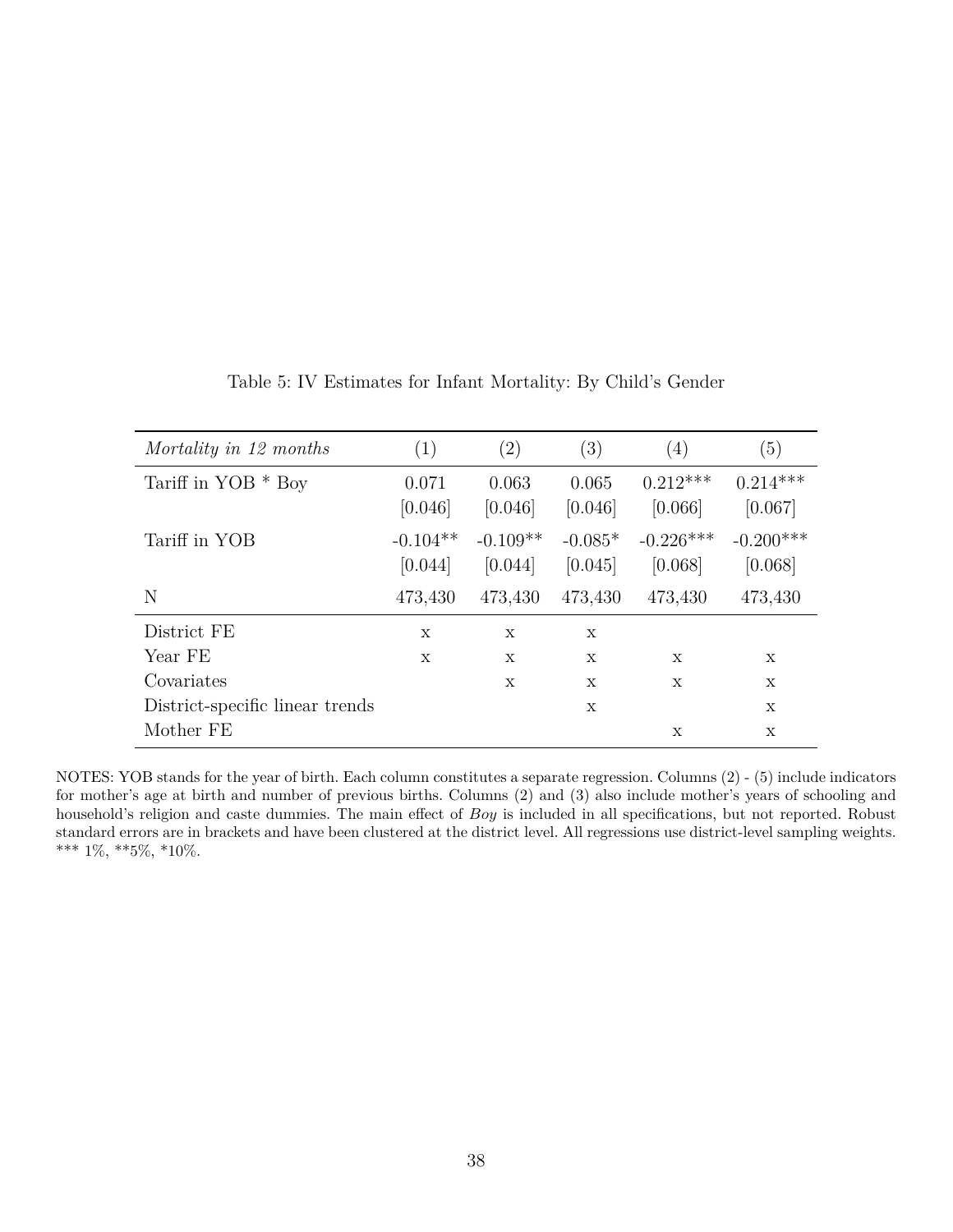| $A.$ Birth=1                    | (1)         | (2)         | (3)         |
|---------------------------------|-------------|-------------|-------------|
| Tariff in YOB * SC              | $-0.449***$ | $-0.362***$ | $-0.326***$ |
|                                 | [0.096]     | [0.085]     | [0.082]     |
| Tariff in YOB * ST              | $-0.730***$ | $-0.731***$ | $-0.793***$ |
|                                 | [0.147]     | [0.142]     | [0.151]     |
| Tariff in YOB * OBC             | $-0.250***$ | $-0.211***$ | $-0.145**$  |
|                                 | [0.077]     | [0.069]     | [0.063]     |
| Tariff in YOB                   | $0.191**$   | $0.126*$    | 0.059       |
|                                 | [0.078]     | [0.072]     | [0.075]     |
| $\mathbf N$                     | 1,857,834   | 1,857,834   | 1,857,834   |
| $B. Boy=1$                      |             |             |             |
| Tariff in YOC * SC              | 0.031       | 0.035       | 0.010       |
|                                 | [0.138]     | [0.138]     | [0.138]     |
| Tariff in YOC * ST              | 0.083       | 0.081       | 0.123       |
|                                 | [0.154]     | [0.154]     | [0.158]     |
| Tariff in YOC * OBC             | $-0.036$    | $-0.034$    | $-0.061$    |
|                                 | [0.113]     | [0.113]     | [0.112]     |
| Tariff in YOC                   | 0.093       | 0.092       | 0.110       |
|                                 | [0.097]     | [0.097]     | [0.101]     |
| N                               | 449,065     | 449,065     | 449,065     |
| C. Mortality in 12 months       |             |             |             |
| Tariff in YOB * SC              | $0.248***$  | $0.247***$  | $0.207***$  |
|                                 | [0.081]     | [0.080]     | [0.079]     |
| Tariff in YOB * ST              | $-0.127$    | $-0.131$    | $-0.073$    |
|                                 | [0.085]     | [0.086]     | [0.079]     |
| Tariff in YOB * OBC             | $0.138**$   | $0.136**$   | 0.085       |
|                                 | [0.058]     | [0.058]     | [0.058]     |
| Tariff in YOB                   | $-0.136***$ | $-0.142***$ | $-0.103*$   |
|                                 | [0.052]     | [0.052]     | [0.053]     |
| N                               | 473,430     | 473,430     | 473,430     |
| District FE                     | Х           | Х           | х           |
| Year FE                         | $\mathbf X$ | X           | X           |
| Covariates                      |             | х           | х           |
| District-specific linear trends |             |             | Х           |

Table 6: IV Estimates: By Caste

NOTES: YOB stands for the year of birth. YOC stands for the year of conception. General caste households are the excluded group. The main effects of SC, ST, and OBC are included in all regressions but not reported. Columns (2)-(3) include indicators for mother's age at birth and number of previous births. Column (2) also includes mother's years of schooling and household's religion dummies. Robust standard errors are in brackets and have been clustered at the district level. All regressions use district-level sampling weights. \*\*\*  $1\%,$  \*\*5%, \*10%.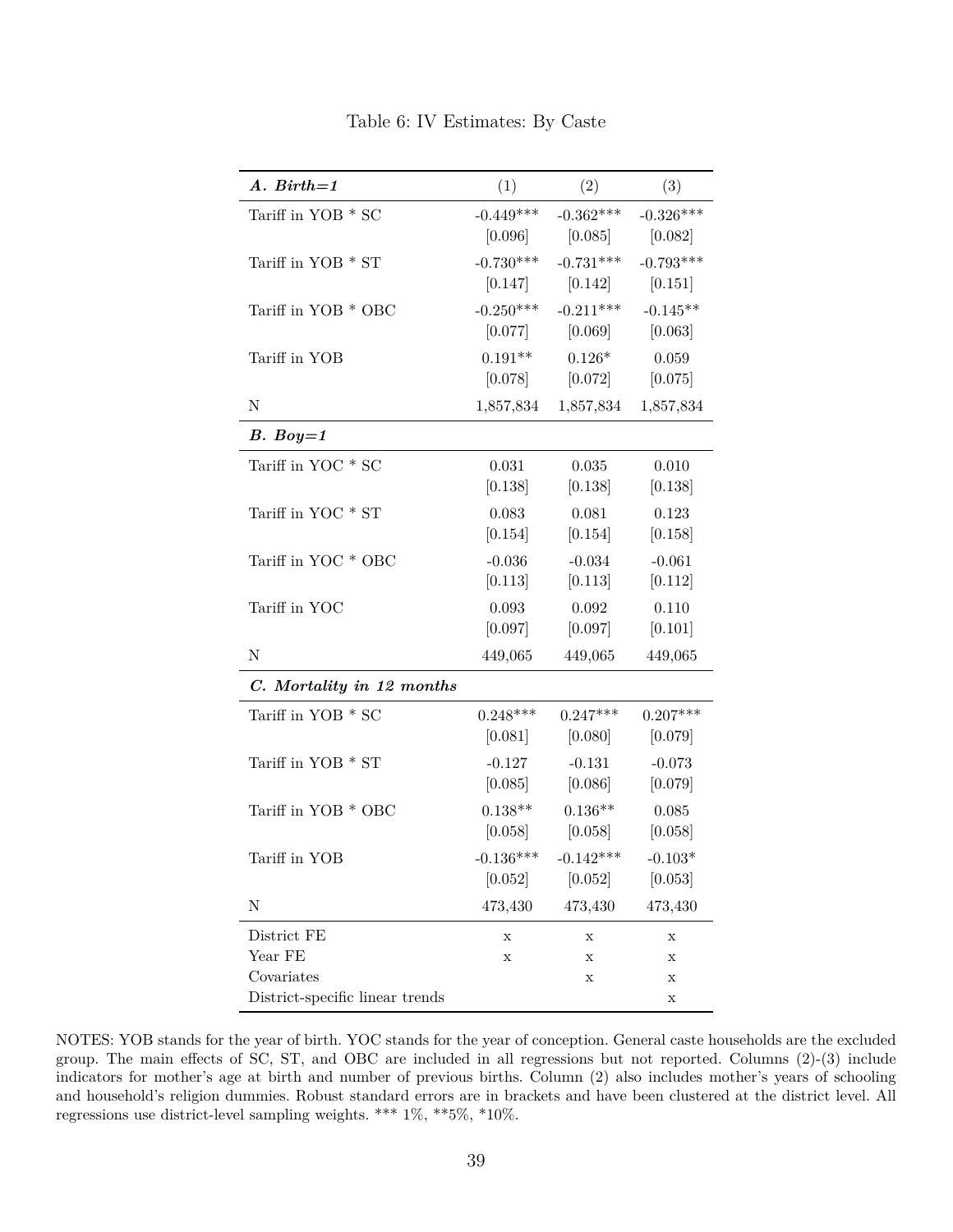| Mortality in 12 months          | Girls                 | <b>Boys</b>         |
|---------------------------------|-----------------------|---------------------|
| Tariff in YOB * SC              | $0.334***$<br>[0.110] | 0.097<br>[0.100]    |
| Tariff in YOB * ST              | $-0.059$<br>[0.111]   | $-0.074$<br>[0.103] |
| Tariff in YOB * OBC             | $0.216***$<br>[0.078] | $-0.028$<br>[0.078] |
| Tariff in YOB                   | $-0.167**$<br>[0.069] | $-0.050$<br>[0.072] |
| N                               | 227,881               | 245,549             |
| District FE                     | $\mathbf x$           | X                   |
| Year FE                         | $\mathbf x$           | X                   |
| Covariates                      | X                     | X                   |
| District-specific linear trends | X                     | $\mathbf x$         |

Table 7: IV Estimates for Infant Mortality: By Caste and Child's Sex

NOTES: YOB stands for the year of birth. General caste households are the excluded group. The main effects of SC, ST, OBC are included in all regressions but not reported. All regressions include indicators for mother's age at birth, number of previous births, mother's years of schooling and household's religion dummies. Robust standard errors are in brackets and have been clustered at the district level. All regressions use district-level sampling weights. \*\*\* 1%, \*\*5%, \*10%.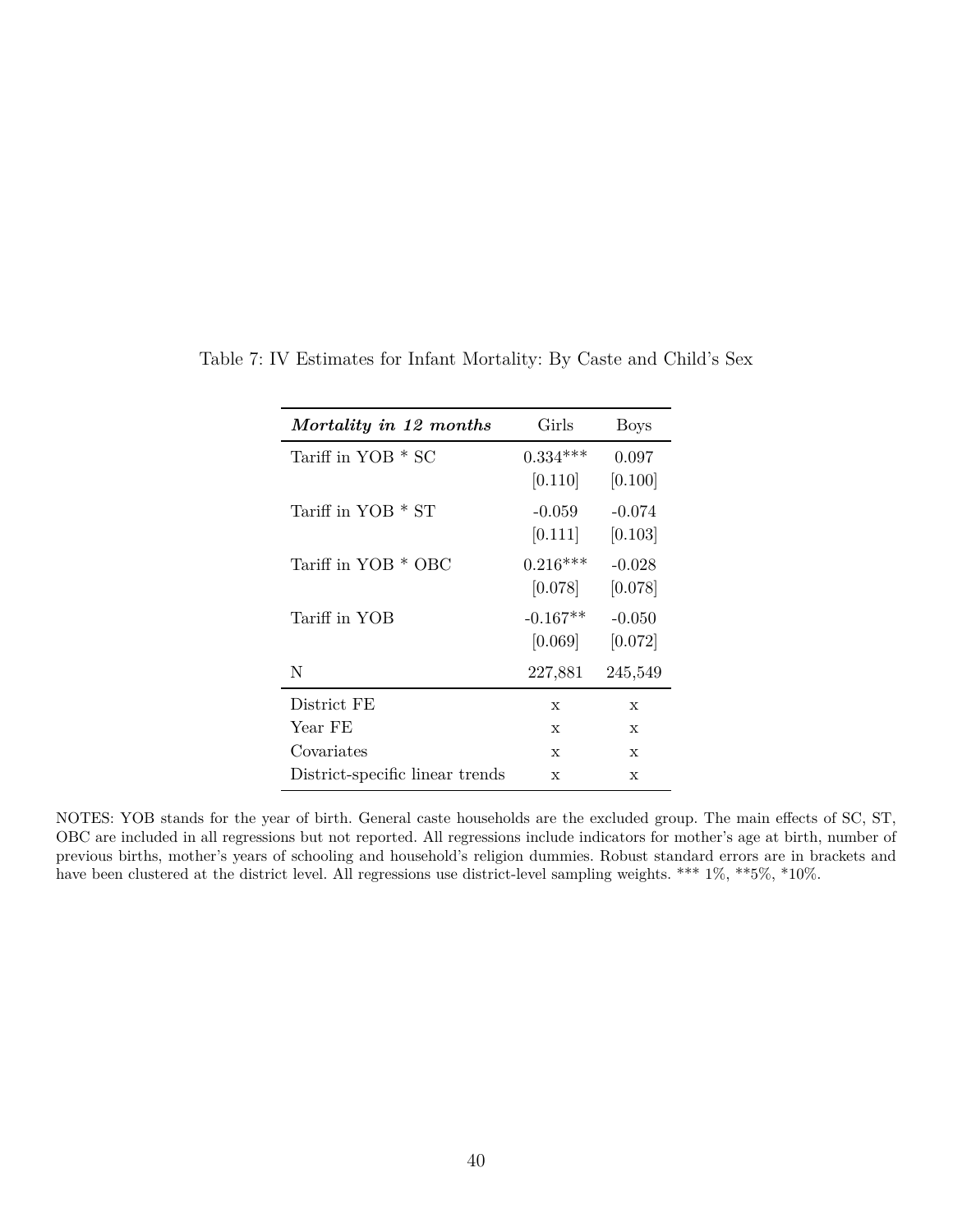| $A.$ Birth=1                    | (1)                    | (2)                    | (3)                    |
|---------------------------------|------------------------|------------------------|------------------------|
| Tariff in YOB * Uneducated      | $-0.138**$<br>[0.067]  | $-0.396***$<br>[0.069] | $-0.338***$<br>[0.067] |
| Tariff in YOB $*$ 1-5 years     | $0.309***$<br>[0.081]  | 0.102<br>[0.065]       | $0.109*$<br>[0.065]    |
| Tariff in YOB                   | $-0.080$<br>[0.060]    | 0.060<br>[0.053]       | 0.002<br>[0.056]       |
| ${\rm N}$                       | 1,354,769              | 1,354,769              | 1,354,769              |
| $B. Boy=1$                      |                        |                        |                        |
| Tariff in YOC * Uneducated      | $0.305**$<br>[0.143]   | $0.292**$<br>[0.142]   | $0.267*$<br>[0.142]    |
| Tariff in YOC $*$ 1-5 years     | $-0.152$<br>[0.188]    | $-0.161$<br>[0.187]    | $-0.159$<br>[0.187]    |
| Tariff in YOC                   | $-0.091$<br>[0.125]    | $-0.082$<br>[0.124]    | $-0.066$<br>[0.129]    |
| ${\rm N}$                       | 277,601                | 277,601                | 277,601                |
| C. Mortality in 12 months       |                        |                        |                        |
| Tariff in YOB * Uneducated      | $0.207***$<br>[0.066]  | $0.258***$<br>[0.067]  | $0.214***$<br>[0.064]  |
| Tariff in YOB $*$ 1-5 years     | $-0.068$<br>[0.071]    | $-0.044$<br>[0.071]    | $-0.052$<br>[0.071]    |
| Tariff in YOB                   | $-0.173***$<br>[0.056] | $-0.216***$<br>[0.058] | $-0.174***$<br>[0.059] |
| $\mathbf N$                     | 290,653                | 290,653                | 290,653                |
| District FE                     | $\mathbf X$            | $\mathbf X$            | X                      |
| Year FE                         | X                      | Х                      | Х                      |
| Covariates                      |                        | X                      | X                      |
| District-specific linear trends |                        |                        | X                      |

Table 8: IV Estimates: By Mother's Education

NOTES: YOB stands for the year of birth. YOC stands for the year of conception. Women with more than 5 years of education are the excluded group. The sample is restricted to women above age 20 at the time of survey. The main effects of education groups are included in all regressions but not reported. Columns (2)-(3) include indicators for mother's age at birth and number of previous births. Column (2) also include household's caste and religion dummies. Robust standard errors are in brackets and have been clustered at the district level. All regressions use district-level sampling weights. \*\*\* 1%, \*\*5%,  $*10\%.$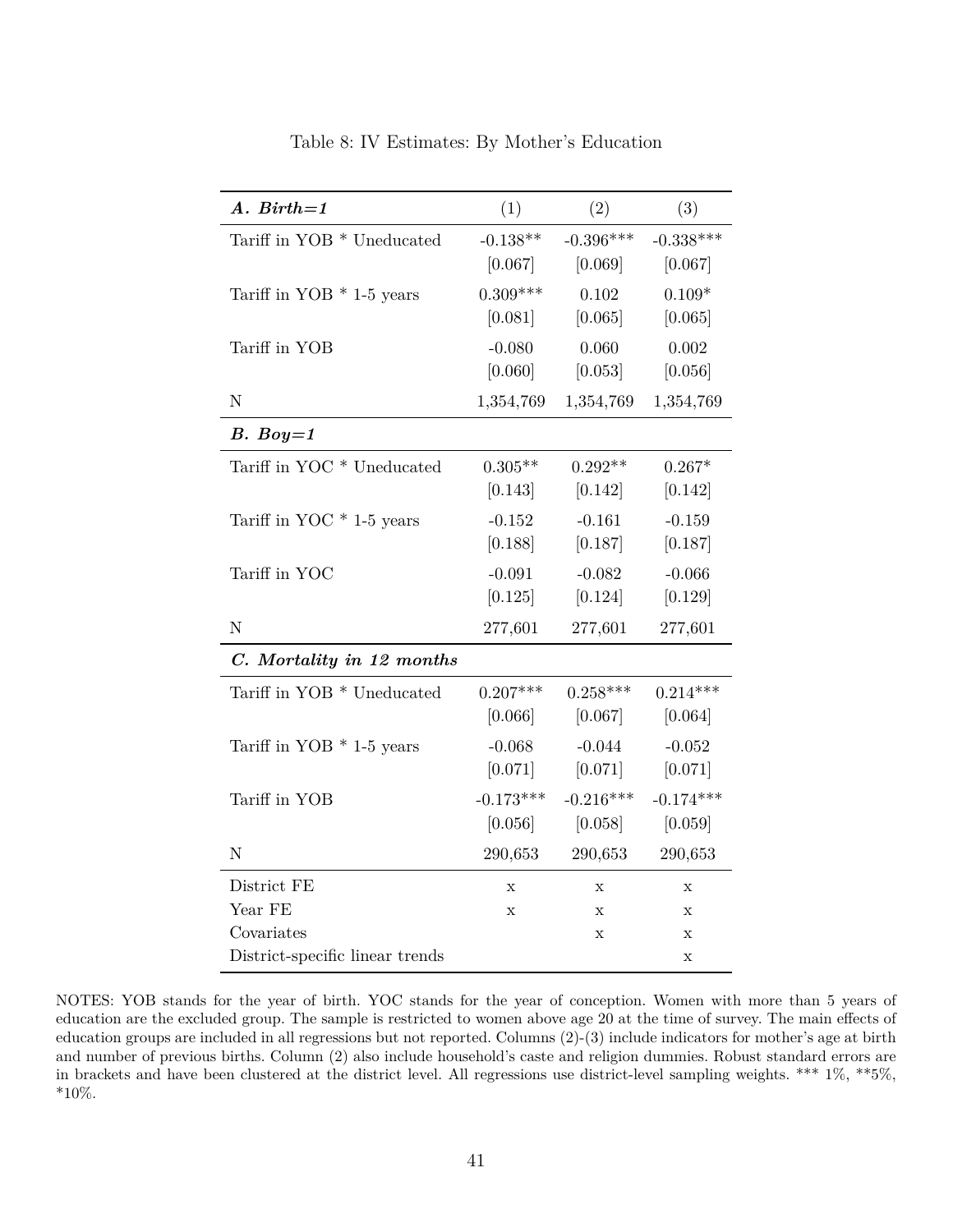| Mortality in 12 months          | Girls      | <b>Boys</b> |
|---------------------------------|------------|-------------|
| Tariff in YOB * Uneducated      | $0.292***$ | $0.140*$    |
|                                 | [0.084]    | [0.078]     |
| Tariff in YOB $*$ 1-5 years     | $-0.063$   | $-0.050$    |
|                                 | [0.109]    | [0.102]     |
| Tariff in YOB                   | $-0.177**$ | $-0.164**$  |
|                                 | [0.076]    | [0.075]     |
| N                               | 139,491    | 151,162     |
| District FE                     | X          | X           |
| Year FE                         | X          | X           |
| Covariates                      | X          | X           |
| District-specific linear trends | X          | X           |

Table 9: IV Estimates for Infant Mortality: By Mother's Education and Child's Sex

NOTES: YOB stands for the year of birth. Women with more than 5 years of education are the excluded group. The sample is restricted to women above age 20 at the time of survey. The main effects of education groups are included in all regressions but not reported. All regressions include indicators for mother's age at birth, number of previous births, and household's caste and religion dummies. Robust standard errors are in brackets and have been clustered at the district level. All regressions use district-level sampling weights. \*\*\* 1%, \*\*5%, \*10%.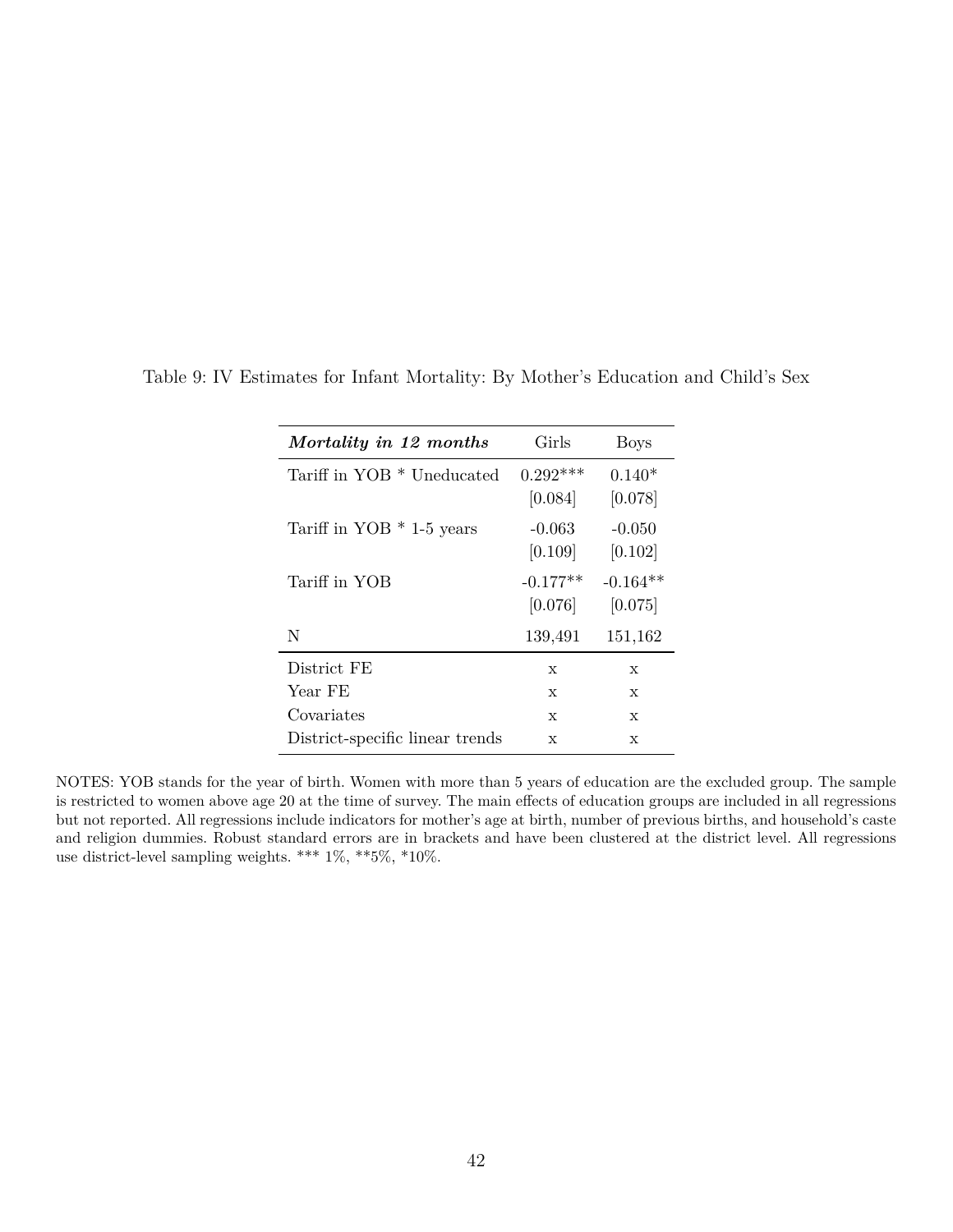| $A.$ Birth=1                    | (1)         | (2)         | (3)         |
|---------------------------------|-------------|-------------|-------------|
| Tariff in YOB * Low SLI         | $-0.835***$ | $-0.768***$ | $-0.710***$ |
|                                 | [0.097]     | [0.090]     | [0.085]     |
| Tariff in YOB * High SLI        | 0.066       | 0.014       | 0.005       |
|                                 | [0.051]     | [0.046]     | [0.046]     |
| Tariff in YOB                   | $0.366***$  | $0.301***$  | $0.235***$  |
|                                 | [0.054]     | [0.052]     | [0.054]     |
| ${\bf N}$                       | 1,857,834   | 1,857,834   | 1,857,834   |
| $B. Boy=1$                      |             |             |             |
| Tariff in YOC * Low SLI         | $0.239**$   | $0.234**$   | $0.226**$   |
|                                 | [0.110]     | [0.111]     | [0.112]     |
| Tariff in YOC * High SLI        | $-0.247$    | $-0.245$    | $-0.249*$   |
|                                 | [0.150]     | [0.150]     | [0.150]     |
| Tariff in YOC                   | $-0.022$    | $-0.018$    | $-0.009$    |
|                                 | [0.097]     | [0.097]     | [0.102]     |
| ${\bf N}$                       | 449,065     | 449,065     | 449,065     |
| C. Mortality in 12 months       |             |             |             |
| Tariff in YOB * Low SLI         | $0.201***$  | $0.217***$  | $0.178***$  |
|                                 | [0.054]     | [0.054]     | [0.052]     |
| Tariff in YOB * High SLI        | 0.078       | 0.046       | 0.054       |
|                                 | [0.063]     | [0.063]     | [0.063]     |
| Tariff in YOB                   | $-0.197***$ | $-0.212***$ | $-0.169***$ |
|                                 | [0.045]     | [0.046]     | [0.046]     |
| ${\rm N}$                       | 473,430     | 473,430     | 473,430     |
| District FE                     | $\mathbf x$ | $\mathbf X$ | $\mathbf X$ |
| Year FE                         | $\mathbf x$ | X           | X           |
| Covariates                      |             | X           | X           |
| District-specific linear trends |             |             | X           |

Table 10: IV Estimates: By Household Wealth Index

NOTES: YOB stands for the year of birth. YOC stands for the year of conception. Medium SLI households are the excluded group. The main effects of High SLI and Low SLI are included in all regressions but not reported. Columns (2)-(3) include indicators for mother's age at birth and number of previous births. Column (2) also includes mother's years of schooling and household's religion and caste dummies. Robust standard errors are in brackets and have been clustered at the district level. All regressions use district-level sampling weights. \*\*\*  $1\%,$  \*\*5%, \*10%.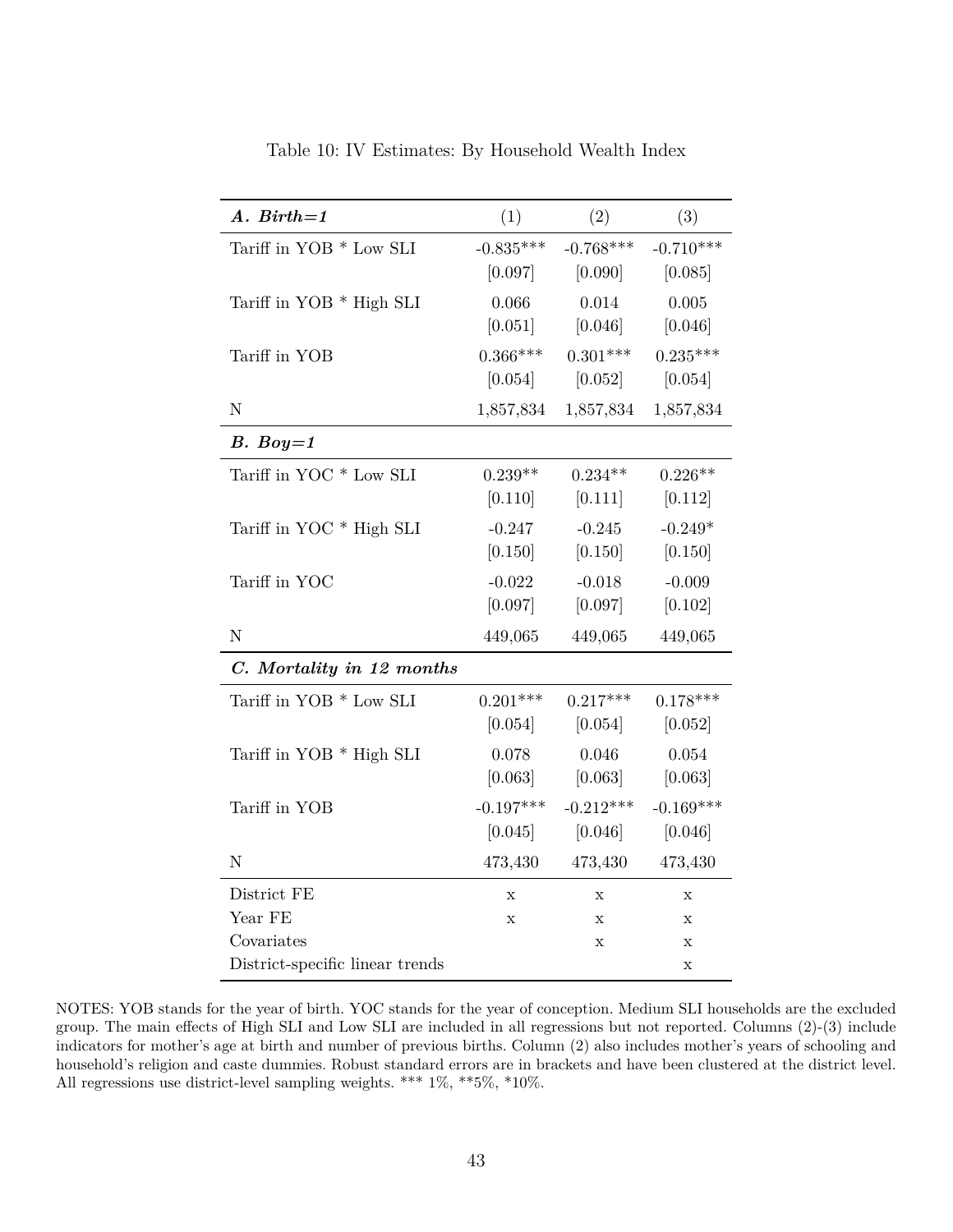| Mortality in 12 months          | Girls      | Boys        |
|---------------------------------|------------|-------------|
| Tariff in YOB * Low SLI         | $0.178***$ | $0.174**$   |
|                                 | [0.068]    | [0.071]     |
| Tariff in YOB * High SLI        | $-0.090$   | 0.023       |
|                                 | [0.084]    | [0.082]     |
| Tariff in YOB                   | $-0.160**$ | $-0.173***$ |
|                                 | [0.063]    | [0.062]     |
| N                               | 227,881    | 245,549     |
| District FE                     | X          | X           |
| Year FE                         | X          | X           |
| Covariates                      | X          | X           |
| District-specific linear trends | X          | X           |

Table 11: IV Estimates for Infant Mortality: By Household Wealth Index and Child's Sex

NOTES: YOB stands for the year of birth. Medium-SLI households are the excluded group. The main effects of High-SLI and Low-SLI are included in all regressions but not reported. All regressions include indicators for mother's age at birth, number of previous births, years of schooling, and household's caste and religion dummies. Robust standard errors are in brackets and have been clustered at the district level. All regressions use district-level sampling weights. \*\*\* 1%, \*\*5%, \*10%.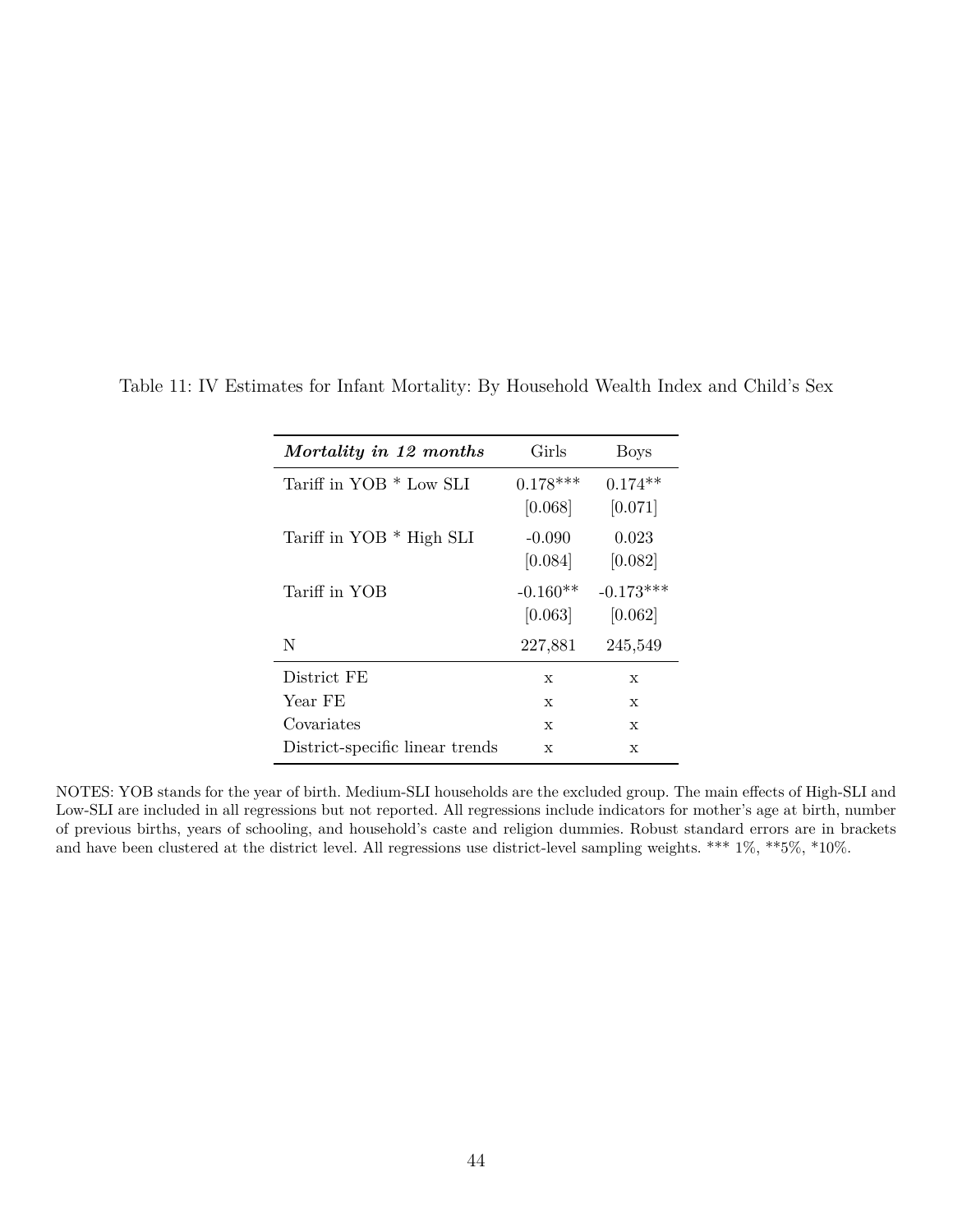|                                 | School<br>$\bigoplus$ | Work<br>$\widehat{c}$ | Work only<br>$\odot$  | Market work<br>$(\pm)$ | Domestic work<br>$\widetilde{5}$ | Idle<br>$\widehat{\odot}$ |
|---------------------------------|-----------------------|-----------------------|-----------------------|------------------------|----------------------------------|---------------------------|
| Panel A: All                    |                       |                       |                       |                        |                                  |                           |
| Tariff $*$ SC                   | $-1.027***$           | $0.491***$            | $0.517***$            | $0.485***$             | $0.006\,$                        | $0.510***$                |
|                                 | $\left[ 0.219\right]$ | $\left[0.174\right]$  | $\left[0.175\right]$  | $\left[ 0.131\right]$  | $\left[0.115\right]$             | $\left[ 0.180\right]$     |
| LS<br>Tariff $\hspace{0.1mm}^*$ | $-0.003$              | $-0.302$              | $-0.293$              | $-0.009$               | $-0.293**$                       | 0.296                     |
|                                 | $\left[ 0.240\right]$ | [0.217]               | $\left[ 0.215\right]$ | $\left[0.174\right]$   | $\left[0.143\right]$             | [0.199]                   |
| Tariff                          | $0.456**$             | $-0.093$              | $-0.102$              | $0.016\,$              | $-0.109$                         | $-0.354*$                 |
|                                 | $[0.187]$             | $\left[ 0.134\right]$ | $\left[ 0.134\right]$ | $\left[0.126\right]$   | $\left[0.099\right]$             | $\left[ 0.184\right]$     |
| $\overline{z}$                  | 95,488                | 95,514                | 95,488                | 95,514                 | 95,514                           | 95,488                    |
| Boys<br>Panel B:                |                       |                       |                       |                        |                                  |                           |
| $Tariff * SC$                   | $1.173***$            | $0.753***$            | $0.778***$            | $0.667***$             | 0.086                            | $0.395*$                  |
|                                 | $\left[ 0.273\right]$ | [0.197]               | $\left[ 0.197\right]$ | $\left[ 0.184\right]$  | [0.069]                          | [0.222]                   |
| LS<br>$Tariff *$                | $-0.339$              | $-0.09$               | $-0.077$              | $-0.146$               | $0.057\,$                        | $0.416*$                  |
|                                 | [0.297]               | $\left[ 0.216\right]$ | $\left[ 0.214\right]$ | $\left[ 0.205\right]$  | [0.079]                          | $\left[ 0.236\right]$     |
| $\operatorname{Tariff}$         | $0.439**$             | $-0.158$              | $-0.129$              | $-0.085$               | $-0.073$                         | $-0.310*$                 |
|                                 | $\left[ 0.201\right]$ |                       | [0.147]               | $\left[0.143\right]$   | $\left[0.057\right]$             | $[0.167]$                 |
| $\simeq$                        | 51,153                | 51,170                | 51,153                | 51,170                 | 51,170                           | $51,\!153$                |
| Panel C: Girls                  |                       |                       |                       |                        |                                  |                           |
| SC<br>Tariff $*$                | $1.007***$            | 0.331                 | 0.359                 | $0.266*$               | $0.065\,$                        | $0.649***$                |
|                                 | $[0.270]$             | $\left[ 0.245\right]$ | $\left[ 0.249\right]$ | $\left[ 0.161\right]$  | $\left[ 0.218\right]$            | $\left[ 0.223\right]$     |
| 1S<br>Tariff $\hspace{0.1mm}^*$ | 0.395                 | $-0.580*$             | $-0.573*$             | $0.183\,$              | $-0.762***$                      | $0.178\,$                 |
|                                 | $\left[ 0.316\right]$ | $\left[ 0.319\right]$ | $[0.320]$             | $\left[ 0.242\right]$  | $[0.288]$                        | $\left[ 0.246\right]$     |
| Tariff                          | $0.479$               | $-0.006$              | $-0.056$              | 0.136                  | $-0.142$                         | $-0.424$                  |
|                                 | [0.298]               | [0.199]               | [0.198]               | [0.157]                | [0.192]                          | [0.272]                   |
| $\mathsf{\Xi}$                  | 44,335                | 44,344                | 44,335                | 44,344                 | 44,344                           | 44,335                    |

Table 12: IV Estimates: Children's Schooling and Labor Force Participation by Caste Table 12: IV Estimates: Children's Schooling and Labor Force Participation by Caste NOTES: These estimates are based on the 43rd and the 55th rounds of NSS. Robust standard errors are in brackets and have been clustered at the district level. The main effects of SC and ST are included in all regressions NOTES: These estimates are based on the 43rd and the 55th rounds of NSS. Robust standard errors are in brackets and have been clustered at the district level. The main effects of SC and ST are included in all regressions but not reported. The IV regression specification is the same as in Table 5 of [Edmonds](#page-30-2) et al. [\(2010\)](#page-30-2). Differences in sample sizes across columns are due to missing data. \*\*\* 1%, \*\*5%, \*10%.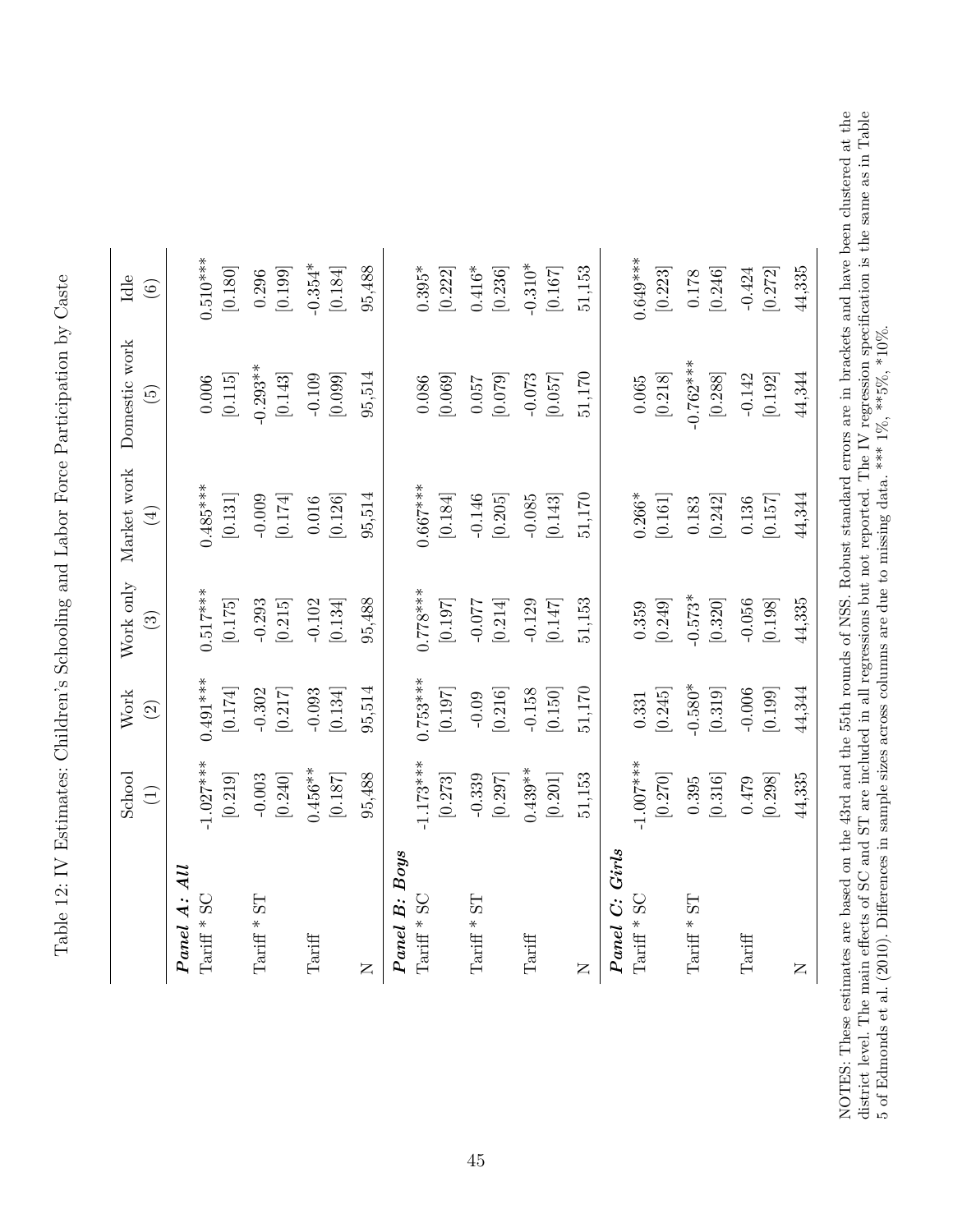| Days worked in the last year | Men<br>(1)                | Women<br>(2)                |
|------------------------------|---------------------------|-----------------------------|
| Tariff $*$ SC                | 329.303***<br>[57.392]    | $-736.672***$<br>[87.187]   |
| Tariff $*$ ST                | 201.177**<br>[81.187]     | $-1257.041***$<br>[210.937] |
| Tariff                       | $-334.291***$<br>[86.667] | 246.735<br>[187.515]        |
| N                            | 99,781                    | 112,568                     |

Table 13: IV Estimates: Adult Employment by Caste

NOTES: These estimates are based on the 43rd and the 55th rounds of NSS. Robust standard errors are in brackets and have been clustered at the district level. The main effects of SC and ST are included in all regressions but not reported. Sample is restricted to adult men and women in the 25-50 age-group. Other controls in this regression are the same as in Table 4 of [Edmonds et al.](#page-30-2)  $(2010)$ . \*\*\*  $1\%$ , \*\*5%, \*10%.

| Dependent variable - Share in the district population of:                | Coefficient of Tariff |
|--------------------------------------------------------------------------|-----------------------|
| 1. Female in-migrants                                                    | 0.091<br>[0.082]      |
| 2. Low-caste female in-migrants                                          | 0.043<br>[0.030]      |
| 3. Female in-migrants who have moved within the last ten years           | 0.041<br>[0.035]      |
| 4. Low-caste female in-migrants who have moved within the last ten years | 0.017<br>[0.015]      |
|                                                                          | 722                   |

NOTES: These estimates are based on the 43rd and the 55th rounds of NSS. Each coefficient is from a different regression. Robust standard errors are in brackets and have been clustered at the district level. Low-caste refers to SC and ST women. In-migrants refers to individuals whose place of enumeration is in a district different from their last place of usual residence. Regressions are weighted by the number of households in a district and control for district and year fixed effects and initial district conditions that are interacted with the post-reform indicator. \*\*\* 1%, \*\*5%, \*10%.